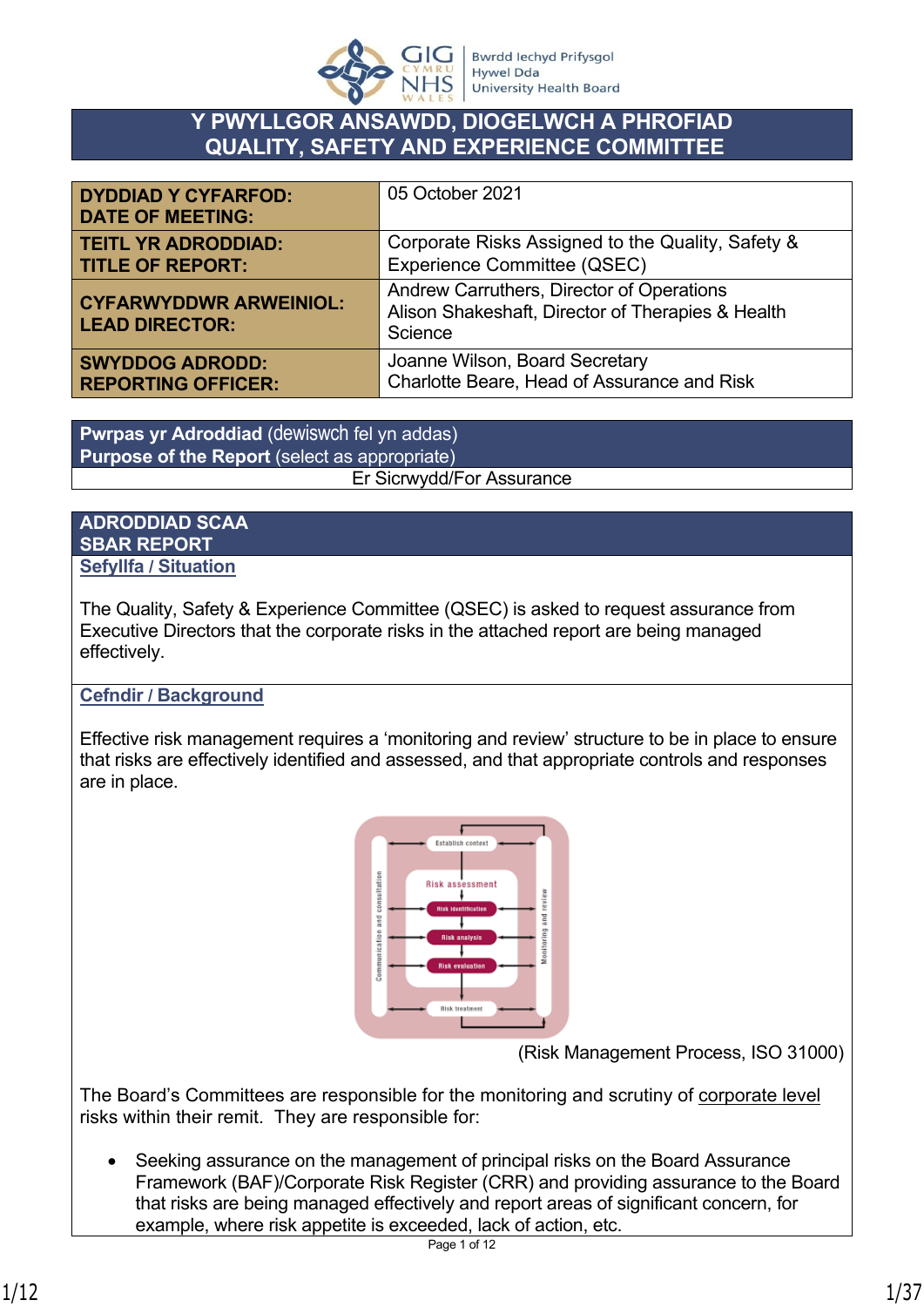- Reviewing principal and operational risks over tolerance and, where appropriate, recommend the 'acceptance' of risks that cannot be brought within Hywel Dda University Health Board's (HDdUHB) risk appetite/tolerance to the Board.
- Provide annual reports to Audit and Risk Assurance Committee (ARAC) on the effectiveness of the risk management process and management of risks within its remit.
- Identity through discussions any new/emerging risks and ensure these are assessed by management.
- Signpost any risks outside of its remit to the appropriate HDdUHB Committee.
- Use risk registers to inform meeting agendas.

These risks have been identified by individual Directors via a top-down and bottom-up approach and are either:

- Associated with the delivery of the Health Board objectives; or
- Significant operational risks escalated that are of significant concern and require corporate oversight and management.

Each risk on the CRR has been mapped to a Board level Committee to ensure that risks on the CRR are being managed appropriately, taking into account the gaps, planned actions and agreed tolerances, and to provide assurance to the Board through their update report on the management of these risks.

The Board has delegated a proportion of its role of scrutiny of assurances to its Committees to make the most appropriate and efficient use of expertise. Therefore, Committees should also ensure that assurance reports relevant to the principal risks are received and scrutinised, and an assessment made as to the level of assurance it provides, taking into account the validity and reliability i.e. source, timeliness, methodology behind its generation and its compatibility with other assurances. This will enable the Board to place greater reliance on assurances, if they are confident that they have been robustly scrutinised by one of its Committees; and provide them with greater confidence regarding the likely achievement of strategic objectives, as well as providing a sound basis for decision-making. It is the role of Committees to challenge where assurances in respect of any component are missing or inadequate. Any gaps should be escalated to the Board.

The process for risk reporting and monitoring within the UHB is outlined at Appendix 1.

#### **Asesiad / Assessment**

The QSEC Terms of Reference reflect the Committee's role in providing assurance to the Board that principal risks are being managed effectively by the risk owners (Executive Leads).

The Terms of Reference state that:

3.2 Seek assurance on the management of principal risks within the Board Assurance Framework (BAF) and Corporate Risk Register (CRR) allocated to the Committee and provide assurance to the Board that risks are being managed effectively and report any areas of significant concern e.g. where risk tolerance is exceeded, lack of timely action.

There are 6 risks currently aligned to QSEC (out of the 13 that are currently on the CRR) as the potential impacts of the risks relate to the safety of patients, quality of services and patient outcomes. A summary of corporate risks can be found at Appendix 2.

Each of these risks have been entered onto a 'risk on a page' template, which includes information relating to the strategic objective, controls, assurances, performance indicators and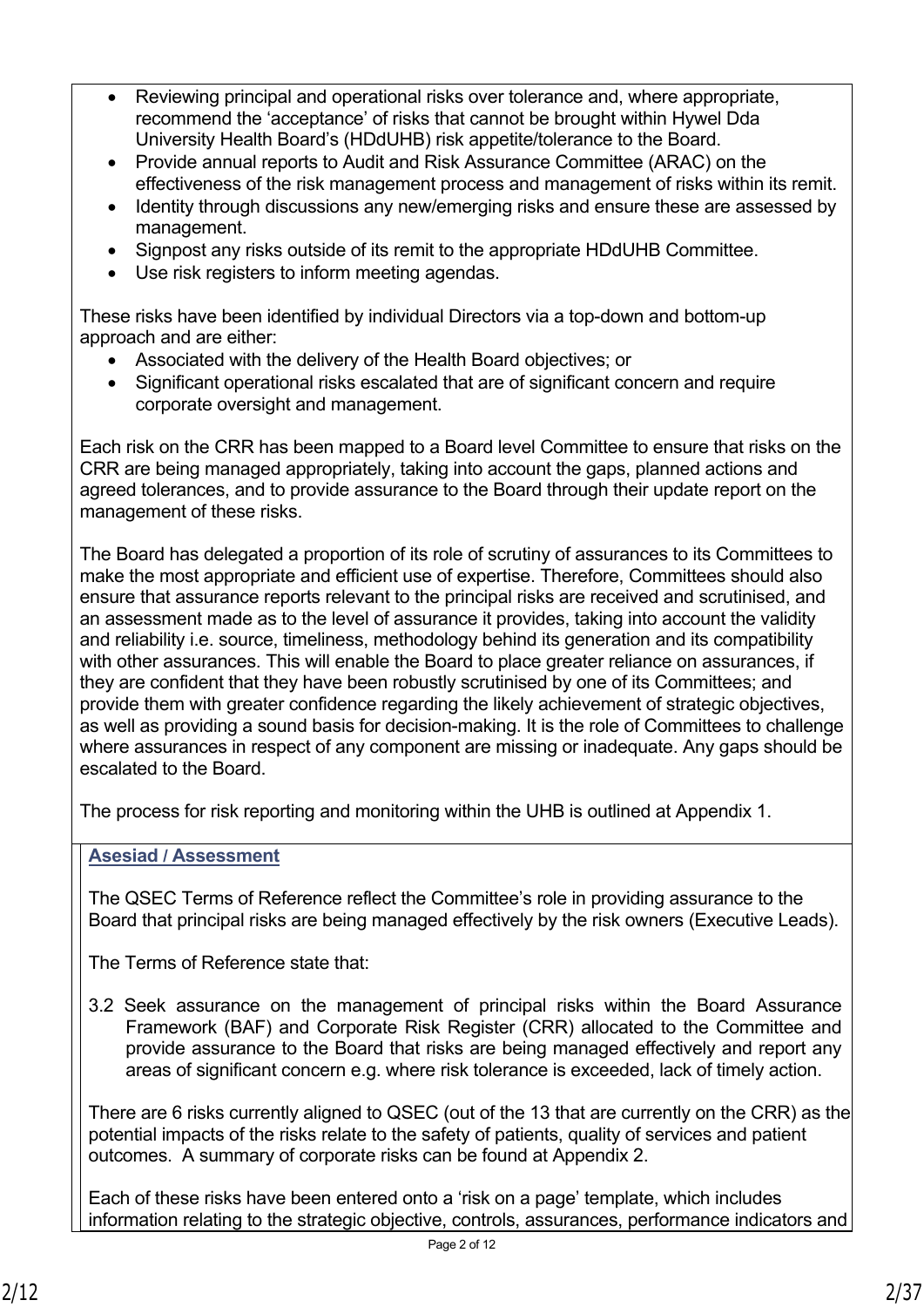action plans to address any gaps in controls and assurances. These can be found at Appendix 3.

Changes since the previous report to QSEC (June 2021):

The Committee is requested to seek assurance from risk owners (Executive Directors) that each risk is being managed effectively and will be brought within the UHB tolerance.

Below is a summary of changes since the previous report to QSEC:

| Total number of risks                 |            |
|---------------------------------------|------------|
| New / escalated risks                 | See note 1 |
| De-escalated/Closed risks             | See note 2 |
| Increase in risk score $\uparrow$     | See note 3 |
| Reduction in risk score $\psi$        | See note 3 |
| No change in risk score $\rightarrow$ | See note 4 |
|                                       |            |

## *Note 1 – New Risks*

Since the previous report, no new risks have been added to the CRR and aligned to QSEC.

## *Note 2 – De-escalated/Closed Risks*

Since the previous report, two corporate risks aligned to this Committee have been deescalated and two closed.

| <b>Risk Ref &amp; Title</b>                                                                                | <b>Exec Lead</b>          | Closed/<br>De-<br>escalated | <b>Date</b> | <b>Reason</b>                                                                                                                                                                                                                                                                |
|------------------------------------------------------------------------------------------------------------|---------------------------|-----------------------------|-------------|------------------------------------------------------------------------------------------------------------------------------------------------------------------------------------------------------------------------------------------------------------------------------|
| Risk 291 - Lack of 24<br>hour access to<br>Thrombectomy<br>services                                        | Director of<br>Operations | De-<br>escalated            | 15/09/21    | The Executive Team agreed<br>to de-escalate risk as all<br>actions have been completed<br>and whilst the risk is still<br>considered high, recognised<br>this as a national issue and<br>potentially part of a wider<br>issue associated with access<br>to tertiary centres. |
| 634 - Overnight<br>theatre provision in<br><b>Bronglais General</b><br>Hospital                            | Director of<br>Operations | De-<br>escalated            | 04/08/21    | The Executive Team agreed<br>to de-escalate this risk to<br>Directorate level as way<br>forward has been agreed.<br>Risk will be closed when new<br>system has been fully<br>implemented.                                                                                    |
| 853 - Risk that<br><b>Hywel Dda's</b><br>response to COVID-<br>19 will be insufficient<br>to manage demand | Director of<br>Operations | Closed                      | 04/08/21    | The Executive Team agreed<br>to close this risk as COVID-19<br>is part of the environment the<br>Health Board operates within<br>and the risk has been at<br>tolerance since May 2020.                                                                                       |
| 855 - Risk that the<br>UHB will be unable<br>to address the<br>issues that arise in<br>non-covid related   | Director of<br>Operations | Closed                      | 15/09/21    | The Executive Team agreed<br>to close risk following review<br>by the Director of Operations<br>and confirmation that COVID-<br>19 is captured within other                                                                                                                  |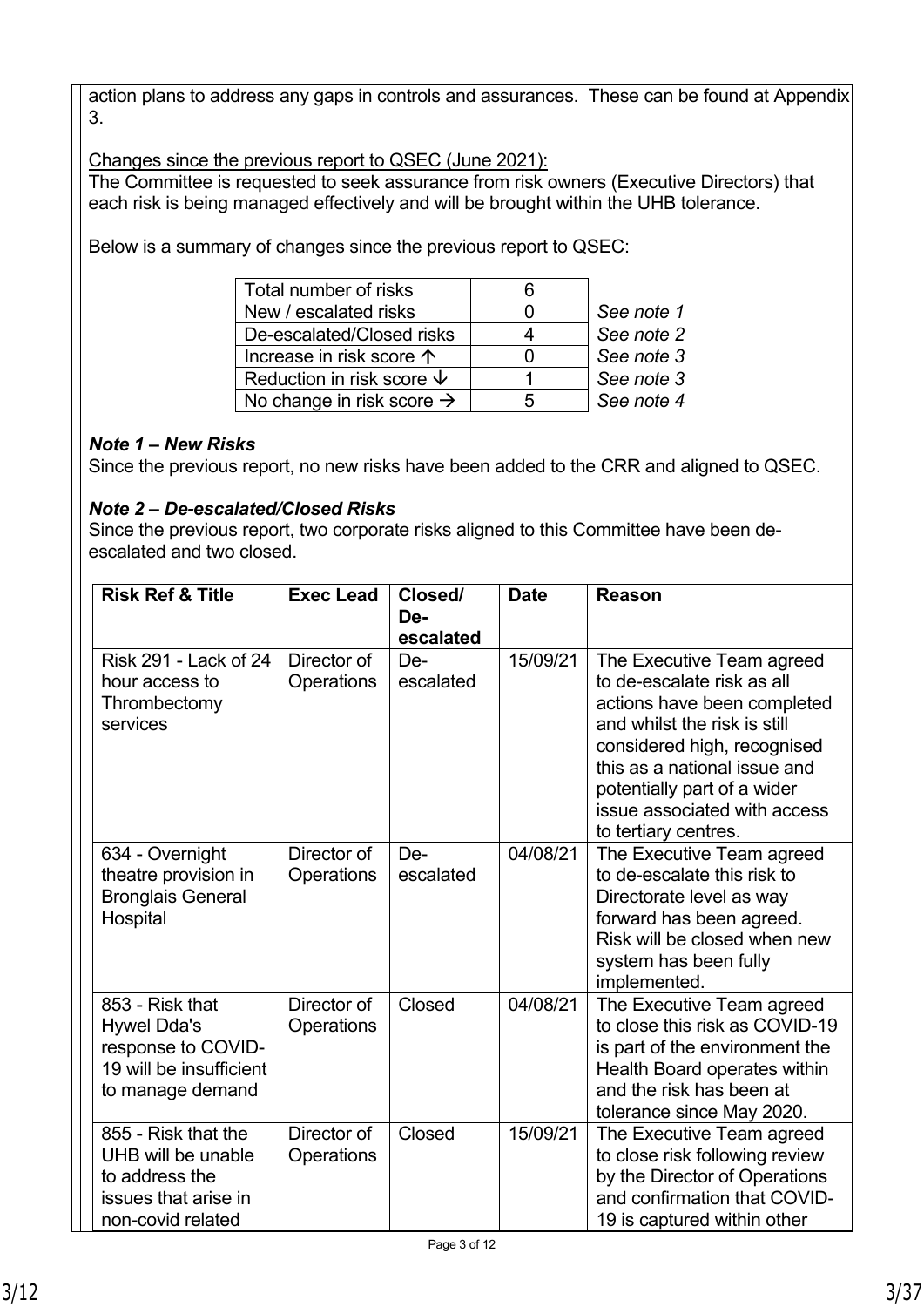| services and support |  | corporate and operational     |
|----------------------|--|-------------------------------|
| functions            |  | risks related to non-COVID-19 |
|                      |  | related services.             |

## *Note 3 – Increase/Decrease in Current Risk Score*

Since the previous report to QSEC in June 2021, there have been the following changes to current risk scores.

| <b>Risk Reference</b><br>& Title                                                                            | <b>Executive</b><br><b>Director</b> | <b>Previous</b><br><b>Risk</b><br><b>Score</b><br>(Feb-21)<br>(LxI) | <b>Risk</b><br><b>Score</b><br>$May-21$<br>(Lx) | Date of<br>review | <b>Update</b>                                                                                                                                                                                                 |
|-------------------------------------------------------------------------------------------------------------|-------------------------------------|---------------------------------------------------------------------|-------------------------------------------------|-------------------|---------------------------------------------------------------------------------------------------------------------------------------------------------------------------------------------------------------|
| 750 - Lack of<br>substantive<br>middle grade<br>doctors affecting<br>Emergency<br>Department (ED)<br>in WGH | Director of<br><b>Operations</b>    | $4x4 = 16$                                                          | $3x3=9$<br>₩                                    | 13/09/21          | At present this risk has<br>been reduced due to<br>being able to fill posts<br>with agency, however at<br>a higher rate. Without<br>agency, there are still 4<br>WTE vacancies. A job<br>plan is in progress. |

## *Note 4 - No change in risk score*

There have been no changes in the following risk scores since they were reported to the previous meeting.

| <b>Risk Reference</b><br>& Title                                                                                         | <b>Executive</b><br><b>Director</b> | <b>Previous</b><br><b>Risk</b><br><b>Score</b><br>(Feb-21) | <b>Risk</b><br><b>Score</b><br>May-21 | Date of<br><b>Review</b> | <b>Update</b>                                                                                                                                                                                                                                                                                                                                                                                                                                                                                                                                                                                   |
|--------------------------------------------------------------------------------------------------------------------------|-------------------------------------|------------------------------------------------------------|---------------------------------------|--------------------------|-------------------------------------------------------------------------------------------------------------------------------------------------------------------------------------------------------------------------------------------------------------------------------------------------------------------------------------------------------------------------------------------------------------------------------------------------------------------------------------------------------------------------------------------------------------------------------------------------|
| 117 - Delays in<br>transfers to<br>tertiary centres<br>for urgent cardiac<br>investigations,<br>treatment and<br>surgery | Director of<br><b>Operations</b>    | $4x5=20$                                                   | $4x5=20$                              | 15/09/21                 | The Health Board has<br>historically experienced<br>delays in transferring<br>patients to Swansea Bay<br>UHB (SBUHB) tertiary<br>cardiac service for a<br>range of cardiac<br>investigations,<br>treatments and surgery,<br>in particular transfer<br>delays for ACS/NSTEMI<br>patients requiring tertiary<br>centre angiography/<br>coronary<br>revascularisation within<br>72 hours of presentation<br>to local secondary care<br>hospital (NICE). The<br><b>Acute Coronary</b><br>Syndrome (ACS)/ Non-<br><b>ST Segment Elevation</b><br><b>Myocardial Infarction</b><br>(NSTEMI) 'treat and |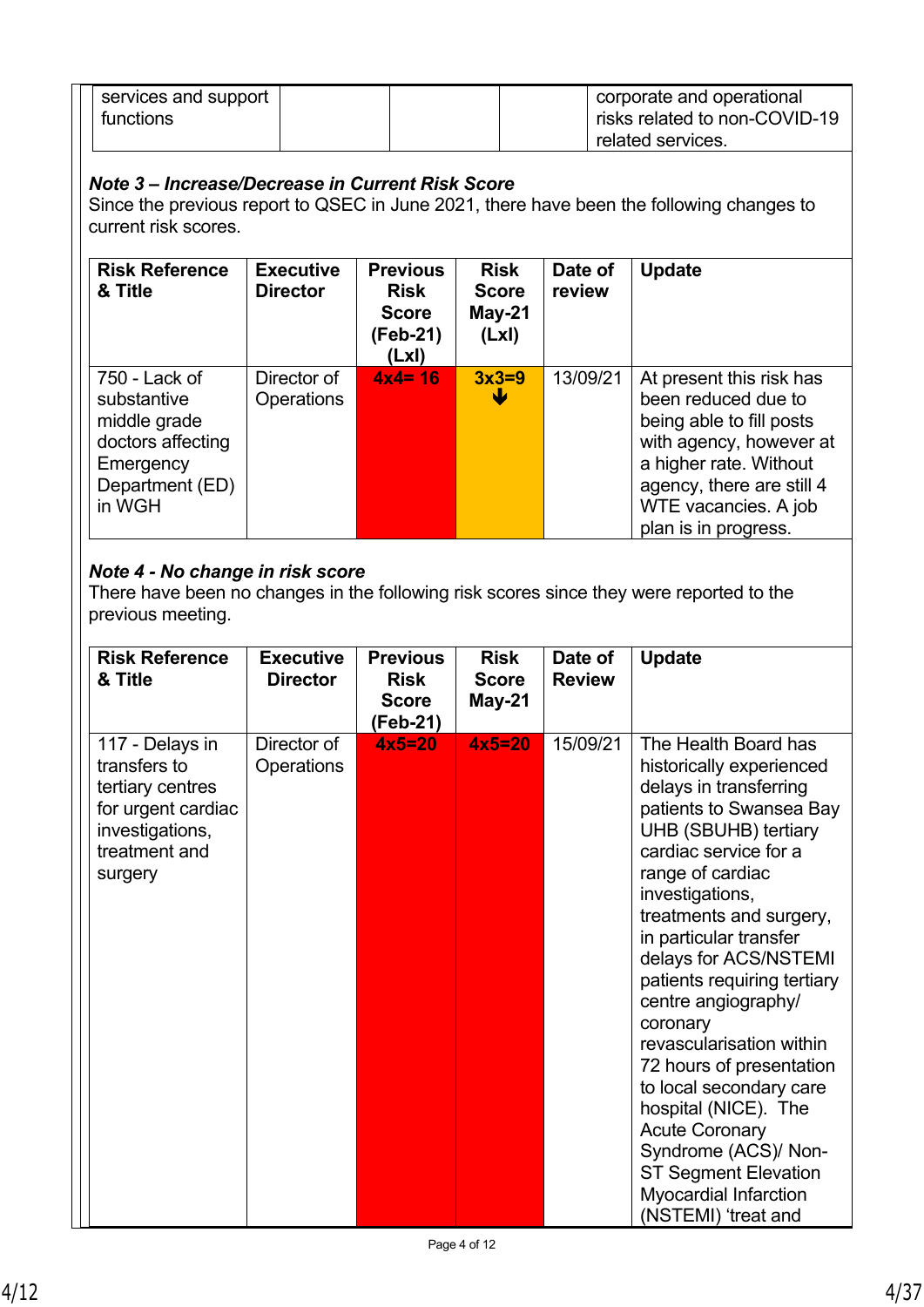|                                                                                                      |                                  |            |          |          | repatriate' service was<br>established in January<br>2019 and provided 6<br>ring-fenced beds at<br><b>Prince Phillip Hospital</b><br>(PPH) and improved<br>transfer times for<br><b>Bronglais General</b><br>Hospital (BGH) and<br><b>Withybush General</b><br>Hospital (WGH) patients<br>in particular. Cessation<br>of the Treat and<br>Repatriate service due to<br>COVID-19 acute site<br>pressures at PPH in<br>2020 has seen a return<br>to increased numbers of<br>patients awaiting<br>prolonged periods for<br>transfer from all 4 acute<br>hospital sites, which is<br>further compounded by<br>acute sites pressures at<br>Morriston Hospital - the<br>risk likelihood has<br>consequently been<br>increased from 2 to 4 to<br>reflect current waiting<br>times averaging 16.9<br>days based Q4 2020/21<br>audit. |
|------------------------------------------------------------------------------------------------------|----------------------------------|------------|----------|----------|------------------------------------------------------------------------------------------------------------------------------------------------------------------------------------------------------------------------------------------------------------------------------------------------------------------------------------------------------------------------------------------------------------------------------------------------------------------------------------------------------------------------------------------------------------------------------------------------------------------------------------------------------------------------------------------------------------------------------------------------------------------------------------------------------------------------------|
| Risk 684 - Lack<br>of agreed<br>replacement<br>programme for<br>radiology<br>equipment<br>across UHB | Director of<br><b>Operations</b> | $5x4 = 20$ | $5x4=20$ | 30/04/21 | This risk has been<br>recently reviewed by the<br>Head of Service. The<br>risk score remains at 20<br>as, although funding has<br>been agreed for 2 out<br>the 5 required CT<br>scanners for HDdUHB,<br>these will not be<br>commissioned until the<br>end of Q3 and Q4.<br>Therefore, the benefits<br>will not be realised and<br>the likelihood of business<br>disruption will not<br>decrease until these are<br>in place. Whilst some<br>contingency has been<br>provided by a scanner in<br>a demountable unit, this<br>does not provide full                                                                                                                                                                                                                                                                           |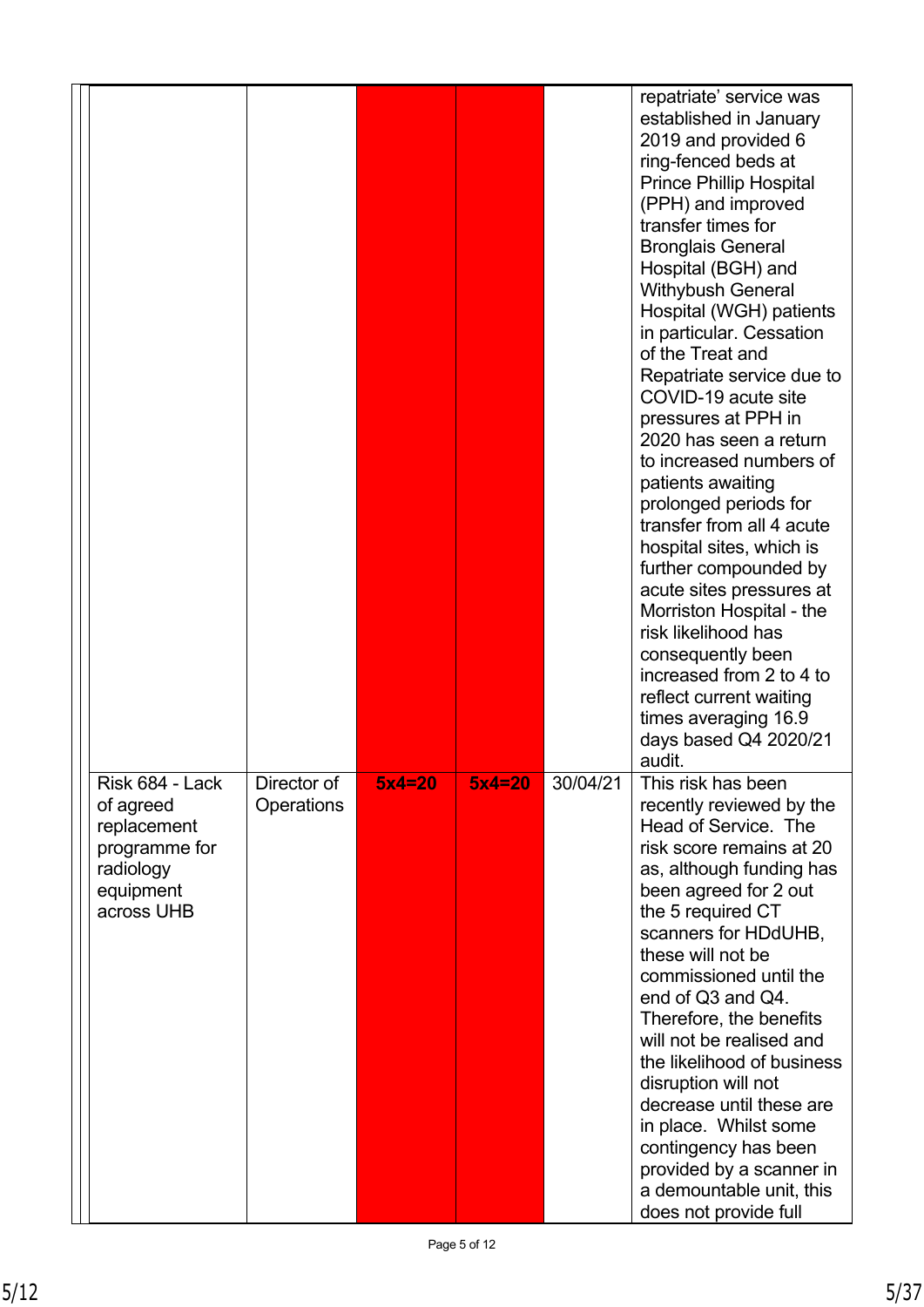|                                                                                                                                                                                             |                           |          |          |          | cover for acute care (not<br>suitable for complex<br>care). The replacement<br>programme is still heavily<br>reliant on funding from<br>the All Wales Capital                                                                                                                                                                                                                                                                                                                                                                                                                                                                                                                                                                                                                                                                                                                                                                                                                                                                                                                                                                                                                          |
|---------------------------------------------------------------------------------------------------------------------------------------------------------------------------------------------|---------------------------|----------|----------|----------|----------------------------------------------------------------------------------------------------------------------------------------------------------------------------------------------------------------------------------------------------------------------------------------------------------------------------------------------------------------------------------------------------------------------------------------------------------------------------------------------------------------------------------------------------------------------------------------------------------------------------------------------------------------------------------------------------------------------------------------------------------------------------------------------------------------------------------------------------------------------------------------------------------------------------------------------------------------------------------------------------------------------------------------------------------------------------------------------------------------------------------------------------------------------------------------|
|                                                                                                                                                                                             |                           |          |          |          | Programme.                                                                                                                                                                                                                                                                                                                                                                                                                                                                                                                                                                                                                                                                                                                                                                                                                                                                                                                                                                                                                                                                                                                                                                             |
| Risk 1032 -<br>Delivery of Q3/4<br><b>Operating Plan -</b><br>Timely access to<br>assessment and<br>diagnosis for<br><b>Mental Health</b><br>and Learning<br><b>Disabilities</b><br>clients | Director of<br>Operations | $4x4=16$ | $4x4=16$ | 13/05/21 | <b>Referrals for Autism</b><br><b>Spectrum Disorder</b><br>(ASD) have continued<br>throughout the pandemic<br>at approximately the<br>same level as pre-<br>COVID-19. The service<br>is experiencing<br>significant waiting times<br>as a result of demand<br>levels. Due to the<br>constraints to undertake<br>the required face to face<br>assessments, the<br>implementation of social<br>distancing and, in some<br>instances patients<br>reluctance to attend<br>clinics due to the risk of<br>COVID-19, has an<br>impact on the services'<br>ability to treat the same<br>volume of service users<br>as they were previously<br>able to. In addition, the<br>estate footprint does not<br>lend itself to<br>accommodate the social<br>distance requirements<br>and in some instances is<br>not therapeutically<br>beneficial. Certain<br>elements of some<br>assessments, also being<br>restricted due to other<br>agencies, such as<br>education, providing<br>limited services. The<br><b>Integrated Autism</b><br>Service (IAS) is funded<br>on a fixed term basis,<br>which can make staff<br>retention challenging in<br>addition to having to train<br>new incoming staff. |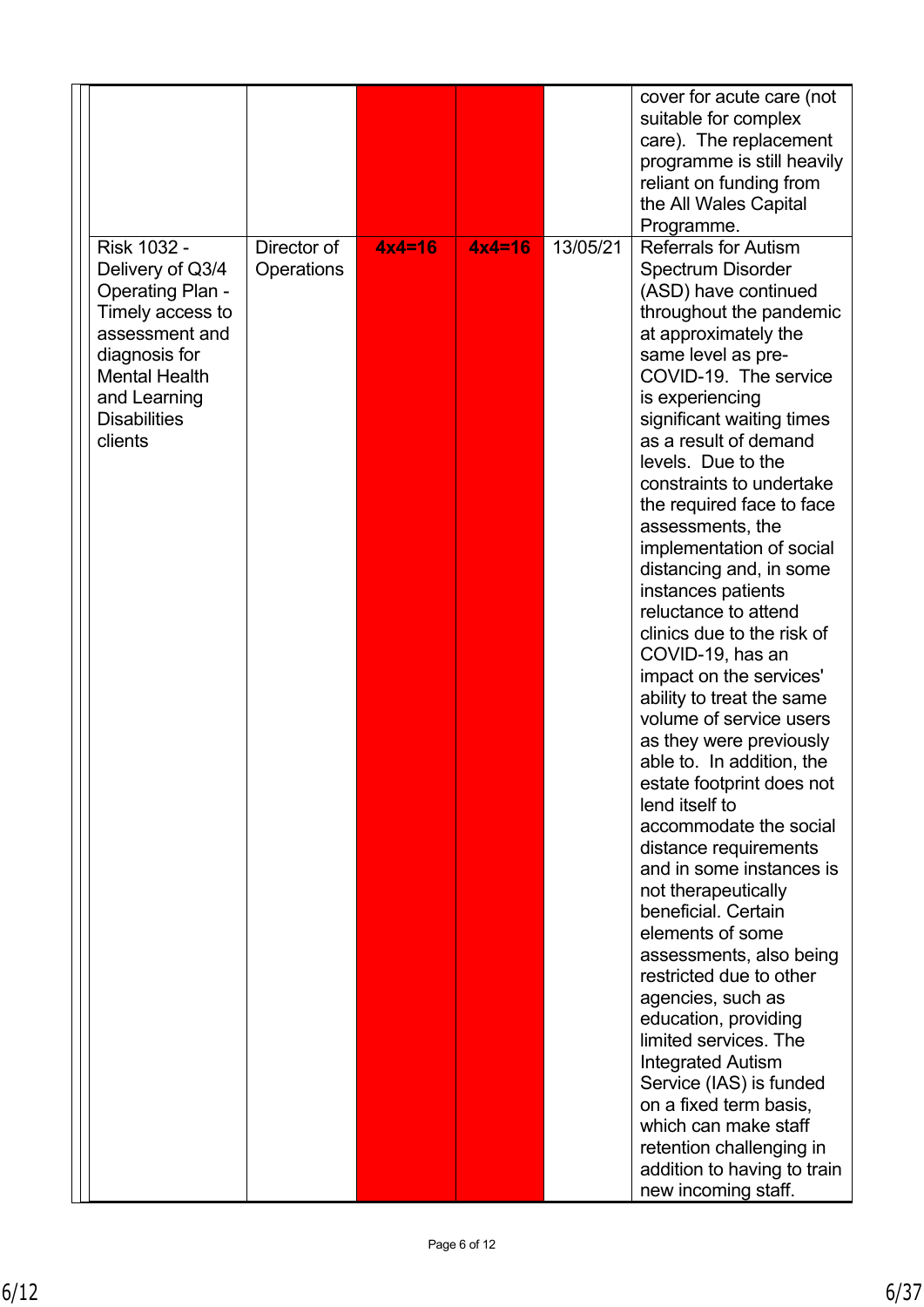| Risk 129 - Ability<br>to deliver a GP<br>Out of Hours<br>(OOH) Service<br>for HDdUHB<br>patients | Director of<br>Operations                                | $4x3=12$ | $4x3=12$ | 14/05/21 | The COVID pandemic<br>combined with the<br>temporary overnight<br>service changes has<br>brought some respite to<br>the service fragility, and<br>this is reflected in the<br>current risk score.<br>Generally the rotas<br>continue to be unstable,<br>particularly at the<br>weekends. Any further<br>absence on out of hours<br>provision is likely to<br>rapidly result in further<br>deterioration of the<br>current position. As of<br>September 2021 there<br>has been no notable<br>change/definite trend in<br>the service fragility.<br>Rotas continue to be<br>fragile, particularly at<br>weekends. The potential<br>adverse effects of a third<br>wave are currently being<br>considered, combined<br>with other seasonal<br>pressures, including the<br>potential effect of RSV<br>(respiratory syncytial<br>virus).<br>Target score has been<br>reduced from 12 to 9 to<br>reflect the 5 salaried<br>GPs, on the assumption<br>that they will complete<br>recruitment. There is less<br>of an improvement from<br>this recruitment as it is<br>being used to develop<br>plans to re-open bases |
|--------------------------------------------------------------------------------------------------|----------------------------------------------------------|----------|----------|----------|---------------------------------------------------------------------------------------------------------------------------------------------------------------------------------------------------------------------------------------------------------------------------------------------------------------------------------------------------------------------------------------------------------------------------------------------------------------------------------------------------------------------------------------------------------------------------------------------------------------------------------------------------------------------------------------------------------------------------------------------------------------------------------------------------------------------------------------------------------------------------------------------------------------------------------------------------------------------------------------------------------------------------------------------------------------------------------------------------------------|
|                                                                                                  |                                                          |          |          |          | and provide better care,<br>therefore the effect of the<br>recruitment could be<br>diluted through the                                                                                                                                                                                                                                                                                                                                                                                                                                                                                                                                                                                                                                                                                                                                                                                                                                                                                                                                                                                                        |
| <b>Risk 628 -</b><br>Fragility of<br>therapy provision<br>across acute and                       | Director of<br><b>Therapies</b><br>and Health<br>Science | $3x4=12$ | $3x4=12$ | 12/05/21 | expansion of the service.<br>Therapy service<br>provision across acute,<br>community and primary<br>care continues to be<br>challenging, as outlined                                                                                                                                                                                                                                                                                                                                                                                                                                                                                                                                                                                                                                                                                                                                                                                                                                                                                                                                                          |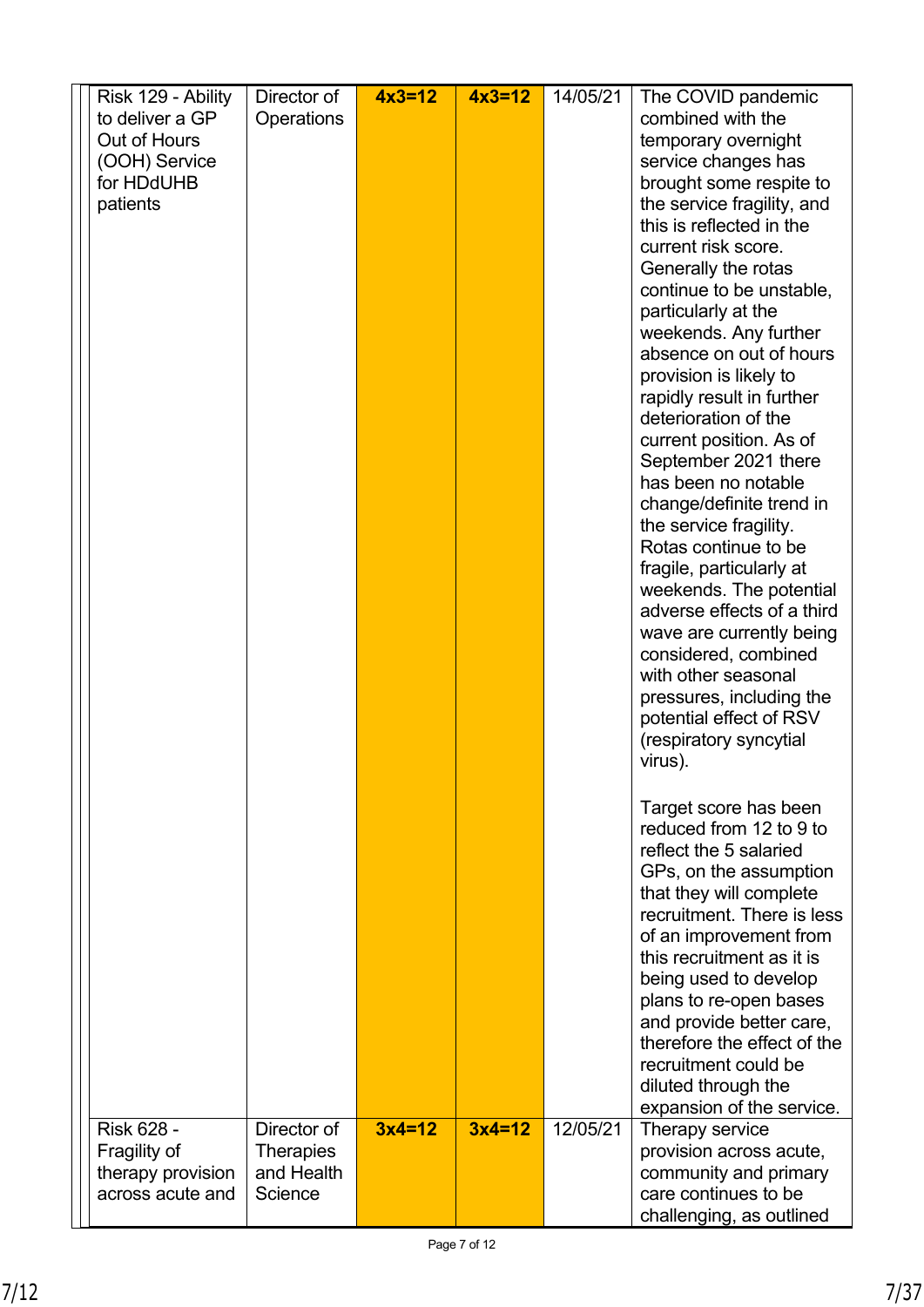| community |                               |
|-----------|-------------------------------|
|           | in the risk description.      |
| services  | However, there have           |
|           |                               |
|           | been improvements             |
|           | following additional          |
|           | resourcing (Major             |
|           |                               |
|           | Trauma, Nutrition,            |
|           | Rehabilitation,               |
|           | Lymphoedema,                  |
|           |                               |
|           | Dementia,                     |
|           | Musculoskeletal (MSK),        |
|           | Winter Funding), Long         |
|           |                               |
|           | COVID, workforce              |
|           | redesign and over             |
|           | recruitment of Band 5         |
|           |                               |
|           | graduates                     |
|           | (Physiotherapy,               |
|           | Occupational Therapy,         |
|           |                               |
|           | Podiatry, and Speech          |
|           | and Language Therapy).        |
|           |                               |
|           |                               |
|           | The impact to service         |
|           | provision by the COVID-       |
|           | 19 pandemic and               |
|           |                               |
|           | rehabilitation                |
|           | requirements have             |
|           | added an additional           |
|           |                               |
|           | challenge to workforce        |
|           | models, however have          |
|           | also enabled the roll out     |
|           |                               |
|           | at scale of digital and       |
|           | virtual consultations.        |
|           | Across therapy services,      |
|           |                               |
|           | current demand is             |
|           | largely being met for new     |
|           | patient referrals, apart      |
|           | from those clinical areas     |
|           |                               |
|           | where physical delivery       |
|           | of hands on treatment is      |
|           |                               |
|           | impacted by the               |
|           | demands of physical           |
|           | distancing and Infection      |
|           | <b>Prevention and Control</b> |
|           |                               |
|           | (IP&C) requirements.          |
|           |                               |
|           | Post COVID-19                 |
|           |                               |
|           | Recovery modelling            |
|           | suggests additional           |
|           |                               |
|           | demand to support             |
|           |                               |
|           | patients displaying           |
|           |                               |
|           | ongoing symptoms post         |
|           | 12 weeks Acute COVID-         |
|           | 19 infection, with            |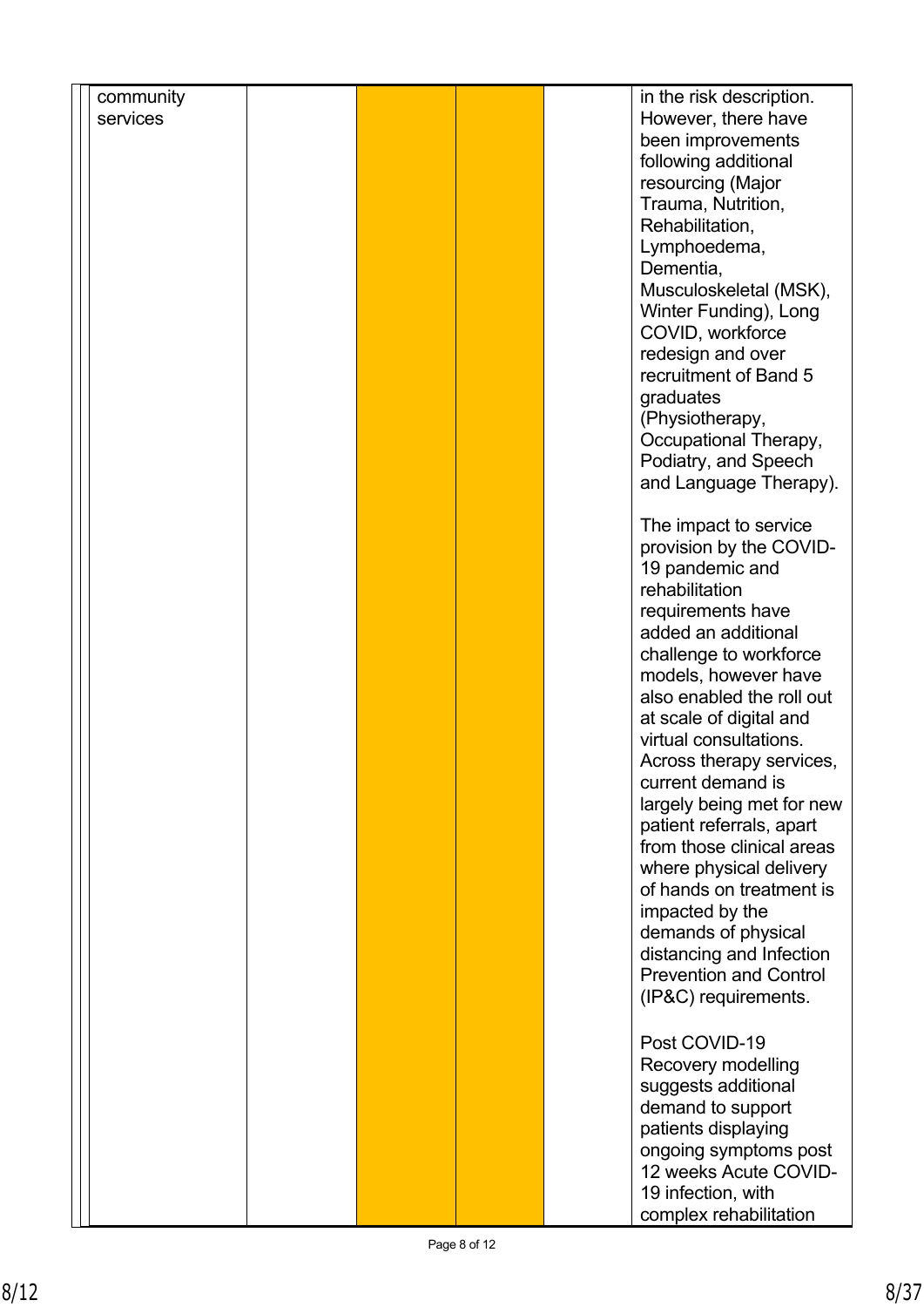|                                      | needs. Further work is<br>underway to understand<br>the potential additional<br>demand for rehabilitation<br>for those indirectly<br>affected by the<br>interruption of access to<br>routine service provision. |
|--------------------------------------|-----------------------------------------------------------------------------------------------------------------------------------------------------------------------------------------------------------------|
|                                      |                                                                                                                                                                                                                 |
| <b>Argymhelliad / Recommendation</b> |                                                                                                                                                                                                                 |

The Committee is requested to seek assurance that:

- All identified controls are in place and working effectively.
- All planned actions will be implemented within stated timescales and will reduce the risk further and/or mitigate the impact, if the risk materialises.
- Challenge where assurances are inadequate.

This in turn will enable the Committee to provide the necessary assurance to the Board, through its Committee Update Report, that the UHB is managing these risks effectively.

| Amcanion: (rhaid cwblhau)<br>Objectives: (must be completed)                                                                                             |                                                                                                                                                                                                                                                                                                                                                                            |
|----------------------------------------------------------------------------------------------------------------------------------------------------------|----------------------------------------------------------------------------------------------------------------------------------------------------------------------------------------------------------------------------------------------------------------------------------------------------------------------------------------------------------------------------|
| <b>Committee ToR Reference:</b><br>Cyfeirnod Cylch Gorchwyl y Pwyllgor:                                                                                  | 3.2<br>Seek assurance on the management<br>of principal risks within the Board Assurance<br>Framework (BAF) and Corporate Risk Register (CRR)<br>allocated to the Committee and provide assurance to<br>the Board that risks are being managed effectively and<br>report any areas of significant concern e.g. where risk<br>tolerance is exceeded, lack of timely action. |
| Cyfeirnod Cofrestr Risg Datix a Sgôr<br>Cyfredol:<br>Datix Risk Register Reference and<br>Score:                                                         | Contained within the body of the report                                                                                                                                                                                                                                                                                                                                    |
| Safon(au) Gofal ac lechyd:<br>Health and Care Standard(s):                                                                                               | Governance, Leadership and Accountability                                                                                                                                                                                                                                                                                                                                  |
| <b>Amcanion Strategol y BIP:</b><br><b>UHB Strategic Objectives:</b>                                                                                     | All Strategic Objectives are applicable                                                                                                                                                                                                                                                                                                                                    |
| <b>Amcanion Llesiant BIP:</b><br><b>UHB Well-being Objectives:</b><br><b>Hyperlink to HDdUHB Well-being</b><br><b>Objectives Annual Report 2018-2019</b> | 9. All HDdUHB Well-being Objectives apply                                                                                                                                                                                                                                                                                                                                  |

**Gwybodaeth Ychwanegol: Further Information:**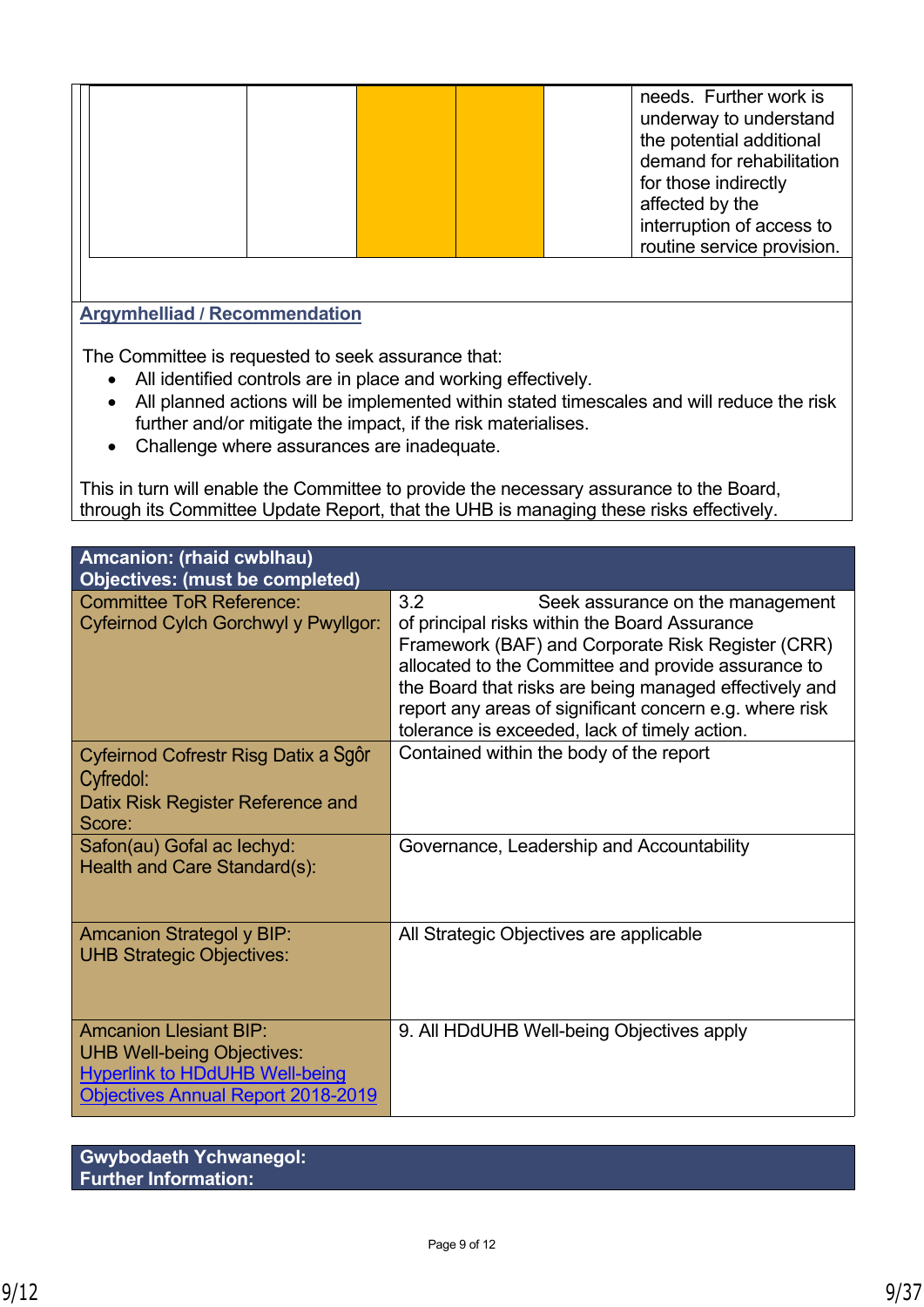| Ar sail tystiolaeth:<br>Evidence Base:                                                         | Underpinning risk on the Datix Risk Module from across<br>the UHB's services reviewed by risk leads/owners                                        |
|------------------------------------------------------------------------------------------------|---------------------------------------------------------------------------------------------------------------------------------------------------|
| <b>Rhestr Termau:</b><br><b>Glossary of Terms:</b>                                             | Current Risk Score - Existing level of risk taking into<br>account controls in place                                                              |
|                                                                                                | Target Risk Score - The ultimate level of risk that is<br>desired by the organisation when planned controls (or<br>actions) have been implemented |
|                                                                                                | Tolerable risk – this is the level of risk that the Board<br>agreed for each domain in September 2018 – Risk<br><b>Appetite Statement</b>         |
| Partïon / Pwyllgorau â ymgynhorwyd<br>ymlaen llaw y Pwyllgor Ansawdd,<br>Diogelwch a Phrofiod: | N/A                                                                                                                                               |
| Parties / Committees consulted prior<br>to Quality, Safety and Experience<br>Committee:        |                                                                                                                                                   |

| <b>Effaith: (rhaid cwblhau)</b><br>Impact: (must be completed) |                                                                                                                                                                                                                                                                            |
|----------------------------------------------------------------|----------------------------------------------------------------------------------------------------------------------------------------------------------------------------------------------------------------------------------------------------------------------------|
| <b>Ariannol / Gwerth am Arian:</b>                             | No direct impacts from report however impacts of each                                                                                                                                                                                                                      |
| <b>Financial / Service:</b>                                    | risk are outlined in risk description.                                                                                                                                                                                                                                     |
| <b>Ansawdd / Gofal Claf:</b>                                   | No direct impacts from report however impacts of each                                                                                                                                                                                                                      |
| <b>Quality / Patient Care:</b>                                 | risk are outlined in risk description.                                                                                                                                                                                                                                     |
| <b>Gweithlu:</b>                                               | No direct impacts from report however impacts of each                                                                                                                                                                                                                      |
| <b>Workforce:</b>                                              | risk are outlined in risk description.                                                                                                                                                                                                                                     |
| Risg:<br><b>Risk:</b>                                          | No direct impacts from report however organisations are<br>expected to have effective risk management systems in<br>place.                                                                                                                                                 |
| <b>Cyfreithiol:</b><br>Legal:                                  | No direct impacts from report however proactive risk<br>management including learning from incidents and events<br>contributes towards reducing/eliminating recurrence of risk<br>materialising and mitigates against any possible legal<br>claim with a financial impact. |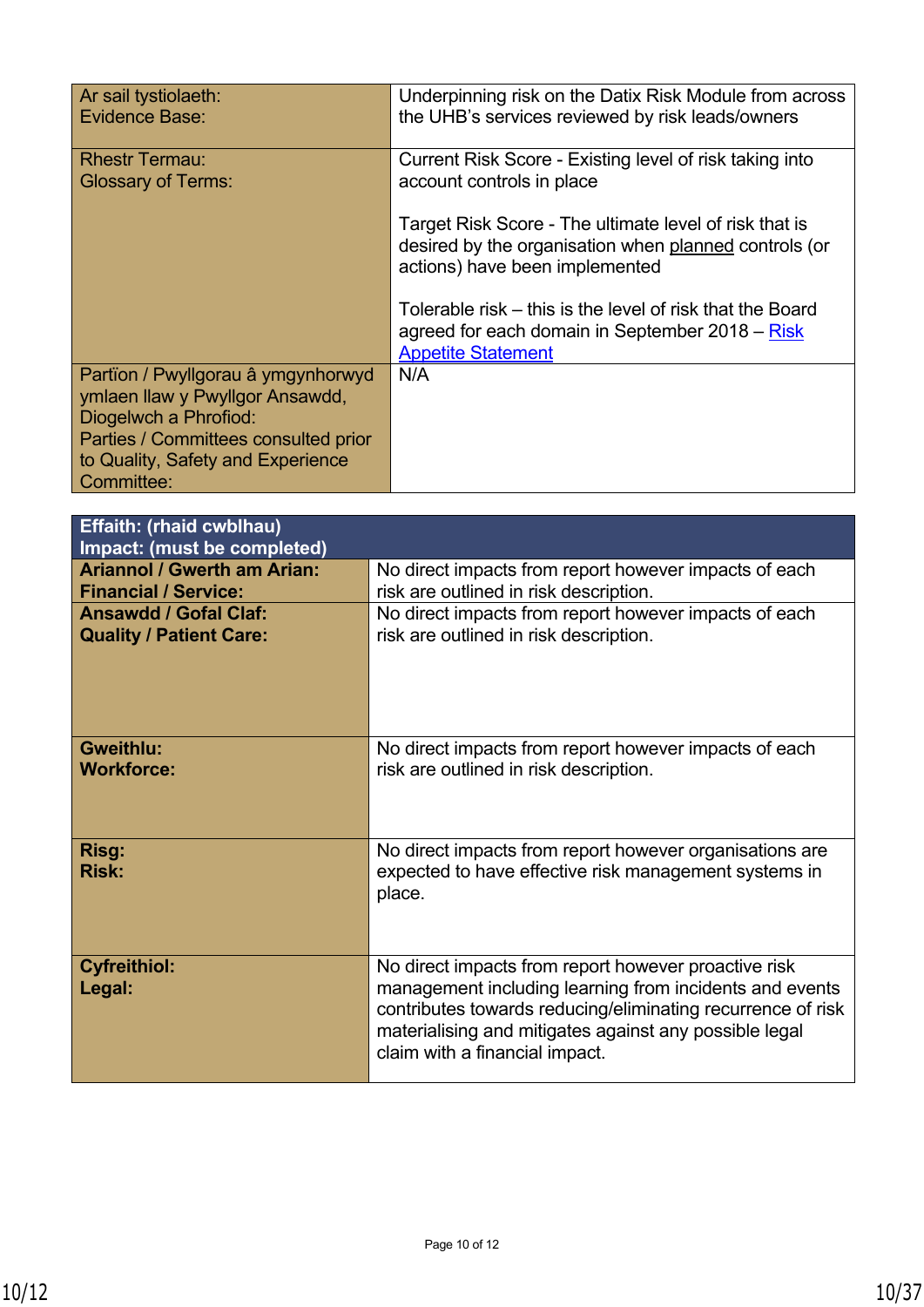| <b>Enw Da:</b><br><b>Reputational:</b>   | Poor management of risks can lead to loss of stakeholder<br>confidence. Organisations are expected to have effective<br>risk management systems in place and take steps to<br>reduce/mitigate risks. |
|------------------------------------------|------------------------------------------------------------------------------------------------------------------------------------------------------------------------------------------------------|
| <b>Gyfrinachedd:</b><br><b>Privacy:</b>  | No direct impacts                                                                                                                                                                                    |
| <b>Cydraddoldeb:</b><br><b>Equality:</b> | Has EqIA screening been undertaken? No<br>Has a full EqIA been undertaken? No                                                                                                                        |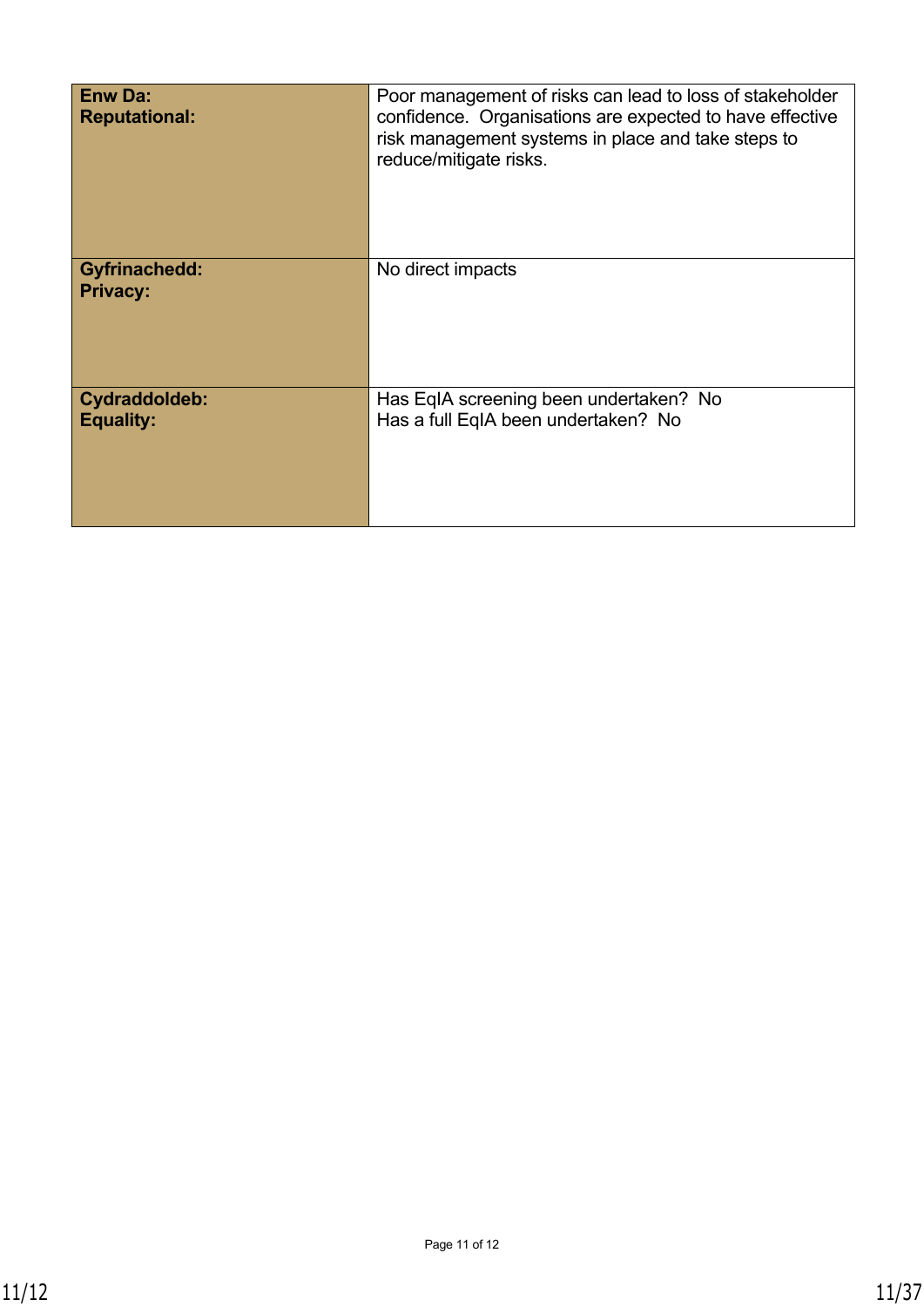#### **Appendix 1 – Committee Reporting Structure**

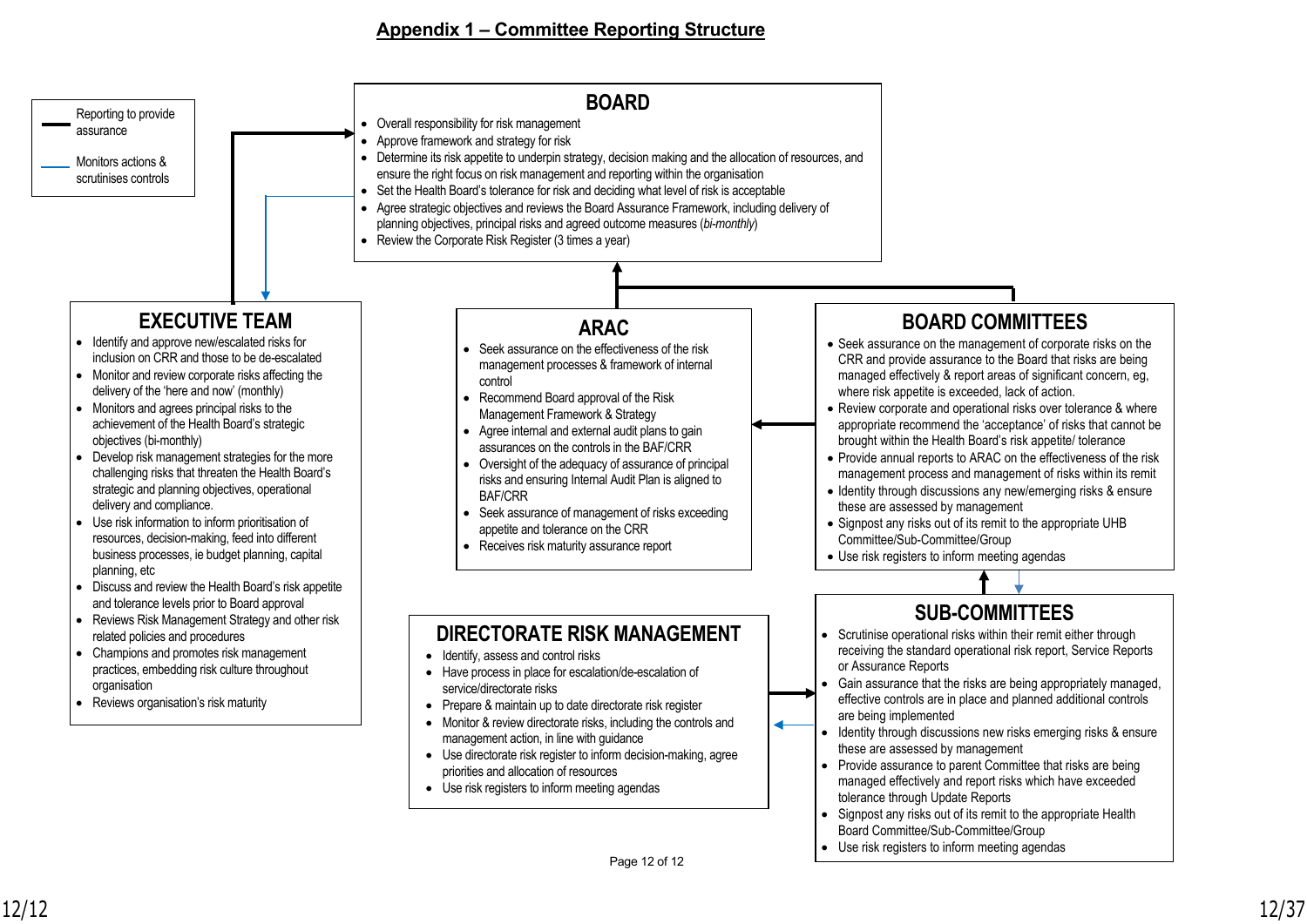#### CORPORATE RISK REGISTER SUMMARY SEPTEMBER 2021 **Appendix 2** Appendix 2

| <b>Risk</b><br><b>Ref</b> | Risk (for more detail see individual risk entries)                                                                                      | <b>Risk Owner</b>  | Domain                                      | <b>Tole</b> |                                    | 풉                                     | 룹             | arget<br>Risk<br><b>COM</b>     | $\overline{5}$<br><b>Risk</b> |
|---------------------------|-----------------------------------------------------------------------------------------------------------------------------------------|--------------------|---------------------------------------------|-------------|------------------------------------|---------------------------------------|---------------|---------------------------------|-------------------------------|
| 684                       | Lack of agreed replacement programme for radiology equipment across UHB                                                                 | Carruthers, Andrew | Service/Business<br>interruption/disruption | 6           |                                    | $5x4=20$ $5x4=20$                     | $\rightarrow$ | $3 \times 4 = 12$               |                               |
| 117                       | Delays in transfers to tertiary centres for urgent cardiac investigations, treatment and<br>surgery                                     | Carruthers, Andrew | Safety - Patient, Staff or Public           | 6           |                                    | $4 \times 5 = 20$ $4 \times 5 = 20$   | 个             | $2 \times 5 = 10$               |                               |
|                           | 1032 2021/22 Operating Plan Delivery - Timely access to assessment and diagnosis for Mental<br>Health and Learning Disabilities clients | Carruthers, Andrew | Safety - Patient, Staff or Public           | 6.          |                                    | $4 \times 4 = 16$   $4 \times 4 = 16$ | →             | $3 \times 4 = 12$               | 10                            |
| 628                       | Fragility of therapy provision across acute, community and primary care services                                                        | Shakeshaft, Alison | Safety - Patient, Staff or Public           |             |                                    | $3 \times 4 = 12$ $3 \times 4 = 12$   | $\rightarrow$ | $3\times 4=12$                  | 14                            |
| 129                       | Ability to deliver an Urgent Primary Care Out of Hours Service for Hywel Dda patients                                                   | Carruthers, Andrew | Service/Business<br>interruption/disruption | <b>6</b>    |                                    | $14 \times 3 = 12$ $4 \times 3 = 12$  | $\rightarrow$ | $3\times3=9$<br><b>Accepted</b> | 18                            |
| 750                       | Lack of substantive middle grade doctors affecting Emergency Department services in<br>WGH, with the risk of service closure.           | Carruthers, Andrew | Safety - Patient, Staff or Public           | 6.          | $4 \times 4 = 16$ $3 \times 3 = 9$ |                                       | ↓             | $2 \times 4 = 8$                | 24                            |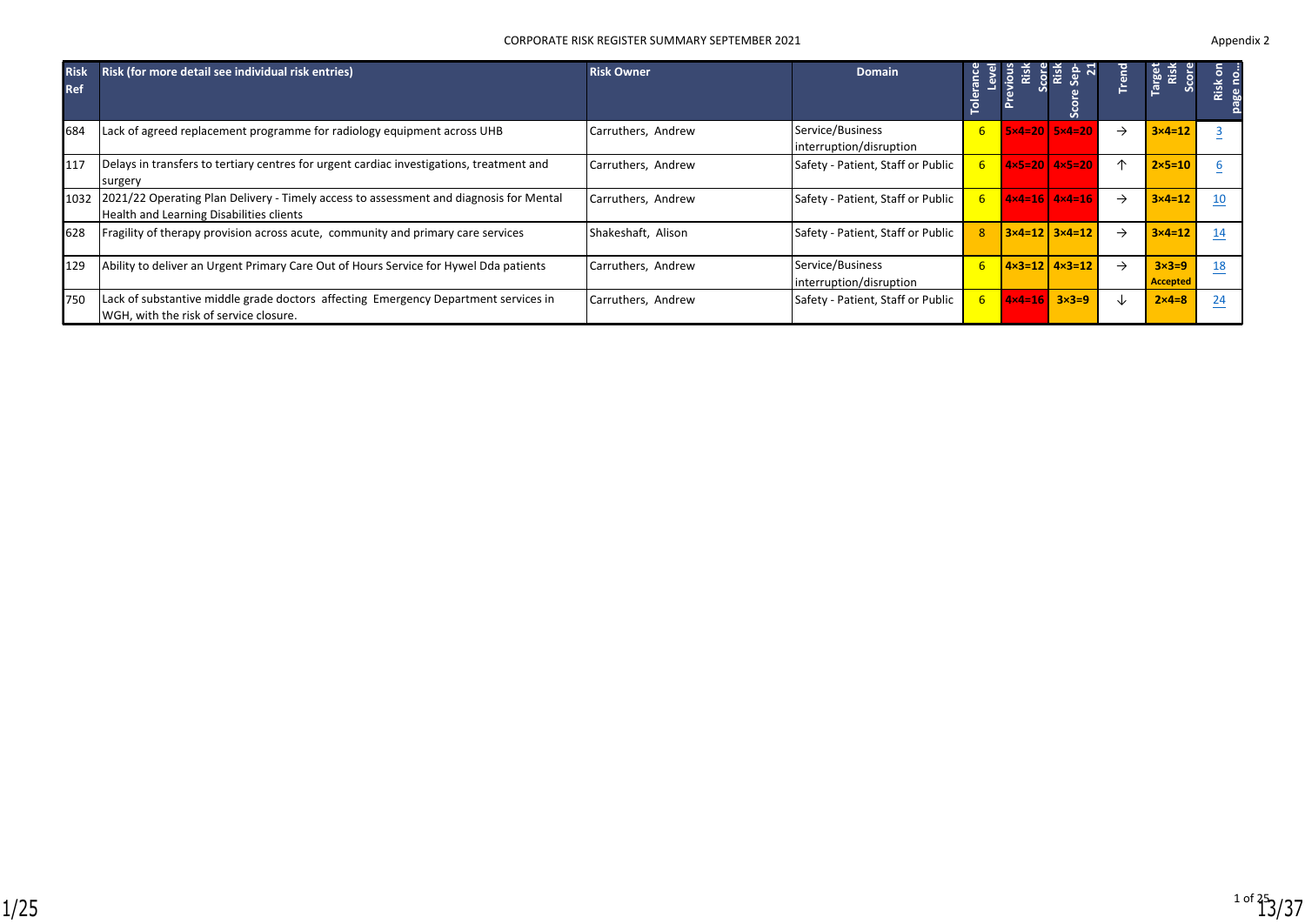| <b>Assurance Key:</b> |                                          |  |                                       |
|-----------------------|------------------------------------------|--|---------------------------------------|
|                       | <b>3 Lines of Defence (Assurance)</b>    |  |                                       |
| 1st Line              | Business Ma Tends to be detailed         |  |                                       |
| 2nd Line              | Corporate O Less detailed but            |  |                                       |
| 3rd Line              |                                          |  | IndependenOften less detail but truly |
|                       | <b>Key - Assurance Required</b>          |  | NB.                                   |
|                       | Detailed review of relevant in Assurance |  |                                       |
|                       | Medium level review                      |  | Map will<br>tell you if               |
|                       | Cursory or narrow scope of re you have   |  |                                       |
|                       | <b>Key - Control RAG rating</b>          |  |                                       |
|                       | LOW                                      |  | Significant concerns over             |
|                       | <b>MEDIUM</b>                            |  | Some areas of concern o               |
|                       | <b>HIGH</b>                              |  | Controls in place assesse             |
|                       | <b>INSUFFICIENT</b>                      |  | Insufficient information a            |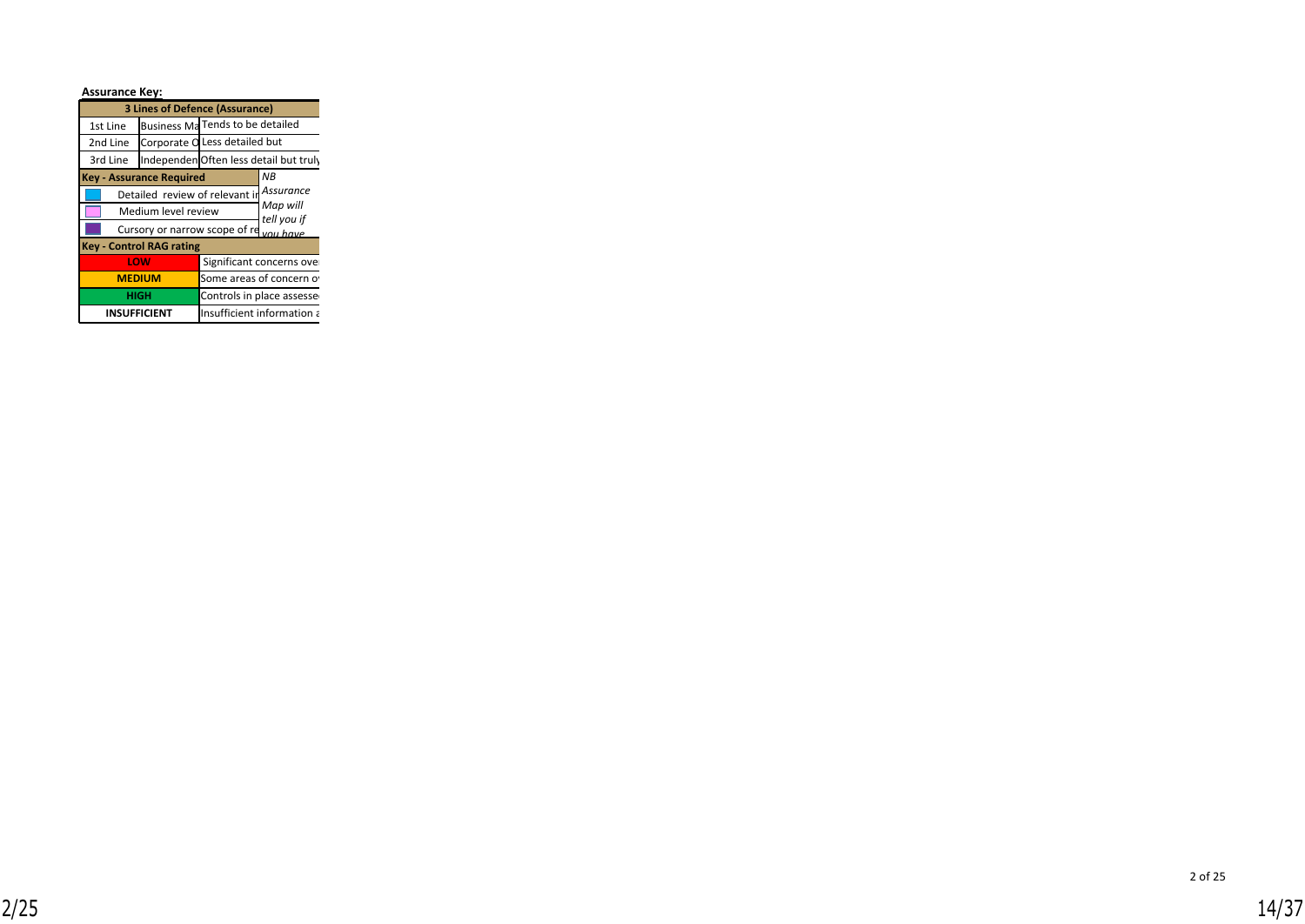<span id="page-14-0"></span>

| <b>Date Risk</b><br>Identified:                                    | $Jan-19$ |                                          |                                                                                                                                                                                                                                                                                                                                                                                                                                                                                                                                                                                                                                                                                                                                                                                                                                                                                                                                                                                                                                                                                                                                                                                                                                                                                                                                                                                                                                                                                                | <b>Executive Director Owner:</b> |                                                                                                                                                                                    | Carruthers, Andrew                                                                                                                                                                                                                                                                                                                                                                                                                                                                                                                                                                                                                           |                                                      |                                                       |                  | <b>Date of Review:</b>            | Apr-21                       |                                                                         |
|--------------------------------------------------------------------|----------|------------------------------------------|------------------------------------------------------------------------------------------------------------------------------------------------------------------------------------------------------------------------------------------------------------------------------------------------------------------------------------------------------------------------------------------------------------------------------------------------------------------------------------------------------------------------------------------------------------------------------------------------------------------------------------------------------------------------------------------------------------------------------------------------------------------------------------------------------------------------------------------------------------------------------------------------------------------------------------------------------------------------------------------------------------------------------------------------------------------------------------------------------------------------------------------------------------------------------------------------------------------------------------------------------------------------------------------------------------------------------------------------------------------------------------------------------------------------------------------------------------------------------------------------|----------------------------------|------------------------------------------------------------------------------------------------------------------------------------------------------------------------------------|----------------------------------------------------------------------------------------------------------------------------------------------------------------------------------------------------------------------------------------------------------------------------------------------------------------------------------------------------------------------------------------------------------------------------------------------------------------------------------------------------------------------------------------------------------------------------------------------------------------------------------------------|------------------------------------------------------|-------------------------------------------------------|------------------|-----------------------------------|------------------------------|-------------------------------------------------------------------------|
| <b>Strategic</b><br>Objective:                                     |          | N/A - Operational Risk                   |                                                                                                                                                                                                                                                                                                                                                                                                                                                                                                                                                                                                                                                                                                                                                                                                                                                                                                                                                                                                                                                                                                                                                                                                                                                                                                                                                                                                                                                                                                |                                  | <b>Lead Committee:</b>                                                                                                                                                             |                                                                                                                                                                                                                                                                                                                                                                                                                                                                                                                                                                                                                                              | Committee                                            | Quality, Safety and Experience Assurance Date of Next |                  |                                   | <b>Review:</b>               | May-21                                                                  |
| <b>Risk ID:</b>                                                    | 684      | <b>Description:</b>                      | <b>Principal Risk</b> There is a risk radiology service provision from breakdown of key<br>radiology imaging equipment (specifically insufficient CT capacity<br>UHB-wide, and the general rooms and fluroscopy room in Bronglais).<br>This is caused by equipment not being replaced in line with RCR<br>(Royal College of Radiographers) and other guidelines.<br>This could lead to an impact/affect on patient flows resulting from<br>delays in diagnosis and treatments, delays in discharges, increased<br>waiting times on cancer pathways, increased staffing costs to<br>minimise the impact on patients when breakdowns occur and<br>increased number of breaches over 8 weeks due to increased<br>downtime.                                                                                                                                                                                                                                                                                                                                                                                                                                                                                                                                                                                                                                                                                                                                                                        |                                  | <b>Risk Rating: (Likelihood x Impact)</b><br>Domain:<br>Inherent Risk Score (L x I):<br><b>Current Risk Score (L x I):</b><br>Target Risk Score (L x I):<br><b>Tolerable Risk:</b> | Service/Business<br>interruption/disruption                                                                                                                                                                                                                                                                                                                                                                                                                                                                                                                                                                                                  | $5x4=20$<br>$5x4=20$<br>$3x4=12$<br>$6 \overline{6}$ | 25<br>20<br>15<br>10<br>5<br>$1u-19$                  | Nov-19<br>Feb-20 | $J$ un-20<br>$Sep-20$<br>$May-20$ | $Jan-21$<br>Mar-21<br>Apr-21 | <b>Current Risk</b><br>Score<br>Target Risk<br>Score<br>Tolerance Level |
| 644<br>Does this risk link to any Directorate (operational) risks? |          |                                          |                                                                                                                                                                                                                                                                                                                                                                                                                                                                                                                                                                                                                                                                                                                                                                                                                                                                                                                                                                                                                                                                                                                                                                                                                                                                                                                                                                                                                                                                                                |                                  | Trend:                                                                                                                                                                             |                                                                                                                                                                                                                                                                                                                                                                                                                                                                                                                                                                                                                                              |                                                      |                                                       |                  |                                   |                              |                                                                         |
| complex care).                                                     |          | <b>Rationale for CURRENT Risk Score:</b> | The UHB's stock of imaging equipment routinely breaks down causing disruption to diagnostic imaging<br>services across all sites which has a significant impact on the UHB's ability to meet its RTT target and<br>impact to patients can include delays in diagnosis and treatment. Presently equipment downtime is<br>frequently up to a week which can put significant pressures on all diagnostic services. Whilst activity<br>has decreased due to COVID, scanning of COVID patients requires more time than non-COVID patients,<br>which will become an issue as requests for diagnostics for non-COVID patients increase as other<br>services resume. Commissioning of agreed equipment has also been delayed as a result of COVID and<br>this remains dependent external factors. Radiology has been asked to increase its service provision to<br>other Directorates which it is currently unable to provide due to limitations on current equipment,<br>however the demountable CT-scanner will provide much needed resilience at GGH. The risk score<br>remains at 20 as a funding has been agreed for 2 out 5 required CT scanners for Hywel Dda, however<br>these will not be commissioned until end of Q3 and Q4 therefore the benefits will not be realised and<br>the likelihood will not decrease until these are in place. Whilst some contingency has been provided by<br>a scanner in a demountable unit this does not provide full cover for acute care (not suitable for |                                  |                                                                                                                                                                                    | <b>Rationale for TARGET Risk Score:</b><br>Until a formal replacement programme in place, it will not be possible to bring this risk within tolerance and<br>therefore the target score has increased to 15 as it should be possible that when the new equipment is<br>commissioned, this will slightly reduce the risk.<br>With more modern equipment, breakdowns will be less likely and less significant in terms of downtime together<br>with a reduced impact on the diagnostic services at the remaining hospital sites. Improved business continuity plans<br>will also help reduce the impact of equipment breakdown across the UHB. |                                                      |                                                       |                  |                                   |                              |                                                                         |
| <b>Key CONTROLS Currently in Place:</b>                            |          |                                          |                                                                                                                                                                                                                                                                                                                                                                                                                                                                                                                                                                                                                                                                                                                                                                                                                                                                                                                                                                                                                                                                                                                                                                                                                                                                                                                                                                                                                                                                                                |                                  |                                                                                                                                                                                    |                                                                                                                                                                                                                                                                                                                                                                                                                                                                                                                                                                                                                                              | <b>Gaps in CONTROLS</b>                              |                                                       |                  |                                   |                              |                                                                         |
| (The existing controls and processes in place to manage the risk)  |          |                                          | <b>Identified Gaps in</b><br><b>Controls:</b> (Where one or<br>more of the key controls<br>on which the organisation<br>is relying is not effective,                                                                                                                                                                                                                                                                                                                                                                                                                                                                                                                                                                                                                                                                                                                                                                                                                                                                                                                                                                                                                                                                                                                                                                                                                                                                                                                                           | addressed<br>controls gaps       | How and when the Gap in control be<br>Further action necessary to address the                                                                                                      |                                                                                                                                                                                                                                                                                                                                                                                                                                                                                                                                                                                                                                              | By Who                                               |                                                       | By When          | <b>Progress</b>                   |                              |                                                                         |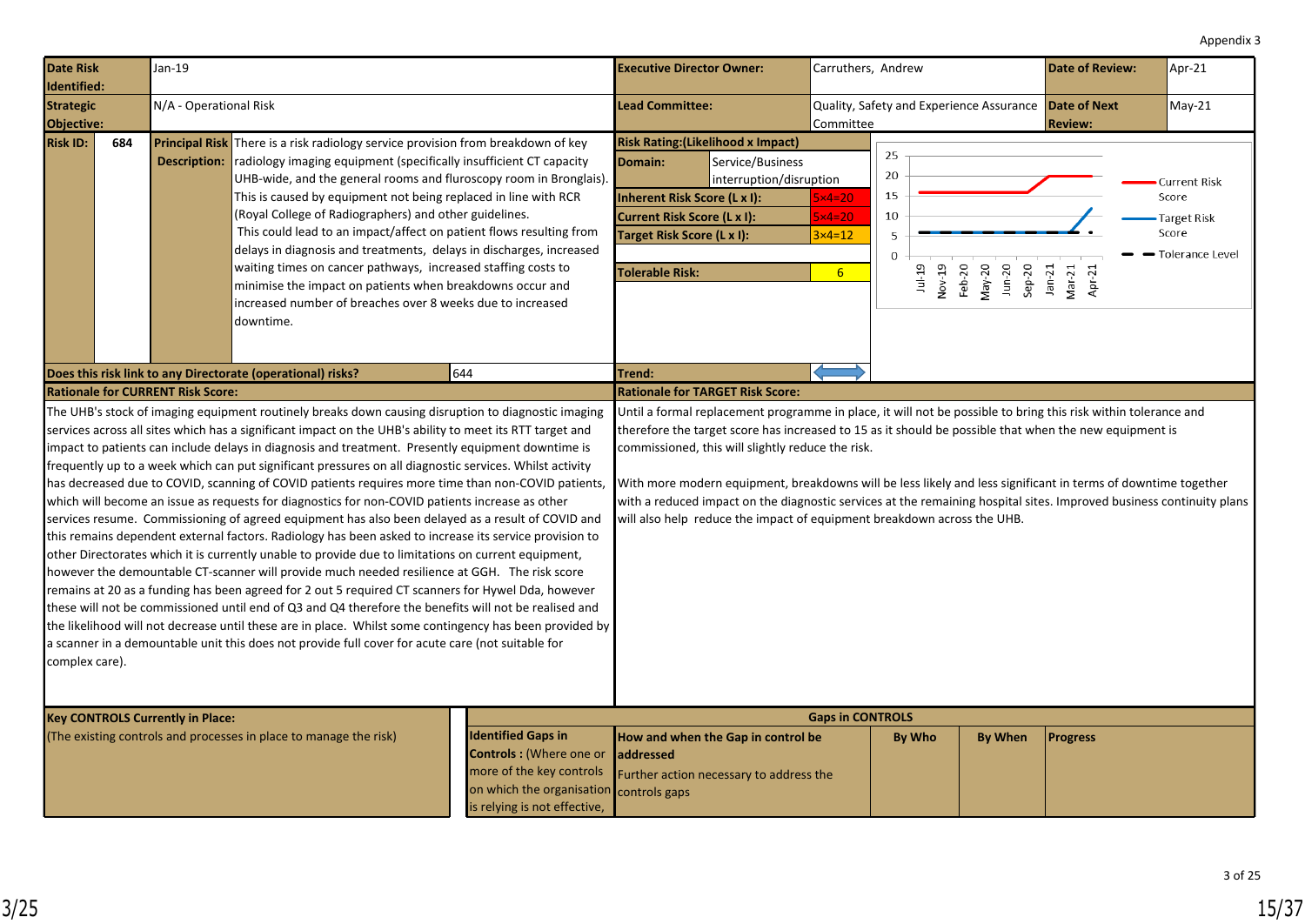| # Service maintenance contracts in place and regularly reviewed to<br>ensure value for money is maintained.<br># The difficult to source spares can be obtained through bespoke<br>manufacture but this invariably results in inherent delays in returning<br>equipment to service.<br># Regular quality assurance checks (eg daily checks).<br># Use of other equipment/transfer of patients across UHB during times<br>of breakdown.<br># Ability to change working arrangements following breakdowns to<br>minimise impact to patients.<br># Site business continuity plans in place.<br># Disaster recovery plan in place.<br># Replacement programme has been re-profiled by risk, usage and is<br>influenced by service reports. Some funding has been secured from<br>AWCP for some replacements but does not cover all outdated<br>equipment nor the future requirements.<br># Escalation process in place for service disruptions/breakdowns.<br># WG Funding agreed for 2 x CT scanners (GGH & WGH) - to be<br>commissioned by Dec21 and Mar22.<br># Additional CT secured in the form of a mobile van in December 2020. | Limitation of spare parts<br><b>for some older</b><br>equipment leading to<br>extended outages. This<br>issue may be<br>compounded by Brexit.<br>Increased use of site<br>contingency plans puts<br>pressures on patient<br>flows, discharges,<br>diagnosis at other sites.<br>Reliance on AWCP for<br>replacement of<br>equipment. | Work with planning colleagues about<br>sourcing capital funding through DCP and<br><b>AWCP.</b><br>Monthly project meeting to discuss<br>commissioning of agreed equipment with<br>estates, planning and manufacturers. | Evans,<br>Amanda<br>(Inactive User)<br>Evans,<br>Amanda<br>(Inactive User) | 30/06/2019<br>01/04/2020<br>31/12/2020<br>31/03/2021<br>31/03/2023<br>31/12/2020<br>30/08/2021<br>31/03/2022 | Two business cases have been<br>funded by WG. Further Business<br>Cases for the further 3 CT scanners<br>and or General Rooms (depending<br>on priority) to be submitted in<br>2022/23. Submit updated paper to<br>CEIMTSC to outline current priorities<br>and funding requirements from DCP<br>land AWCP.<br>Commissioning equipment is<br>dependent on lockdown measures in<br>and outside of UK and contractor<br>availability to undertake work. Some<br>equipment has already been<br>commissioned, however still<br>awaiting completion of project on<br>MRI in WGH. The commissioning of<br>the 2 CT scanner has been added to<br>project meeting. |
|------------------------------------------------------------------------------------------------------------------------------------------------------------------------------------------------------------------------------------------------------------------------------------------------------------------------------------------------------------------------------------------------------------------------------------------------------------------------------------------------------------------------------------------------------------------------------------------------------------------------------------------------------------------------------------------------------------------------------------------------------------------------------------------------------------------------------------------------------------------------------------------------------------------------------------------------------------------------------------------------------------------------------------------------------------------------------------------------------------------------------------|-------------------------------------------------------------------------------------------------------------------------------------------------------------------------------------------------------------------------------------------------------------------------------------------------------------------------------------|-------------------------------------------------------------------------------------------------------------------------------------------------------------------------------------------------------------------------|----------------------------------------------------------------------------|--------------------------------------------------------------------------------------------------------------|------------------------------------------------------------------------------------------------------------------------------------------------------------------------------------------------------------------------------------------------------------------------------------------------------------------------------------------------------------------------------------------------------------------------------------------------------------------------------------------------------------------------------------------------------------------------------------------------------------------------------------------------------------|
|                                                                                                                                                                                                                                                                                                                                                                                                                                                                                                                                                                                                                                                                                                                                                                                                                                                                                                                                                                                                                                                                                                                                    |                                                                                                                                                                                                                                                                                                                                     |                                                                                                                                                                                                                         |                                                                            |                                                                                                              |                                                                                                                                                                                                                                                                                                                                                                                                                                                                                                                                                                                                                                                            |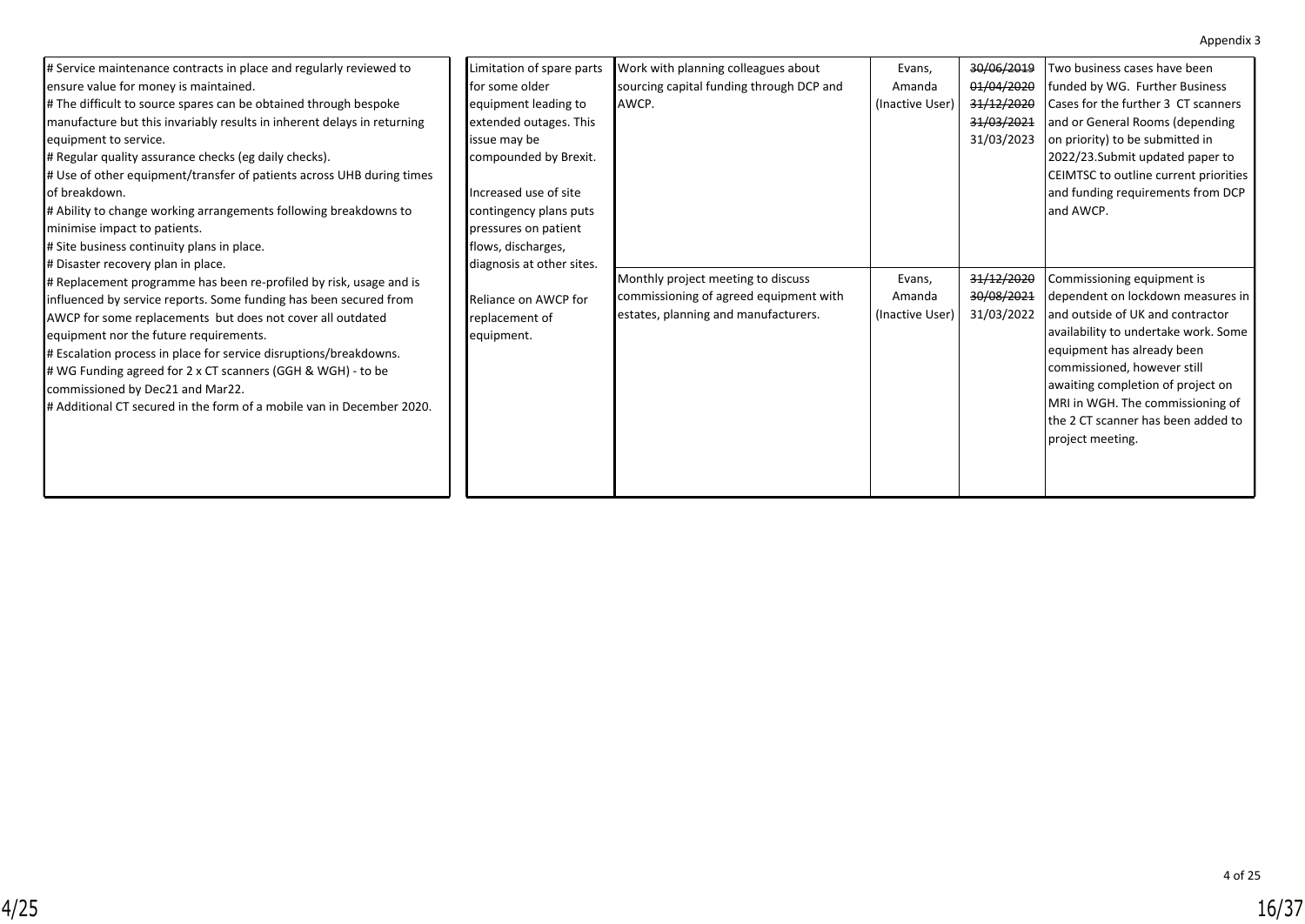|                                                                     | <b>ASSURANCE MAP</b>                                                 |                                                          |                                                                | <b>Control RAG</b>                                              | Latest                                                    |                                                                 |                                                                                                                                                | <b>Gaps in ASSURANCES</b> |         |                 |
|---------------------------------------------------------------------|----------------------------------------------------------------------|----------------------------------------------------------|----------------------------------------------------------------|-----------------------------------------------------------------|-----------------------------------------------------------|-----------------------------------------------------------------|------------------------------------------------------------------------------------------------------------------------------------------------|---------------------------|---------|-----------------|
| <b>Performance</b><br><b>Indicators</b>                             | <b>Sources of ASSURANCE</b>                                          | <b>Type of</b><br><b>Assurance</b><br>(1st, 2nd,<br>3rd) | <b>Required</b><br><b>Assurance</b><br><b>Current</b><br>Level | <b>Rating (what</b><br>is telling you<br>about your<br>controls | <b>Papers</b><br>the assurance (Commit)<br>tee &<br>date) | in Assurance:                                                   | <b>Identified Gaps How are the Gaps in</b><br><b>ASSURANCE will be</b><br><b>laddressed</b><br>Further action necessary to<br>address the gaps | By Who                    | By When | <b>Progress</b> |
| Reduction of<br>waiting times to<br>under 6 weeks by overtime costs | Monthly reports on<br>equipment downtime and                         | 1st                                                      |                                                                |                                                                 |                                                           | Radiolog Lack of process<br>of formal post<br>Equipme breakdown |                                                                                                                                                |                           |         |                 |
| Mar22.<br>Reduction in<br>overtime costs to<br>nil by Mar22.        | 2nd<br>IPAR report overseen by<br>PPPAC and Board bi-<br>monthly     |                                                          | nt SBAR - review.<br><b>Executive</b><br>Team -                |                                                                 |                                                           |                                                                 |                                                                                                                                                |                           |         |                 |
|                                                                     | Internal Review of Radiology<br>Service Report (Reasonable<br>Rating | 3rd                                                      |                                                                |                                                                 | Mar19<br>Further<br>updates<br><b>CEIMT</b>               |                                                                 |                                                                                                                                                |                           |         |                 |
|                                                                     | WAO Review of Radiology -<br>Apr17                                   | 3rd                                                      |                                                                |                                                                 | Feb20<br>Further<br>updates                               |                                                                 |                                                                                                                                                |                           |         |                 |
|                                                                     | <b>External Review of</b><br>Radiology - Jul18                       | 3rd                                                      |                                                                |                                                                 | <b>CEIMT</b><br>Sep20                                     |                                                                 |                                                                                                                                                |                           |         |                 |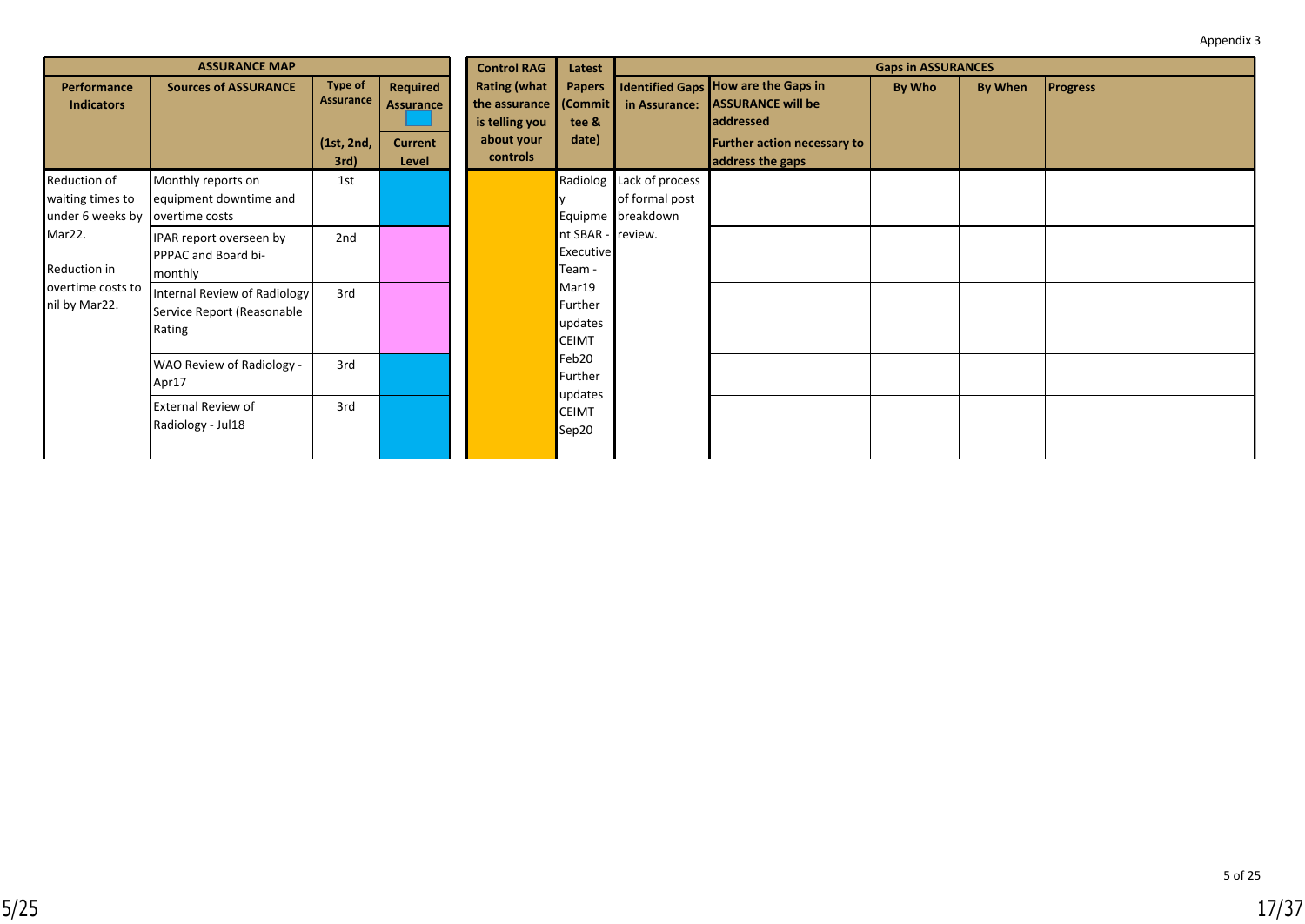<span id="page-17-0"></span>

| <b>Date Risk</b><br>Identified:                               | $Feb-11$               |                                                                                                                                                                                                                                                                                                                                                                                                                                                                                                                                                                                                                                                                                                                                                                                                                                                                                                                                                                                                                                  | <b>Executive Director Owner:</b>                                                                                                                                                                                    | Carruthers, Andrew                                                                                                                                                                                                                                                                                                                                              | <b>Date of Review:</b>           | Sep-21                                                             |
|---------------------------------------------------------------|------------------------|----------------------------------------------------------------------------------------------------------------------------------------------------------------------------------------------------------------------------------------------------------------------------------------------------------------------------------------------------------------------------------------------------------------------------------------------------------------------------------------------------------------------------------------------------------------------------------------------------------------------------------------------------------------------------------------------------------------------------------------------------------------------------------------------------------------------------------------------------------------------------------------------------------------------------------------------------------------------------------------------------------------------------------|---------------------------------------------------------------------------------------------------------------------------------------------------------------------------------------------------------------------|-----------------------------------------------------------------------------------------------------------------------------------------------------------------------------------------------------------------------------------------------------------------------------------------------------------------------------------------------------------------|----------------------------------|--------------------------------------------------------------------|
| <b>Strategic</b><br>Objective:                                | N/A - Operational Risk |                                                                                                                                                                                                                                                                                                                                                                                                                                                                                                                                                                                                                                                                                                                                                                                                                                                                                                                                                                                                                                  | <b>Lead Committee:</b>                                                                                                                                                                                              | Quality, Safety and Experience Assurance Date of Next<br>Committee                                                                                                                                                                                                                                                                                              | <b>Review:</b>                   | Oct-21                                                             |
| <b>Risk ID:</b><br>117                                        |                        | Principal Risk There is a risk avoidable patient harm or death and serious<br><b>Description:</b> deterioration in clinical condition, with patients having poorer<br>outcomes. This is caused by the delay in transfers to tertiary<br>centre for those requiring urgent cardiac investigations,<br>treatment and surgery. This could lead to an impact/affect on<br>delayed treatments leading to significant adverse clinical<br>outcomes for patients, increased length of stay, increased risk of<br>exposure hospital acquired infection/risks, impaired patient flow<br>into appropriate tertiary cardiac pathways with secondary care<br>CCU and cardiology beds exceeding capacity and inhibiting flow<br>from A&E/Acute Assessment wards.                                                                                                                                                                                                                                                                              | <b>Risk Rating: (Likelihood x Impact)</b><br>Safety - Patient, Staff or<br>Domain:<br>Public<br>Inherent Risk Score (L x I):<br>Current Risk Score (L x I):<br>Target Risk Score (L x I):<br><b>Tolerable Risk:</b> | 25<br>20<br>15<br>$5\times 5=25$<br>10<br>$4\times5=20$<br>$2\times 5=10$<br>$\Omega$<br>Nov-19<br>$Sep-20$<br>May-19<br>$1u-19$<br>Feb-20<br>$May-20$<br>$J$ un- $20$<br>6 <sup>1</sup>                                                                                                                                                                        | $Jan-21$<br>$May-21$<br>$Sep-21$ | Current Risk<br>Score<br>Target Risk<br>Score<br>- Tolerance Level |
|                                                               |                        | Does this risk link to any Directorate (operational) risks?                                                                                                                                                                                                                                                                                                                                                                                                                                                                                                                                                                                                                                                                                                                                                                                                                                                                                                                                                                      | Trend:                                                                                                                                                                                                              |                                                                                                                                                                                                                                                                                                                                                                 |                                  |                                                                    |
| <b>Rationale for CURRENT Risk Score:</b><br>Q4 2020/21 audit. |                        | The UHB has historically experienced delays in transferring patients to Swansea Bay UHB (SBUHB)<br>tertiary cardiac service for a range of cardiac investigations, treatments and surgery, in particular<br>transfer delays for ACS/NSTEMI patients requiring tertiary centre angiography/coronary<br>revascularisation within 72 hours of presentation to local secondary care hospital (NICE). The<br>ACS/NSTEMI Treat & Repatriate service established in January 2019 provided 6 ring-fenced beds at<br>PPH and improved transfer times for BGH and WGH patients in particular. Cessation of the Treat &<br>Repatriate service due to COVID acute site pressures at PPH in 2020 has seen a return to increased<br>numbers of patients awaiting prolonged periods for transfer from all 4 acute hospital sites, which is<br>further compounded by acute sites pressures at Morriston Hospital - the risk likelihood has<br>consequently been increased from 2 to 4 to reflect current waiting times averaging 16.9 days based | <b>Rationale for TARGET Risk Score:</b><br>resumption of this approach would yield the same improvement.                                                                                                            | The target score was reduced to 10 in March 2019 on account of the anticipated benefits of the Regional N-STEMI<br>Treat & Repat' arrangement. The service initiated in January 2019 saw a reduction in transfer wait from an average<br>of 10.7 to 4 days by April 2019. Whilst the PPH 'Treat & Repat' service is currently suspended, it is anticipated that |                                  |                                                                    |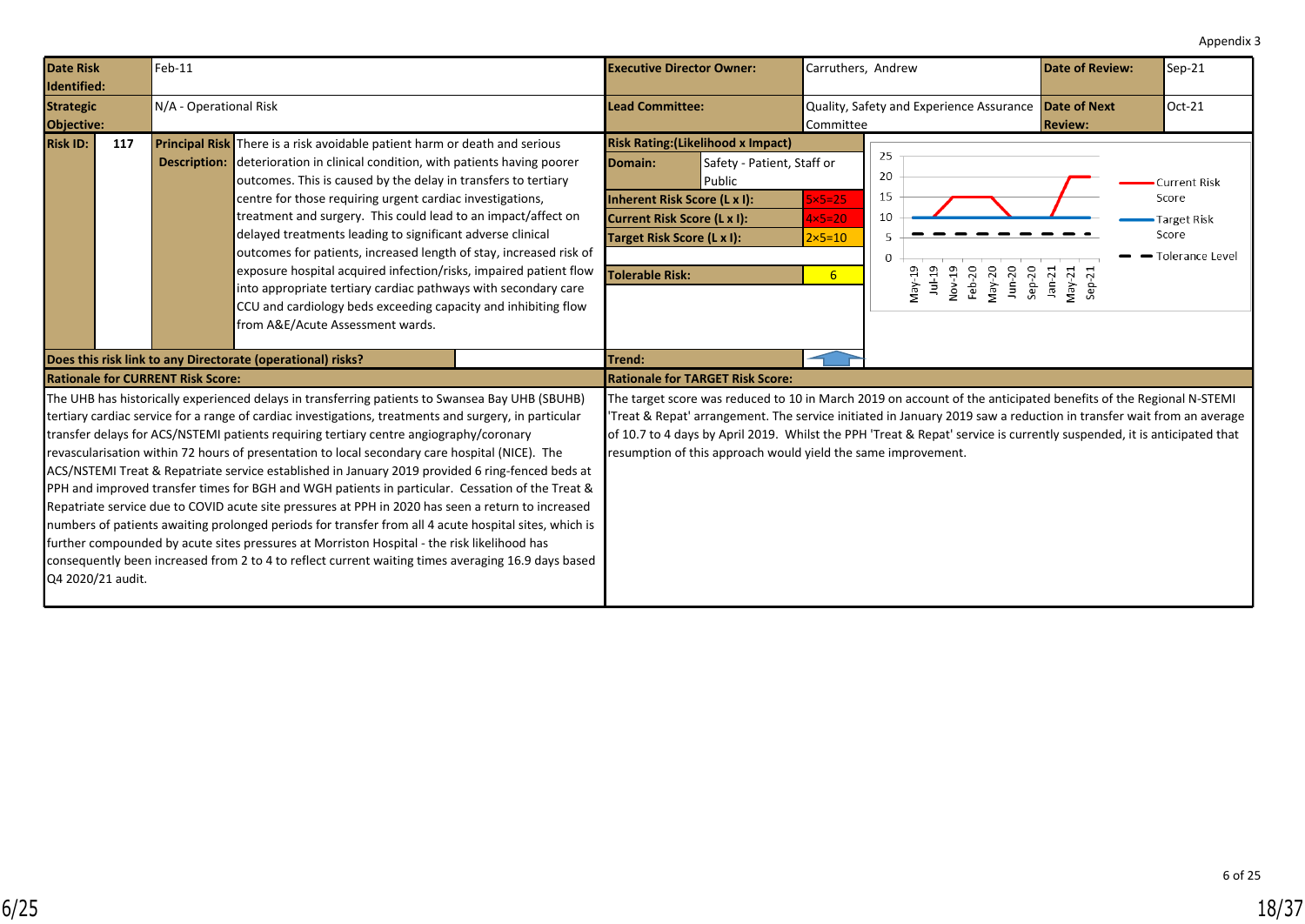| <b>Key CONTROLS Currently in Place:</b>                                                                                                                                                                                                                                                                                                                                                                                                                                                                                                                                                                                                                                                                                                                                                                                                                                                                                                                                                                                                                   |                                                                                                                                                                                                                                                                                                                                                                                                                                                                                                                                           | <b>Gaps in CONTROLS</b>                                                                                                                                                                                                                                                                                                                                               |                                      |                                                      |                                                                                                                                                                                                                                                                                                                                                                                                                                                                                                                                                                                                                                                                                                                                                                                                                                                                                                                                          |  |  |  |
|-----------------------------------------------------------------------------------------------------------------------------------------------------------------------------------------------------------------------------------------------------------------------------------------------------------------------------------------------------------------------------------------------------------------------------------------------------------------------------------------------------------------------------------------------------------------------------------------------------------------------------------------------------------------------------------------------------------------------------------------------------------------------------------------------------------------------------------------------------------------------------------------------------------------------------------------------------------------------------------------------------------------------------------------------------------|-------------------------------------------------------------------------------------------------------------------------------------------------------------------------------------------------------------------------------------------------------------------------------------------------------------------------------------------------------------------------------------------------------------------------------------------------------------------------------------------------------------------------------------------|-----------------------------------------------------------------------------------------------------------------------------------------------------------------------------------------------------------------------------------------------------------------------------------------------------------------------------------------------------------------------|--------------------------------------|------------------------------------------------------|------------------------------------------------------------------------------------------------------------------------------------------------------------------------------------------------------------------------------------------------------------------------------------------------------------------------------------------------------------------------------------------------------------------------------------------------------------------------------------------------------------------------------------------------------------------------------------------------------------------------------------------------------------------------------------------------------------------------------------------------------------------------------------------------------------------------------------------------------------------------------------------------------------------------------------------|--|--|--|
| (The existing controls and processes in place to manage the risk)                                                                                                                                                                                                                                                                                                                                                                                                                                                                                                                                                                                                                                                                                                                                                                                                                                                                                                                                                                                         | <b>Identified Gaps in</b><br><b>Controls:</b> (Where one or<br>more of the key controls<br>on which the organisation<br>is relying is not effective,                                                                                                                                                                                                                                                                                                                                                                                      | How and when the Gap in control be<br>addressed<br>Further action necessary to address the<br>controls gaps                                                                                                                                                                                                                                                           | <b>By Who</b>                        | <b>By When</b>                                       | <b>Progress</b>                                                                                                                                                                                                                                                                                                                                                                                                                                                                                                                                                                                                                                                                                                                                                                                                                                                                                                                          |  |  |  |
| # All patients are risk-scored by cardiac team at SBUHB on receipt of<br>patient referral from HDUHB and discussed at weekly Regional MDT.<br># Weekday telephone call between SBUHB Cardiology Coordinator and<br>all 4 hospital Coronary Care Units (CCUs) to review patients awaiting<br>transfer, in particular the progress on identified work-up actions.<br># Medical and nursing staff review patients daily and update the<br>Sharepoint referral database as appropriate to communicate and<br>escalate changes in level of risk/priority for patients awaiting transfer.<br># Bi-monthly operational meeting with Swansea Bay UHB (SBUHB) to<br>monitor activity/patient flow and address associated risks/issues.<br># Increased numbers of patients waiting / prolonged transfer delays are<br>identified on daily Sitrep Calls and escalated by HDUHB Cardiology<br>Clinical Lead / SDM to SBUHB Cardiology Clinical Lead / Cardiology<br>Manager.<br># Reporting arrangements in place to monitor emergency and elective<br>waiting times. | Lack of capacity in<br>a range of specialised<br>cardiac investigations,<br>treatments and surgery.<br>Lack of cardiac catheter<br>capacity in HDUHB to<br>reduce reliance on<br>tertiary centre<br>angiography.<br>Lack of theatre / pacing<br>workforce capacity in<br>HDUHB to reduce<br>reliance on tertiary centre<br>pacing.<br>Lack of CT Coronary<br>Angiography capacity in<br><b>HDUHB</b> to reduce<br>reliance on in-house and<br>SBUHB angiography.<br>Suspension of PPH ACS/N-<br>STEMI 'Treat & Repat'<br>pathway in 2020. | Increase in-house CT Coronary Angiography<br>tertiary centre to manage (CTCA) capacity. As a less invasive/lower risk<br>diagnostic, this will release and prioritize in-<br>house and tertiary Percutaneous Coronary<br>Angiography capacity for those patients who<br>require it and thereby reduce transfer delays.<br>Develop long term Regional Cardiology Plan. | Smith, Paul<br>Carruthers,<br>Andrew | 31/01/2019<br>31/12/2021<br>30/09/2019<br>31/12/2022 | SBAR development delayed due to<br>COVID pressures. Cardiology Clinical<br>Lead and SDM currently working<br>with in-house CTCA Steering Group<br>to support SBAR development for<br>reporting to Acute Bronze, or similar<br>meeting. Development of CTCA is a<br>key priority within the ARCH<br>Cardiology Programme in 2021/22.<br>Decision taken not to establish a<br>regional Cardiac<br>Network/Collaborative in 2019.<br>Development of long term regional<br>plan for cardiology historically<br>overseen by Joint Regional Planning<br>and Delivery Forum and Committee<br>and ARCH workstreams, but progress<br>delayed/activity suspended during<br>COVID. Cardiology Clinical Lead and<br>SDM engaging with the ARCH<br>Cardiology Programme re-<br>established in Aug21. ACS, CT<br>Coronary Angiography, Cardiac MRI,<br>Pacing and Cardiac Physiology<br>workforce identified as the key<br>priority areas for 2021/22. |  |  |  |
|                                                                                                                                                                                                                                                                                                                                                                                                                                                                                                                                                                                                                                                                                                                                                                                                                                                                                                                                                                                                                                                           |                                                                                                                                                                                                                                                                                                                                                                                                                                                                                                                                           |                                                                                                                                                                                                                                                                                                                                                                       |                                      |                                                      |                                                                                                                                                                                                                                                                                                                                                                                                                                                                                                                                                                                                                                                                                                                                                                                                                                                                                                                                          |  |  |  |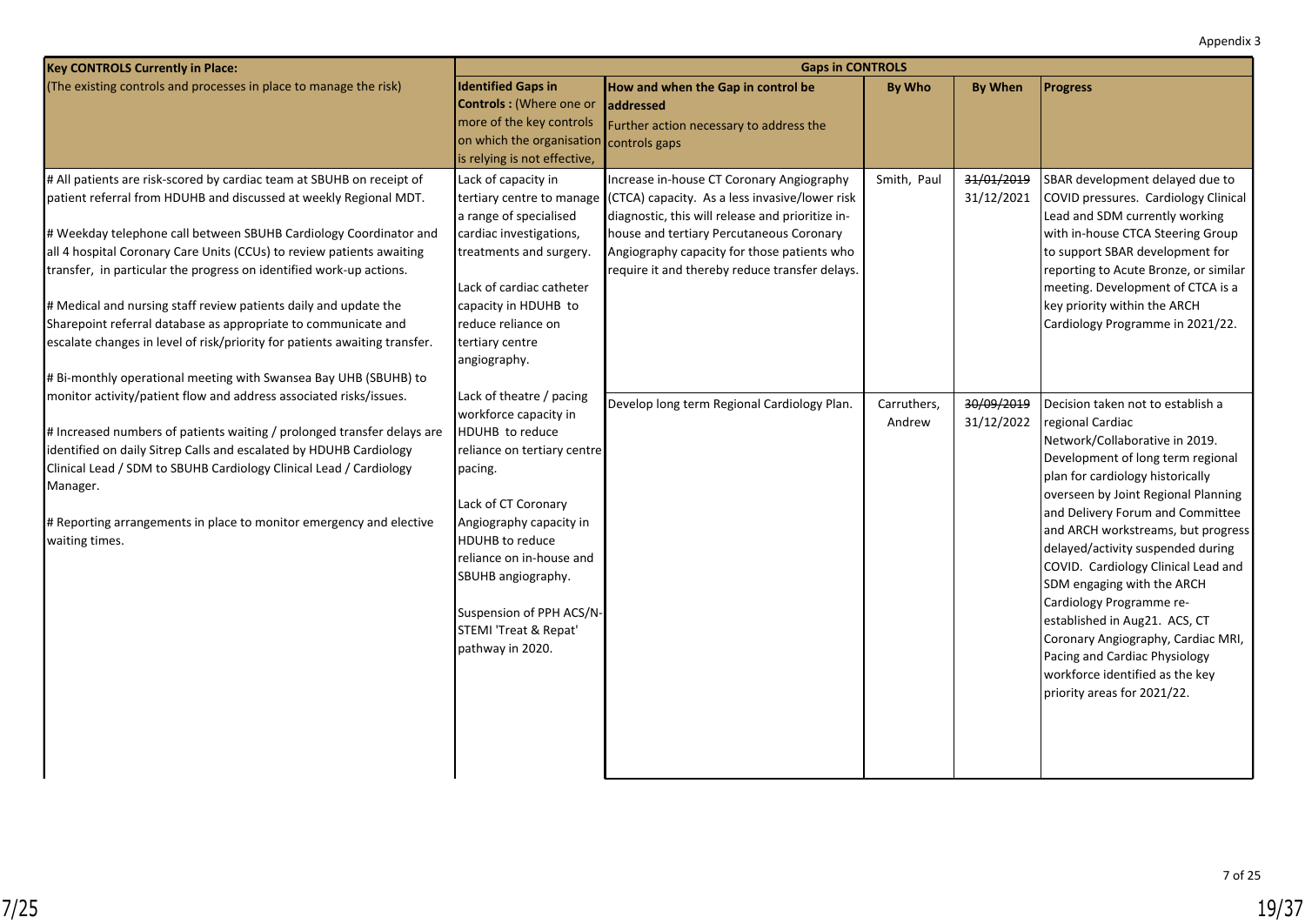| Increase in-house cardiac pacing capacity as<br>part of a broader plan to repatriate the<br>pacing LTA from SBUHB. | Smith, Paul | 31/10/2019<br>31/12/2021 | Pacing SBAR approved by Execs in<br>Sep19 supporting repatriating Simple<br>Bradycardia Pacing (LTA)from<br>SBUHB. Initial plan to phase<br>repatriation from Spring 2020<br>impeded by COVID. Cardiology<br>Clinical Lead / SDM to oversee<br>refresh of SBAR/review of feasibility<br>in support of repatriating this<br>activity/pathway. Review of regional<br>pacing service / development of<br>HDUHB pacing service is a key<br>priority within the ARCH Cardiology<br>Programme for 2021/22. |
|--------------------------------------------------------------------------------------------------------------------|-------------|--------------------------|------------------------------------------------------------------------------------------------------------------------------------------------------------------------------------------------------------------------------------------------------------------------------------------------------------------------------------------------------------------------------------------------------------------------------------------------------------------------------------------------------|
| Re-establish HDUHB ACS/N-STEMI Treat &<br>Repatriate Pathway                                                       | Smith, Paul | 01/07/2021<br>30/11/2021 | Cardiology Clinical Lead/SDM<br>currently drafting SBAR outlining a<br>plan to support restoration of ACS<br>Treat & Repatriate pathway to<br>address current delays/immediate<br>risks in the short-term. Plan to<br>complete SBAR by Sep21. SBAR<br>development currently on hold<br>pending imminent discussions re<br>regional ACS pathway at ARCH ACS<br>Group scheduled for 7th Oct. ACS is<br>a key priority within the ARCH<br>Cardiology Programme for 2021/22.                             |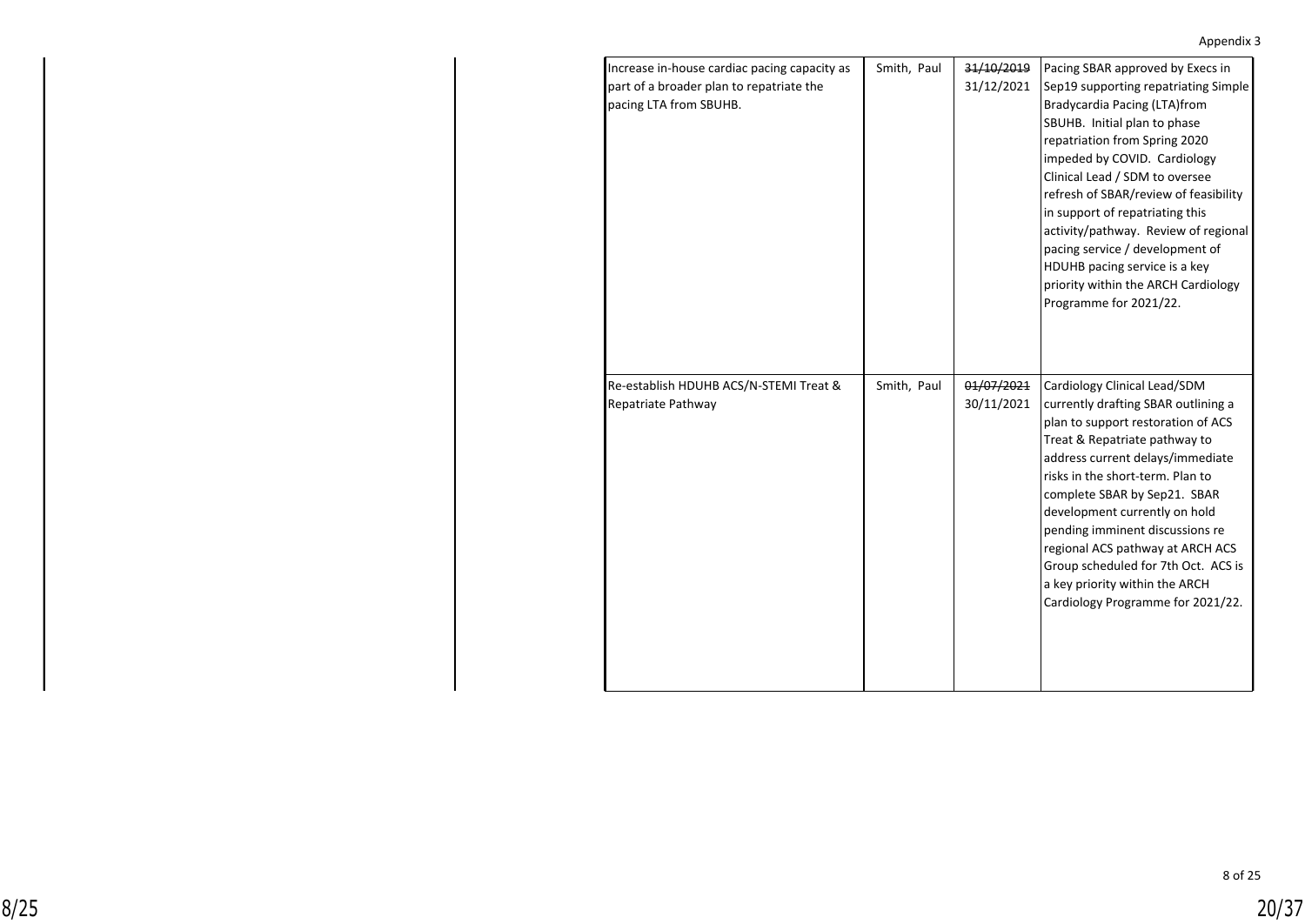|                                                  |                                                                               |                                                          |                                                                |                                                                                  |                                            | NG185 ACS recommendations.                                                                                                                                                                                                                             | Review ACS/NSTEMI Pathway and longer<br>term plans/requirements to achieve NICE                                                          | Smith, Paul               | 12/03/2021     | Cardiology Pathway Transformation<br>Project commenced Jun21 and is<br>currently prioritising ACS pathway<br>review in conjunction with current<br>focus on ACS by Clinical Effectiveness<br>Team and Value Based Healthcare<br>Team. Cardiac Network ACS Peer<br>review to be conducted in Nov21. |
|--------------------------------------------------|-------------------------------------------------------------------------------|----------------------------------------------------------|----------------------------------------------------------------|----------------------------------------------------------------------------------|--------------------------------------------|--------------------------------------------------------------------------------------------------------------------------------------------------------------------------------------------------------------------------------------------------------|------------------------------------------------------------------------------------------------------------------------------------------|---------------------------|----------------|----------------------------------------------------------------------------------------------------------------------------------------------------------------------------------------------------------------------------------------------------------------------------------------------------|
|                                                  |                                                                               |                                                          |                                                                |                                                                                  |                                            | Increase in-house diagnostic Percutaneous<br>Coronary Angiography. This will address<br>current in-house capacity deficit due to<br>patient social distancing as well as reduce<br>reliance on tertiary pathway and thereby<br>reduce transfer delays. |                                                                                                                                          | Smith, Paul               | 31/12/2021     | SBAR development currently on hold<br>pending imminent discussions re<br>regional ACS pathway at ARCH ACS<br>Group scheduled for 7th Oct. ACS is<br>a key priority within the ARCH<br>Cardiology Programme for 2021/22.                                                                            |
|                                                  | <b>ASSURANCE MAP</b>                                                          |                                                          |                                                                | <b>Control RAG</b>                                                               | Latest                                     |                                                                                                                                                                                                                                                        |                                                                                                                                          | <b>Gaps in ASSURANCES</b> |                |                                                                                                                                                                                                                                                                                                    |
| Performance<br><b>Indicators</b>                 | <b>Sources of ASSURANCE</b>                                                   | <b>Type of</b><br><b>Assurance</b><br>(1st, 2nd,<br>3rd) | <b>Required</b><br><b>Assurance</b><br><b>Current</b><br>Level | <b>Rating (what</b><br>the assurance<br>is telling you<br>about your<br>controls | <b>Papers</b><br>(Commit<br>tee &<br>date) | in Assurance:                                                                                                                                                                                                                                          | Identified Gaps   How are the Gaps in<br><b>ASSURANCE will be</b><br>addressed<br><b>Further action necessary to</b><br>address the gaps | <b>By Who</b>             | <b>By When</b> | <b>Progress</b>                                                                                                                                                                                                                                                                                    |
| Performance<br>indicators for Tier<br>1 targets. | Daily/weekly/monthly/<br>monitoring arrangements by<br>management             | 1st                                                      |                                                                |                                                                                  |                                            | Lack of<br>oversight at the<br><b>Board and</b>                                                                                                                                                                                                        |                                                                                                                                          |                           |                |                                                                                                                                                                                                                                                                                                    |
|                                                  | Audit of N-STEMI referral<br>undertaken by Cardiology<br>Clinical Lead/SDM on | 1st                                                      |                                                                |                                                                                  |                                            | Committees.                                                                                                                                                                                                                                            |                                                                                                                                          |                           |                |                                                                                                                                                                                                                                                                                                    |
|                                                  | IPAR Performance Report to<br><b>BPPAC &amp; Board</b>                        | 2nd                                                      |                                                                |                                                                                  |                                            |                                                                                                                                                                                                                                                        |                                                                                                                                          |                           |                |                                                                                                                                                                                                                                                                                                    |
|                                                  | Monthly oversight by WG                                                       | 3rd                                                      |                                                                |                                                                                  |                                            |                                                                                                                                                                                                                                                        |                                                                                                                                          |                           |                |                                                                                                                                                                                                                                                                                                    |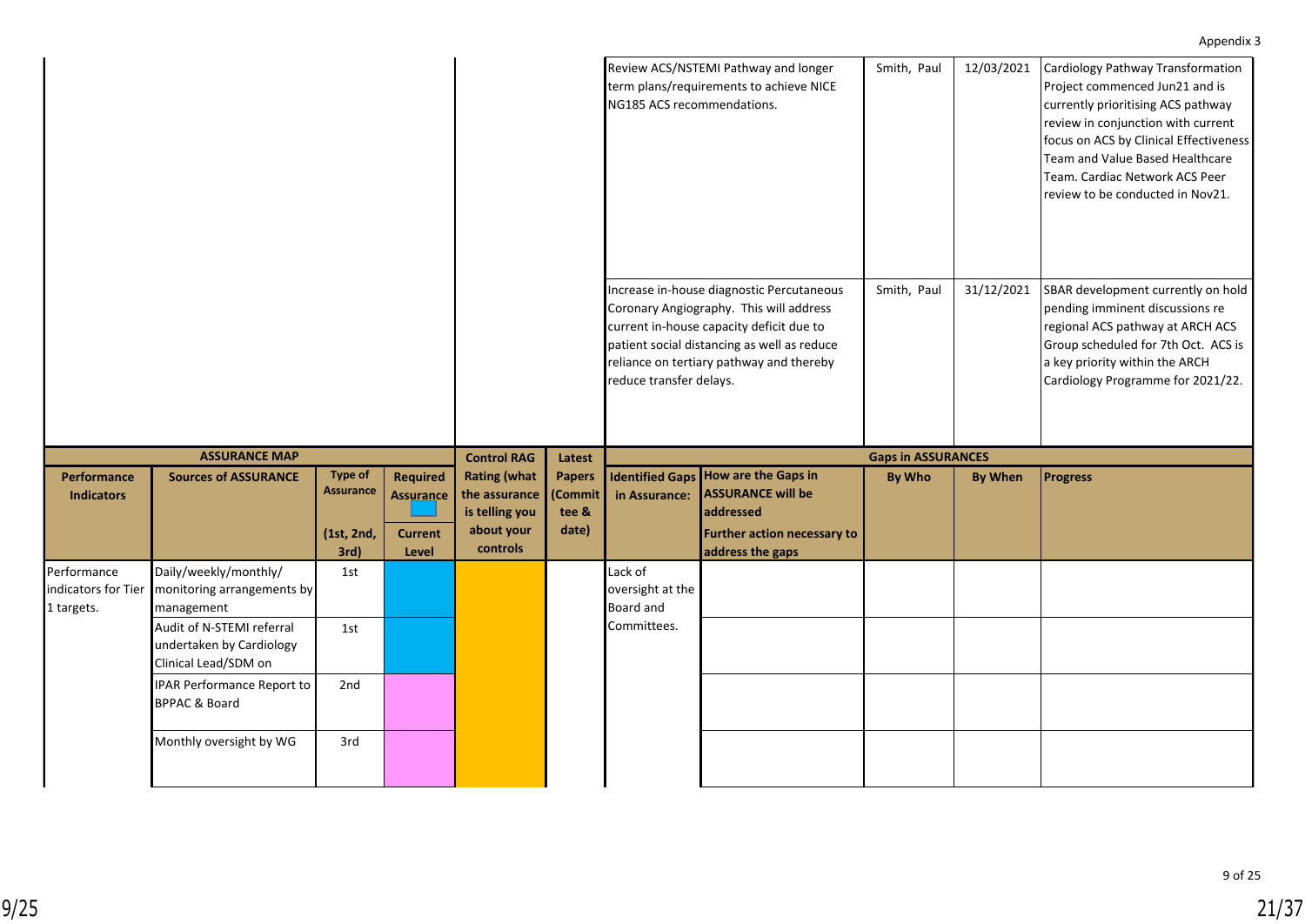<span id="page-21-0"></span>

| <b>Date Risk</b><br>Identified:                                                                                                                                                                                                                                                                                                                                                                                                                                                                                                                                                                                                                                                                                                                                                                                                                                                                                                                                                                                          | <b>Nov-20</b> |                                                                                                                                                                                                                                                                                                                                                                                                                                                                                                                                                                                                                                                                                                                                                                                                                                                                            |  | <b>Executive Director Owner:</b>                                                                                                                                            |                                                        | Carruthers, Andrew                                                           |                                                                                                                                                                                                                                      | <b>Date of Review:</b>                | Sep-21                                                                  |
|--------------------------------------------------------------------------------------------------------------------------------------------------------------------------------------------------------------------------------------------------------------------------------------------------------------------------------------------------------------------------------------------------------------------------------------------------------------------------------------------------------------------------------------------------------------------------------------------------------------------------------------------------------------------------------------------------------------------------------------------------------------------------------------------------------------------------------------------------------------------------------------------------------------------------------------------------------------------------------------------------------------------------|---------------|----------------------------------------------------------------------------------------------------------------------------------------------------------------------------------------------------------------------------------------------------------------------------------------------------------------------------------------------------------------------------------------------------------------------------------------------------------------------------------------------------------------------------------------------------------------------------------------------------------------------------------------------------------------------------------------------------------------------------------------------------------------------------------------------------------------------------------------------------------------------------|--|-----------------------------------------------------------------------------------------------------------------------------------------------------------------------------|--------------------------------------------------------|------------------------------------------------------------------------------|--------------------------------------------------------------------------------------------------------------------------------------------------------------------------------------------------------------------------------------|---------------------------------------|-------------------------------------------------------------------------|
| <b>Strategic</b><br>Objective:                                                                                                                                                                                                                                                                                                                                                                                                                                                                                                                                                                                                                                                                                                                                                                                                                                                                                                                                                                                           |               | 5. Safe and sustainable and accessible and kind care                                                                                                                                                                                                                                                                                                                                                                                                                                                                                                                                                                                                                                                                                                                                                                                                                       |  | <b>Lead Committee:</b>                                                                                                                                                      |                                                        | l Committee                                                                  | Quality, Safety and Experience Assurance                                                                                                                                                                                             | <b>Date of Next</b><br><b>Review:</b> | Oct-21                                                                  |
| <b>Risk ID:</b><br>1032                                                                                                                                                                                                                                                                                                                                                                                                                                                                                                                                                                                                                                                                                                                                                                                                                                                                                                                                                                                                  |               | <b>Principal Risk</b> There is a risk that the length of time MH&LD clients (specifically<br><b>Description:</b> ASD, memory assessment and psychology services for<br>intervention) are waiting for assessment and diagnosis will<br>continue to increase during 2021/22. This is caused by new<br>environmental (due to social distancing measures) constraints to<br>undertake required face-to-face assessments and patients'<br>reluctance to attend clinics due to the risk of COVID, as well as<br>certain elements of some assessments being restricted due to<br>other agencies, such as education, providing limited services at<br>present. This could lead to an impact/affect on increasing delays<br>in accessing appropriate diagnosis and treatment, delayed<br>prevention of deterioration of conditions and delayed<br>adjustments to educational needs. |  | <b>Risk Rating: (Likelihood x Impact)</b><br>Domain:<br>Inherent Risk Score (L x I):<br>Current Risk Score (L x I):<br>Target Risk Score (L x I):<br><b>Tolerable Risk:</b> | Safety - Patient, Staff or<br>Public                   | $4 \times 4 = 16$<br>$4 \times 4 = 16$<br>$3\times 4=12$<br>$6 \overline{6}$ | 25<br>20<br>15<br>10<br>5<br>0<br>Nov-20 Dec-20 Febr22 May-22 Sep-22                                                                                                                                                                 |                                       | <b>Current Risk</b><br>Score<br>Target Risk<br>Score<br>Tolerance Level |
|                                                                                                                                                                                                                                                                                                                                                                                                                                                                                                                                                                                                                                                                                                                                                                                                                                                                                                                                                                                                                          |               | Does this risk link to any Directorate (operational) risks?                                                                                                                                                                                                                                                                                                                                                                                                                                                                                                                                                                                                                                                                                                                                                                                                                |  | Trend:                                                                                                                                                                      |                                                        |                                                                              |                                                                                                                                                                                                                                      |                                       |                                                                         |
| <b>Rationale for CURRENT Risk Score:</b>                                                                                                                                                                                                                                                                                                                                                                                                                                                                                                                                                                                                                                                                                                                                                                                                                                                                                                                                                                                 |               |                                                                                                                                                                                                                                                                                                                                                                                                                                                                                                                                                                                                                                                                                                                                                                                                                                                                            |  | <b>Rationale for TARGET Risk Score:</b>                                                                                                                                     |                                                        |                                                                              |                                                                                                                                                                                                                                      |                                       |                                                                         |
| Referrals for ASD have continued throughout the pandemic at approximately the same level as pre-<br>Covid. The service were experiencing significant waiting times as a result of demand levels. Due to<br>the constraints to undertake the required face to face assessments, the implementation of social<br>distancing and, in some instances patients reluctance to attend clinics due to the risk of COVID, has<br>an impact on the services' ability to see the same volume of service users as they were previously<br>able to. In addition, the estate footprint does not necessary lend itself to accommodate the social<br>distance requirements and in some instances is not therapeutically beneficial. Certain elements of<br>some assessments also being restricted due to other agencies, such as education, providing limited<br>services.<br>Integrated Autism Service (IAS) is funded on fixed term basis which can make staff retention<br>challenging along with having to train new incoming staff. |               |                                                                                                                                                                                                                                                                                                                                                                                                                                                                                                                                                                                                                                                                                                                                                                                                                                                                            |  |                                                                                                                                                                             | being able to undertaken their associated assessments. |                                                                              | The Directorate is aiming to restore pre-COVID levels of assessment and intervention. This will be dependent on<br>securing recurring funding for the IAS as well as having access to appropriate clinical venues and other agencies |                                       |                                                                         |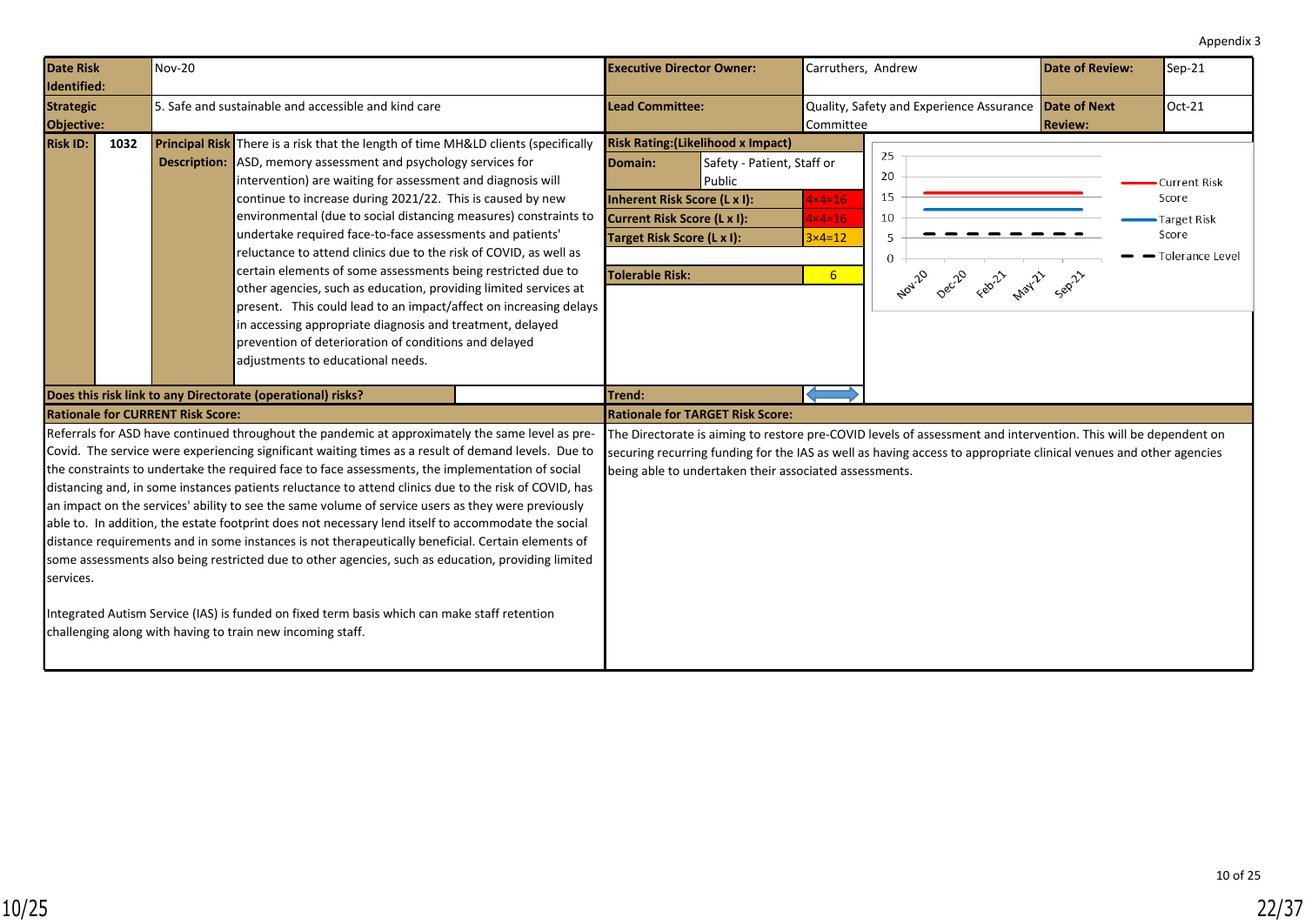| <b>Key CONTROLS Currently in Place:</b>                                                    | <b>Gaps in CONTROLS</b>        |                                            |                  |                |                                        |  |  |  |
|--------------------------------------------------------------------------------------------|--------------------------------|--------------------------------------------|------------------|----------------|----------------------------------------|--|--|--|
| (The existing controls and processes in place to manage the risk)                          | <b>Identified Gaps in</b>      | How and when the Gap in control be         | <b>By Who</b>    | <b>By When</b> | <b>Progress</b>                        |  |  |  |
|                                                                                            | <b>Controls: (Where one or</b> | laddressed                                 |                  |                |                                        |  |  |  |
|                                                                                            | more of the key controls       | Further action necessary to address the    |                  |                |                                        |  |  |  |
|                                                                                            | on which the organisation      | controls gaps                              |                  |                |                                        |  |  |  |
|                                                                                            | is relying is not effective,   |                                            |                  |                |                                        |  |  |  |
| Use of IT/virtual platforms such as AttendAnywhere when appropriate.                       | Social distancing              | Assess and source further IT requirements. | Carroll, Mrs Liz | Completed      | Some further IT equipment has been     |  |  |  |
|                                                                                            | measures reducing the          |                                            |                  |                | received and distributed on a priority |  |  |  |
| Clinical prioritisation regarding assessment and treatment of service                      | available space/offices        |                                            |                  |                | basis. The Directorate will now need   |  |  |  |
| users by engaging in a dynamic process of reviewing waiting lists in line                  | that can be used to meet       |                                            |                  |                | to rationalise working from            |  |  |  |
| with any other referrals that may be received in respect of that service                   | clients face-to face.          |                                            |                  |                | home/agile working in order to         |  |  |  |
| user.                                                                                      |                                |                                            |                  |                | maximise the potential office/clinical |  |  |  |
|                                                                                            | Certain elements of some       |                                            |                  |                | space.                                 |  |  |  |
| Additional funding provided for recruitment however national shortage                      | assessments also being         |                                            |                  |                |                                        |  |  |  |
| of required skills - 3 new staff have been recruited into the ASD team.                    | restricted due to other        |                                            |                  |                |                                        |  |  |  |
|                                                                                            | agencies, such as              | Identify alternative venues/space to hold  | Carroll, Mrs Liz | 31/03/2021     | Working with the Estates               |  |  |  |
| Services are in contact with individuals to provide information regarding                  | education, providing           | clinics.                                   |                  | 31/12/2021     | Department and exploring options       |  |  |  |
| community support, well being at home and guidance should their                            | limited services.              |                                            |                  |                | with external partners. Regular        |  |  |  |
| situation deteriorate.                                                                     |                                |                                            |                  |                | meeting with Estates to look at        |  |  |  |
|                                                                                            | Continued lack of IT           |                                            |                  |                | accessing/leasing/enhancing the        |  |  |  |
| Regular meetings with Women and Children's Service to strengthen                           | impacts on staff who           |                                            |                  |                | current MH estates with a view to      |  |  |  |
| interdepartmental working.                                                                 | have to work from home         |                                            |                  |                | increase MH estate footprint. Within   |  |  |  |
|                                                                                            | not having full                |                                            |                  |                | the service there is progress in terms |  |  |  |
| Process in place to ensure individuals on waiting lists are being contacted accessibility. |                                |                                            |                  |                | of identifying clinical space due to   |  |  |  |
| periodically through the wait for assessment/treatment to monitor any                      |                                |                                            |                  |                | the challenges experienced in          |  |  |  |
| alteration in presentation.                                                                | Estates issues ongoing         |                                            |                  |                | accessing additional accommodation     |  |  |  |
|                                                                                            | with no access to clinical     |                                            |                  |                | outside of the Directorate. Linking    |  |  |  |
| Paper was presented at the June Quality Safety and Experience                              | areas in some localities to    |                                            |                  |                | with wider Health Board/Local          |  |  |  |
| Assurance Committee with a further update paper provided for the                           | see CYP and unable to          |                                            |                  |                | Authority use of hubs.                 |  |  |  |
| August meeting outlining control measures to manage the waiting times                      | access GP or LA sites thus     |                                            |                  |                |                                        |  |  |  |
| that the Directorate have at present.                                                      | restricting clinical           |                                            |                  |                |                                        |  |  |  |
|                                                                                            | sessions.                      |                                            |                  |                |                                        |  |  |  |
|                                                                                            |                                |                                            |                  |                |                                        |  |  |  |
|                                                                                            | Telephone assessments          |                                            |                  |                |                                        |  |  |  |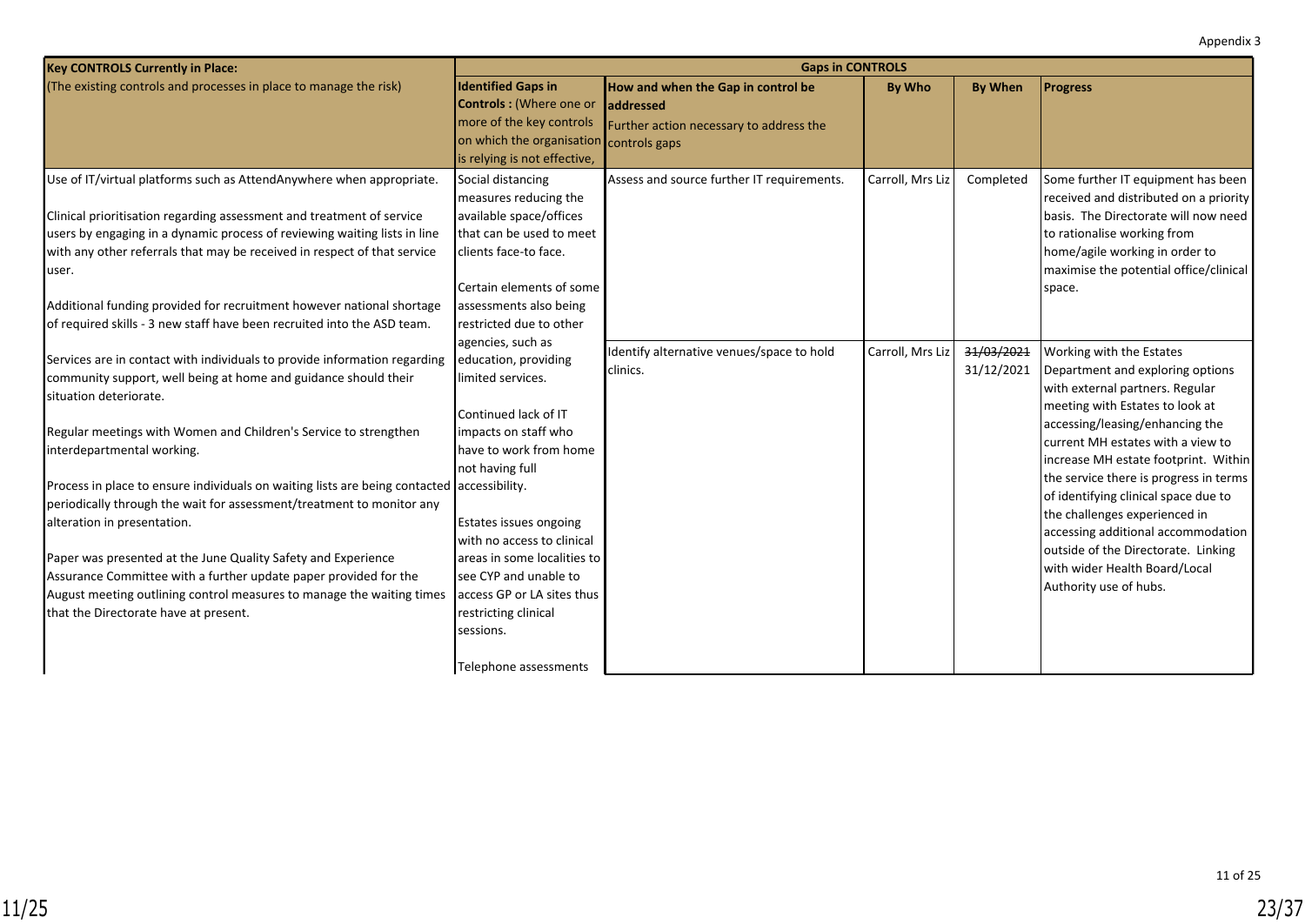| ongoing, virtual<br>assessment offered but<br>uptake not good for ASD<br>client group. | Head of Service to operationalise                                                                                                                                                                              | Carroll, Mrs Liz | 31/12/2020<br>31/12/2021 | Directorate have been asked to<br>participate in Health Board wide<br>Task & Finish group. The Directorate<br>will raise the importance of Service<br>User/Carer input into this group to<br>ensure the patient experience is<br>represented to inform the outcome.<br>Outcome measures will form part of<br>this project. Service specific<br>template letters are being developed<br>and initial conversations held with<br>Informatics colleagues to progress. |
|----------------------------------------------------------------------------------------|----------------------------------------------------------------------------------------------------------------------------------------------------------------------------------------------------------------|------------------|--------------------------|-------------------------------------------------------------------------------------------------------------------------------------------------------------------------------------------------------------------------------------------------------------------------------------------------------------------------------------------------------------------------------------------------------------------------------------------------------------------|
|                                                                                        | Appointment of Service Delivery Manager.                                                                                                                                                                       | Carroll, Mrs Liz | Completed                | Service Delivery Manager has now<br>taken up post.                                                                                                                                                                                                                                                                                                                                                                                                                |
|                                                                                        | Services will be in contact with individuals to<br>provide information regarding community<br>support, well being at home and guidance<br>should their situation deteriorate.                                  | Carroll, Mrs Liz | Completed                | This process has been enacted.                                                                                                                                                                                                                                                                                                                                                                                                                                    |
|                                                                                        | Identify funding for Interim Clinical<br>Psychologist lead post to assist with the<br>waiting lists and service development.                                                                                   | Carroll, Mrs Liz | 31/03/2021<br>31/12/2021 | Discussions taking place with Finance<br><b>Business Partner to progress</b><br>recruitment.                                                                                                                                                                                                                                                                                                                                                                      |
|                                                                                        | Health Board is engaging in work with WG to<br>benefit from additional support re waiting<br>lists, demand and capacity planning and<br>service mapping to meet the national<br>standards and new Autism Code. | Carroll, Mrs Liz | 30/04/2021<br>31/12/2021 | Health Board will be early pilot site<br>providing an early offer for children<br>and young people and their families,<br>who otherwise would be referred for<br>direct support to the NHS.                                                                                                                                                                                                                                                                       |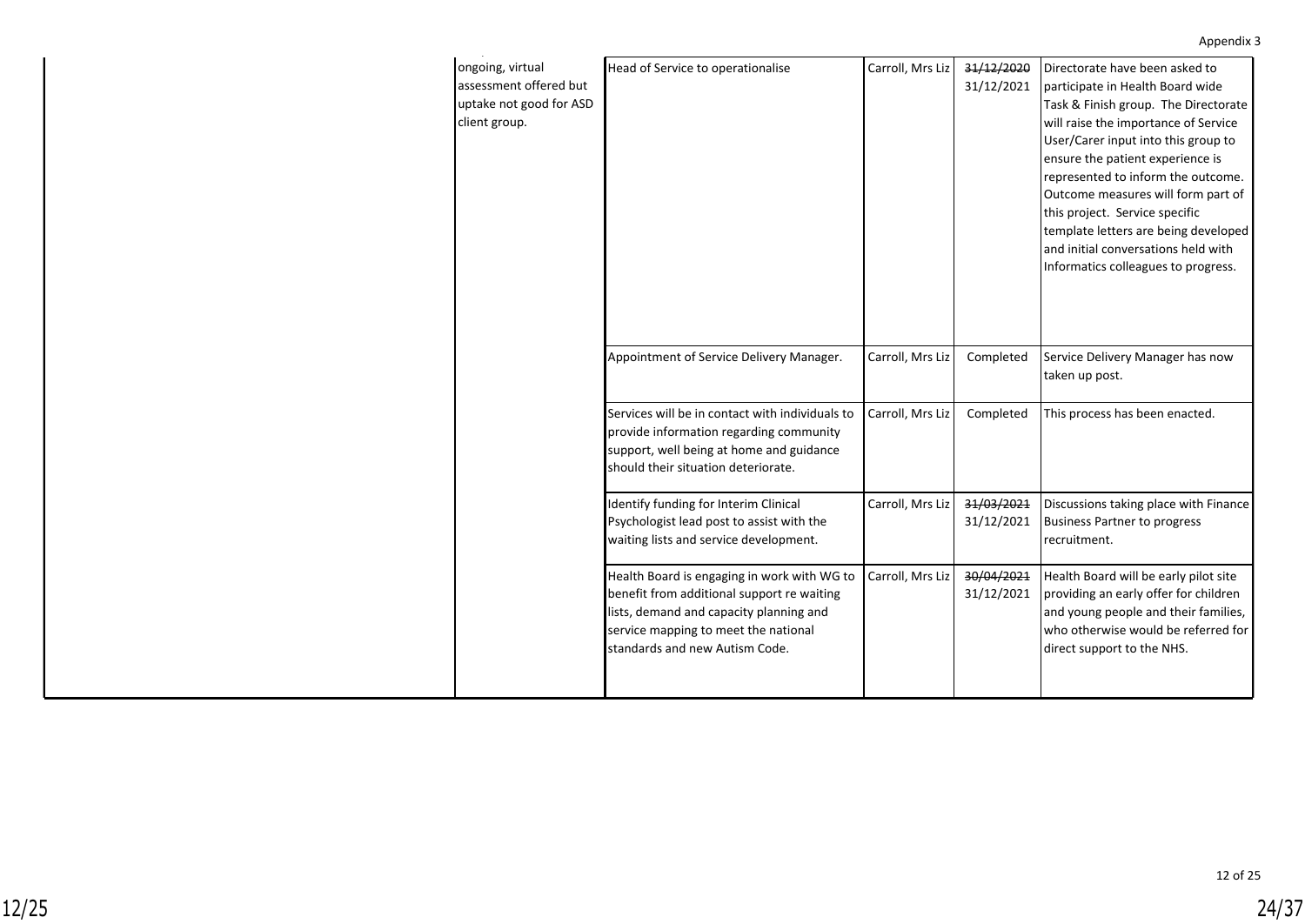|                                                                                                                                                                                               | <b>ASSURANCE MAP</b>                                                                                            |                             |                                     | <b>Control RAG</b>                   | Latest                   | <b>Gaps in ASSURANCES</b>                                    |                                                                                                                                                                                                                                                    |               |                |                                                                                                                                                                                                                                                                                                                            |
|-----------------------------------------------------------------------------------------------------------------------------------------------------------------------------------------------|-----------------------------------------------------------------------------------------------------------------|-----------------------------|-------------------------------------|--------------------------------------|--------------------------|--------------------------------------------------------------|----------------------------------------------------------------------------------------------------------------------------------------------------------------------------------------------------------------------------------------------------|---------------|----------------|----------------------------------------------------------------------------------------------------------------------------------------------------------------------------------------------------------------------------------------------------------------------------------------------------------------------------|
| <b>Performance</b><br><b>Indicators</b>                                                                                                                                                       | <b>Sources of ASSURANCE</b>                                                                                     | <b>Type of</b><br>Assurance | <b>Required</b><br><b>Assurance</b> | <b>Rating (what</b><br>the assurance | <b>Papers</b><br>(Commit | in Assurance:                                                | <b>Identified Gaps How are the Gaps in</b><br><b>ASSURANCE will be</b>                                                                                                                                                                             | <b>By Who</b> | <b>By When</b> | <b>Progress</b>                                                                                                                                                                                                                                                                                                            |
|                                                                                                                                                                                               |                                                                                                                 |                             |                                     | is telling you                       | tee &                    |                                                              | addressed                                                                                                                                                                                                                                          |               |                |                                                                                                                                                                                                                                                                                                                            |
|                                                                                                                                                                                               |                                                                                                                 | (1st, 2nd,                  | <b>Current</b>                      | about your                           | date)                    |                                                              | <b>Further action necessary to</b>                                                                                                                                                                                                                 |               |                |                                                                                                                                                                                                                                                                                                                            |
|                                                                                                                                                                                               |                                                                                                                 | 3rd)                        | Level                               | controls                             |                          |                                                              | address the gaps                                                                                                                                                                                                                                   |               |                |                                                                                                                                                                                                                                                                                                                            |
| Welsh<br>Government<br>performance<br>indicators along<br>with internal<br>monitoring<br>arrangements will<br>be used to ensure<br>the actions are<br>having the desires<br>effect or whether | Management monitoring of<br>referrals                                                                           | 1st                         |                                     |                                      |                          | System to<br>improve<br>analysis of<br>patient<br>experience | There are outcome measure   Carroll, Mrs Liz<br>in place within Psychological<br>Therapies following<br>intervention with a plan to<br>develop a Task and Finish<br>group to look at themes and<br>areas which may require<br>further improvement. |               | Completed      | Directorate have been asked to<br>participate in Health Board wide<br>Task & Finish group. The Directorate<br>will raise the importance of Service<br>User/Carer input into this group to<br>ensure the patient experience is<br>represented to inform the outcome.<br>Outcome measures will form part of<br>this project. |
| there is more that<br>needs to be done.                                                                                                                                                       | Monthly MH&LD Business<br>Planning and Performance<br>Group overseeing<br>performance                           | 2nd                         |                                     |                                      |                          |                                                              |                                                                                                                                                                                                                                                    |               |                |                                                                                                                                                                                                                                                                                                                            |
|                                                                                                                                                                                               | MH&LD QSE Group<br>overseeing patient<br>outcomes                                                               | 2nd                         |                                     |                                      |                          |                                                              |                                                                                                                                                                                                                                                    |               |                |                                                                                                                                                                                                                                                                                                                            |
|                                                                                                                                                                                               | An update was requested by<br>the Chair and provided for<br>the August Quality, Safety,<br>Assurance Committee. |                             |                                     |                                      |                          |                                                              |                                                                                                                                                                                                                                                    |               |                |                                                                                                                                                                                                                                                                                                                            |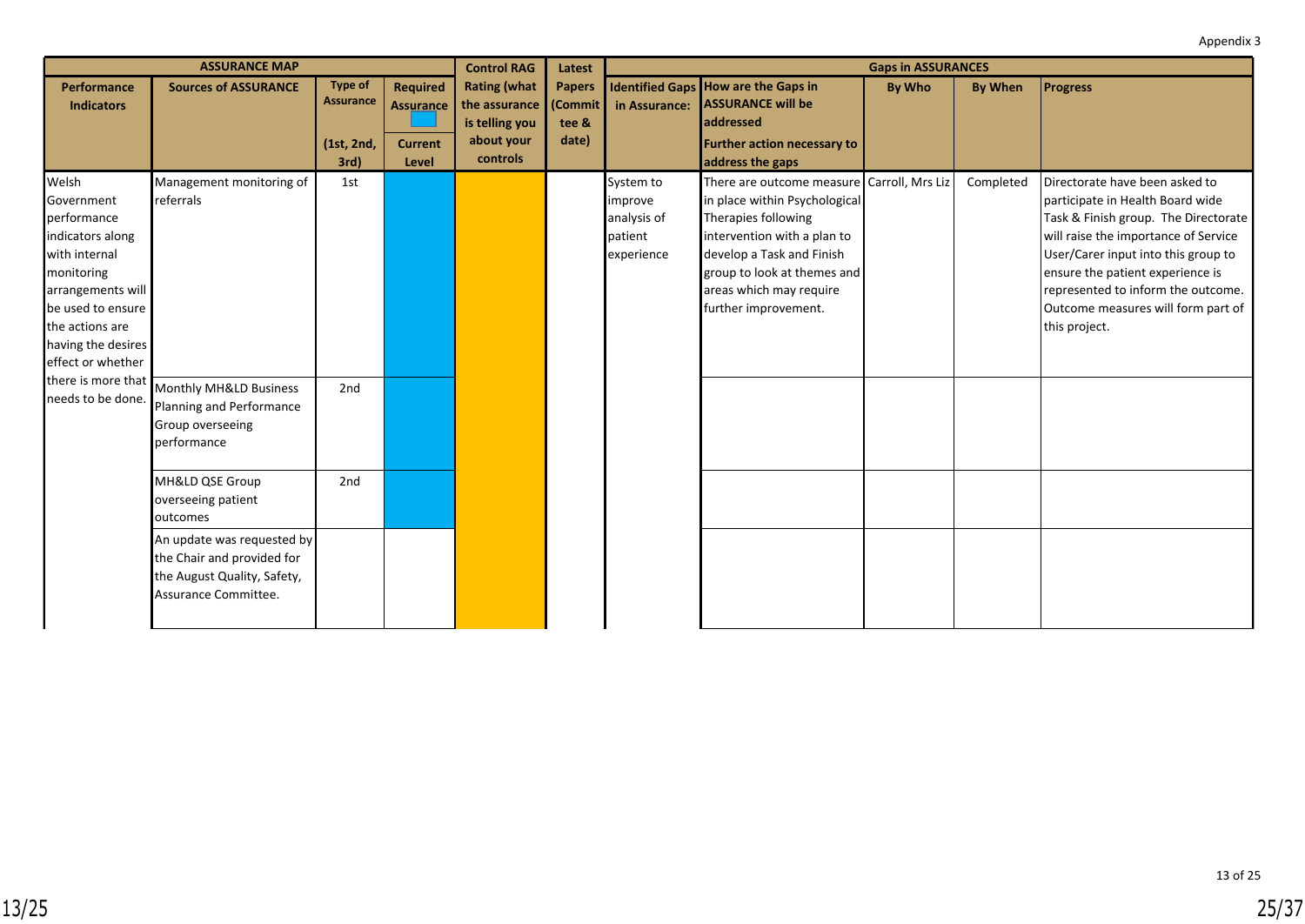<span id="page-25-0"></span>

| <b>Date Risk</b><br>Identified:                                                       |     | $Sep-18$                                                                               |                                                                                                                                                                                                                                                                                                                                                                                                                                                                                                                                                                                                                                                                                                                                                                                                                                                                                                                                                                                                                                                                                                                                                                                                         | <b>Executive Director Owner:</b>                                                                                                                                                                                                                                                                                                                                                                                                                                                                                                                                                                                                                                                                                                                                                                                                                                                                                                                                                                                                                                                                                                                                                                                                                                                                                                                                                                                        | Shakeshaft, Alison                                                        |                                                                                                                                                                             | Date of Review: | Sep-21                                                                           |
|---------------------------------------------------------------------------------------|-----|----------------------------------------------------------------------------------------|---------------------------------------------------------------------------------------------------------------------------------------------------------------------------------------------------------------------------------------------------------------------------------------------------------------------------------------------------------------------------------------------------------------------------------------------------------------------------------------------------------------------------------------------------------------------------------------------------------------------------------------------------------------------------------------------------------------------------------------------------------------------------------------------------------------------------------------------------------------------------------------------------------------------------------------------------------------------------------------------------------------------------------------------------------------------------------------------------------------------------------------------------------------------------------------------------------|-------------------------------------------------------------------------------------------------------------------------------------------------------------------------------------------------------------------------------------------------------------------------------------------------------------------------------------------------------------------------------------------------------------------------------------------------------------------------------------------------------------------------------------------------------------------------------------------------------------------------------------------------------------------------------------------------------------------------------------------------------------------------------------------------------------------------------------------------------------------------------------------------------------------------------------------------------------------------------------------------------------------------------------------------------------------------------------------------------------------------------------------------------------------------------------------------------------------------------------------------------------------------------------------------------------------------------------------------------------------------------------------------------------------------|---------------------------------------------------------------------------|-----------------------------------------------------------------------------------------------------------------------------------------------------------------------------|-----------------|----------------------------------------------------------------------------------|
| <b>Strategic</b><br>2. Working together to be the best we can be<br><b>Objective:</b> |     |                                                                                        | <b>Lead Committee:</b>                                                                                                                                                                                                                                                                                                                                                                                                                                                                                                                                                                                                                                                                                                                                                                                                                                                                                                                                                                                                                                                                                                                                                                                  | Quality, Safety and Experience Assurance Date of Next<br>Committee                                                                                                                                                                                                                                                                                                                                                                                                                                                                                                                                                                                                                                                                                                                                                                                                                                                                                                                                                                                                                                                                                                                                                                                                                                                                                                                                                      |                                                                           | <b>Review:</b>                                                                                                                                                              | <b>Nov-21</b>   |                                                                                  |
| <b>Risk ID:</b>                                                                       | 628 | <b>Description:</b>                                                                    | <b>Principal Risk</b> There is a risk that patients in need of therapy services do not<br>receive them in a timely period or do not receive the required level<br>or intensity. This is caused by gaps or fragile staffing levels in the<br>therapy service provision across acute, community and primary care<br>settings from historical under-resourcing, exacerbated by recurrent<br>savings targets, vacancies and recruitment/retention issues due to<br>national shortages. There is the additional challenge that COVID-19<br>has placed upon workforce models due to increased complexity and<br>acuity of patients presenting post lockdown having had treatments<br>suspended and of not able to access timely care. This could lead to<br>an impact/affect on patient outcomes, longer recovery times,<br>increased length of stay, a reduction in performance against<br>performance targets including 14 week waiting time, non-<br>compliance with clinical guidance, and potential adverse impact on<br>patient safety/harm.                                                                                                                                                            | <b>Risk Rating: (Likelihood x Impact)</b><br>Domain:<br>Safety - Patient, Staff or<br>Public<br>Inherent Risk Score (L x I):<br><b>Current Risk Score (L x I):</b><br>Target Risk Score (L x I):<br><b>Tolerable Risk:</b>                                                                                                                                                                                                                                                                                                                                                                                                                                                                                                                                                                                                                                                                                                                                                                                                                                                                                                                                                                                                                                                                                                                                                                                              | $4\times4=16$<br>$3 \times 4 = 12$<br>$3 \times 4 = 12$<br>8 <sup>°</sup> | 25<br>20<br>15<br>10<br>.5<br>$\mathbf 0$<br>May-19<br>Jul-19<br>Nov-19<br>Nov-20<br>Rep-20<br>Sep-20<br>Sep-21<br>Rep-21<br>Rep-21<br>Rep-21<br>May-21<br>Rep-21<br>Rep-21 |                 | <b>Current Risk</b><br>Score<br><b>Target Risk</b><br>Score<br>- Tolerance Level |
|                                                                                       |     |                                                                                        | Does this risk link to any Directorate (operational) risks?<br>yes                                                                                                                                                                                                                                                                                                                                                                                                                                                                                                                                                                                                                                                                                                                                                                                                                                                                                                                                                                                                                                                                                                                                      | Trend:                                                                                                                                                                                                                                                                                                                                                                                                                                                                                                                                                                                                                                                                                                                                                                                                                                                                                                                                                                                                                                                                                                                                                                                                                                                                                                                                                                                                                  |                                                                           |                                                                                                                                                                             |                 |                                                                                  |
| virtual consultations.                                                                |     | <b>Rationale for CURRENT Risk Score:</b><br>physical distancing and IP&C requirements. | #Therapy service provision across acute, community and primary care continue to be challenging, as<br>described in the cause section, but have improved following additional resourcing (Major Trauma,<br>Nutrition, Rehabilitation, Lymphoedema, Dementia, MSK, Winter Funding), Long COVID, workforce<br>redesign and over recruitment of Band 5 graduates (Physiotherapy, OT, Podiatry & S<).<br>#Impact to service provision by COVID-19 pandemic and rehabilitation requirements have added an<br>additional challenge to workforce models, but have also enabled the roll out at scale of digital and<br>#Across therapy services, current demand is largely being met for new patient referrals, apart from<br>those clinical areas where physical delivery of hands on treatment is impacted by the demands of<br>Post COVID Recovery modelling suggests additional demand to support patients displaying ongoing<br>symptoms post 12 weeks Acute COVID infection, with complex rehabilitation needs.<br>Further work is underway to understand the potential additional demand for rehabilitation for those<br>indirectly affected by the interruption of access to routine service provision. | <b>Rationale for TARGET Risk Score:</b><br>The target risk score has been assessed as 12 as although priority areas have been agreed and progressed, the risk<br>will not be completely addressed in the coming year. A sustainable therapy workforce solution aligned to the Health<br>and Care Strategy has been agreed. The following high impact/workforce priority areas were prioritised within the<br>Annual Plan for focus during 2021/22: older people (incorporating frailty and stroke); improving self-management<br>(including pulmonary rehabilitation and diabetes); therapists as first point of contact in primary care (including<br>musculoskeletal, older people and irritable bowel syndrome); Major Trauma Plan. An additional requirement will be<br>the delivery of the COVID-19 Rehabilitation Framework, and work is underway to identify the impact of this locally.<br>A sustainable solution is currently in place 14 week waiting time target, with additional support required for<br>Occupational therapy and Podiatry as a result of IP&C requirements. Therapy services will continue to pursue<br>practical, prudent and incremental workforce solutions to improve patient care, outcomes and experience, and to<br>ensure sustainably funded models are identified through whole-system review and potential shifting of resource<br>from elsewhere in the health and care system. |                                                                           |                                                                                                                                                                             |                 |                                                                                  |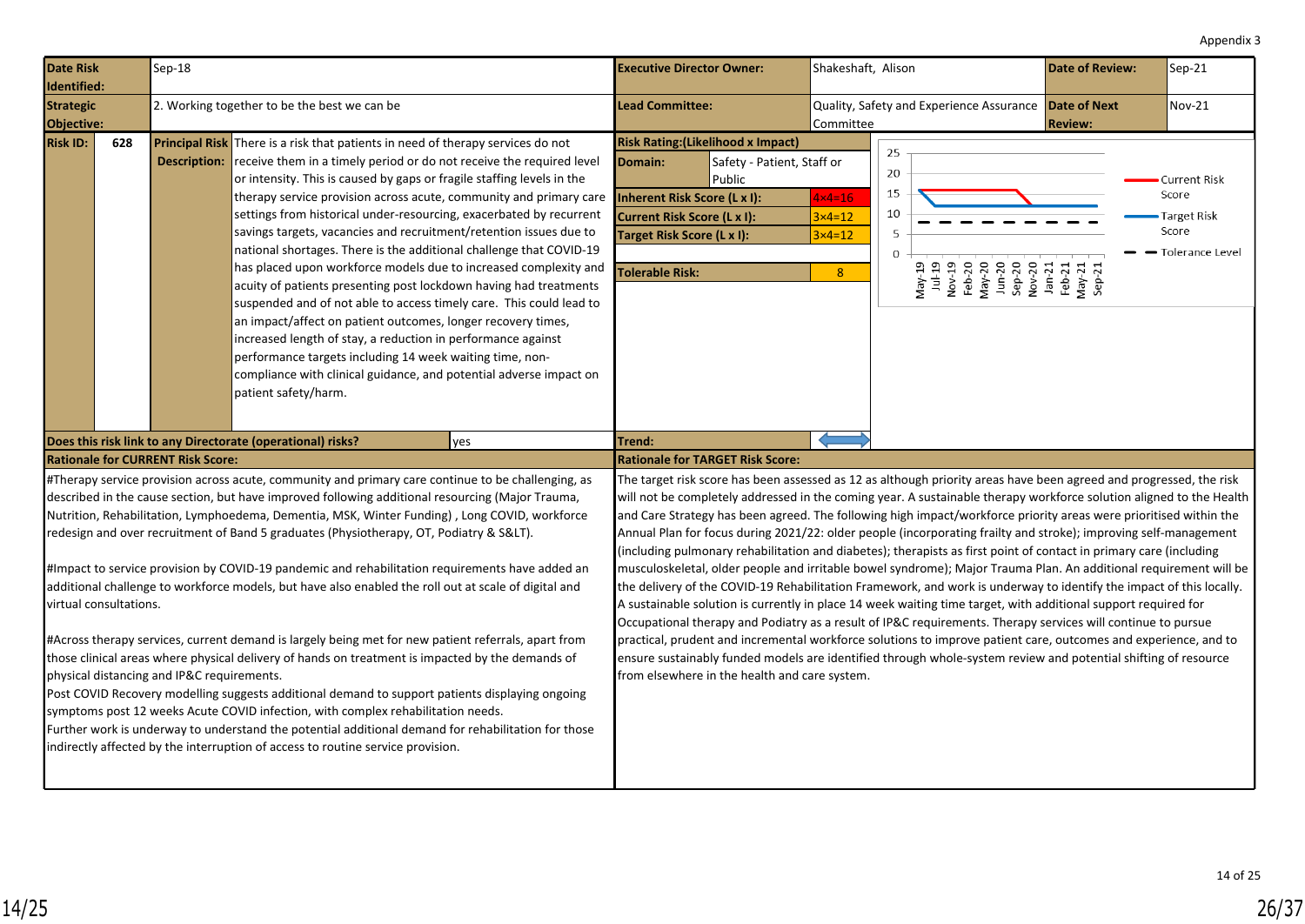| Appendix 3 |  |
|------------|--|
|------------|--|

| <b>Key CONTROLS Currently in Place:</b>                                                                                                                                                                                                                                                                                                                                                                                                                                                                                                                                                                                                                                                                                                                                                                                                                                                                                                                                                                                                                                                                                                                                                                                                                                                                                                                                  | <b>Gaps in CONTROLS</b>                                                                                                                                                                                                                                                                                                                                                                      |                                                                                                                                                                                                                                                                                                                                                                                                                                                                                                    |                       |                |                                                                                                                                                                                                                                                                                                                                                                                                                                                                                                                                                                                                                                                                       |  |  |  |
|--------------------------------------------------------------------------------------------------------------------------------------------------------------------------------------------------------------------------------------------------------------------------------------------------------------------------------------------------------------------------------------------------------------------------------------------------------------------------------------------------------------------------------------------------------------------------------------------------------------------------------------------------------------------------------------------------------------------------------------------------------------------------------------------------------------------------------------------------------------------------------------------------------------------------------------------------------------------------------------------------------------------------------------------------------------------------------------------------------------------------------------------------------------------------------------------------------------------------------------------------------------------------------------------------------------------------------------------------------------------------|----------------------------------------------------------------------------------------------------------------------------------------------------------------------------------------------------------------------------------------------------------------------------------------------------------------------------------------------------------------------------------------------|----------------------------------------------------------------------------------------------------------------------------------------------------------------------------------------------------------------------------------------------------------------------------------------------------------------------------------------------------------------------------------------------------------------------------------------------------------------------------------------------------|-----------------------|----------------|-----------------------------------------------------------------------------------------------------------------------------------------------------------------------------------------------------------------------------------------------------------------------------------------------------------------------------------------------------------------------------------------------------------------------------------------------------------------------------------------------------------------------------------------------------------------------------------------------------------------------------------------------------------------------|--|--|--|
| (The existing controls and processes in place to manage the risk)                                                                                                                                                                                                                                                                                                                                                                                                                                                                                                                                                                                                                                                                                                                                                                                                                                                                                                                                                                                                                                                                                                                                                                                                                                                                                                        | <b>Identified Gaps in</b><br>Controls : (Where one or<br>more of the key controls<br>on which the organisation<br>is relying is not effective,                                                                                                                                                                                                                                               | How and when the Gap in control be<br><b>addressed</b><br>Further action necessary to address the<br>controls gaps                                                                                                                                                                                                                                                                                                                                                                                 | By Who                | <b>By When</b> | <b>Progress</b>                                                                                                                                                                                                                                                                                                                                                                                                                                                                                                                                                                                                                                                       |  |  |  |
| # Individual service risks identified and discussed at a range of fora; i.e.<br>QSEAC, OQSESC, Performance Reviews and Therapy Forum.<br># Priority areas agreed in the 2021/22 Annual Plan, to increase capacity<br>in key areas identified in plan. Additional Capacity created in MSK<br>service, Long COVID, ESD<br># Locum staff utilised where appropriate, funded from within core<br>budget (2 vacancies required to fund 1 Locum)<br># Short-term contracts/additional hours within budget used to cover<br>maternity leave.<br># Training of support staff to safely deliver delegated tasks.<br># Over-recruitment of Newly Qualified Staff / B5 & B6 staff where<br>appropriate and approved by the Clinical Director to mange foreseeable<br>and predictable staffing level capacity gaps.<br># Local solutions include review of each vacant post to make them<br>attractive, including skill mix review, early advertisements for new<br>graduates.<br># Student streamlining of B5 graduates from June 2021<br># Prioritisation of patients is undertaken through triage and risk<br>assessment by therapy services.<br># Use of Digital Platforms to support agile working and remote access<br># Continued training of the Malcomess Care Aims Framework for<br>MDT/Therapy Service.<br># Workforce plan being reviewed in light of emerging pressures | for all developments<br>plan.<br>Shortage in some clinical<br>specialities of qualified<br>and specialist staff<br>nationally<br>Rurality of HDdUHB has<br>historically limited<br>applications to some<br>posts.<br>Unplanned service<br>development due to<br>short term or<br>opportunistic funding.<br>Lack of cohesive<br>approach to workforce<br>planning across therapy<br>services. | Inability to secure funding Developing robust plans to evidence<br>improved patient outcomes and experience<br>identified in 21/22 annual through reprovision of resource from<br>elsewhere in the health and care system<br>aligned with strategic direction of the HB.<br>This is a significant, long term piece of work,<br>which will need to run alongside strategic<br>development through the Health and Care<br>Strategy. This will include skill mix review<br>such as new HCSW and Advan | Reed, Lance           | Completed      | Plans under development. Funding<br>already secured for developments in<br>pulmonary rehab, dementia,<br>lymphoedema and to support some<br>increase in front door/acute therapy<br>input including plans to address<br>malnutrition. Continued operational<br>and strategic engagement with<br>DoTHS, DOO, HoS, CDs and GMs to<br>address COVID-19 response and to<br>service developments that would<br>release resource and savings from<br>the wider health and care system<br>through increased therapy provision,<br>including areas of pathway re-design.<br>WG funding for Therapy Assistant<br>Practitioner HCSW role to support<br>workforce model changes. |  |  |  |
|                                                                                                                                                                                                                                                                                                                                                                                                                                                                                                                                                                                                                                                                                                                                                                                                                                                                                                                                                                                                                                                                                                                                                                                                                                                                                                                                                                          | Reactive deployment of<br>Therapy workforce to<br>support surge or COVID<br>Pandemic response.<br>Appropriate resources to                                                                                                                                                                                                                                                                   | Ensure process for robust workforce planning<br>is in place to inform HEIW in respect to future<br>graduate numbers required by the<br>UHB/Region, which are aligned to the Health<br>and Care Strategy workforce plan.                                                                                                                                                                                                                                                                            | Shakeshaft,<br>Alison | Completed      | Long-term piece of work informed by<br>action above on an annual basis.<br>Lead in time of 3 years to benefit<br>from graduate programme. HEIW<br>AHP Streamlining to commence 2021                                                                                                                                                                                                                                                                                                                                                                                                                                                                                   |  |  |  |
|                                                                                                                                                                                                                                                                                                                                                                                                                                                                                                                                                                                                                                                                                                                                                                                                                                                                                                                                                                                                                                                                                                                                                                                                                                                                                                                                                                          | Isupport COVID recovery                                                                                                                                                                                                                                                                                                                                                                      |                                                                                                                                                                                                                                                                                                                                                                                                                                                                                                    |                       |                |                                                                                                                                                                                                                                                                                                                                                                                                                                                                                                                                                                                                                                                                       |  |  |  |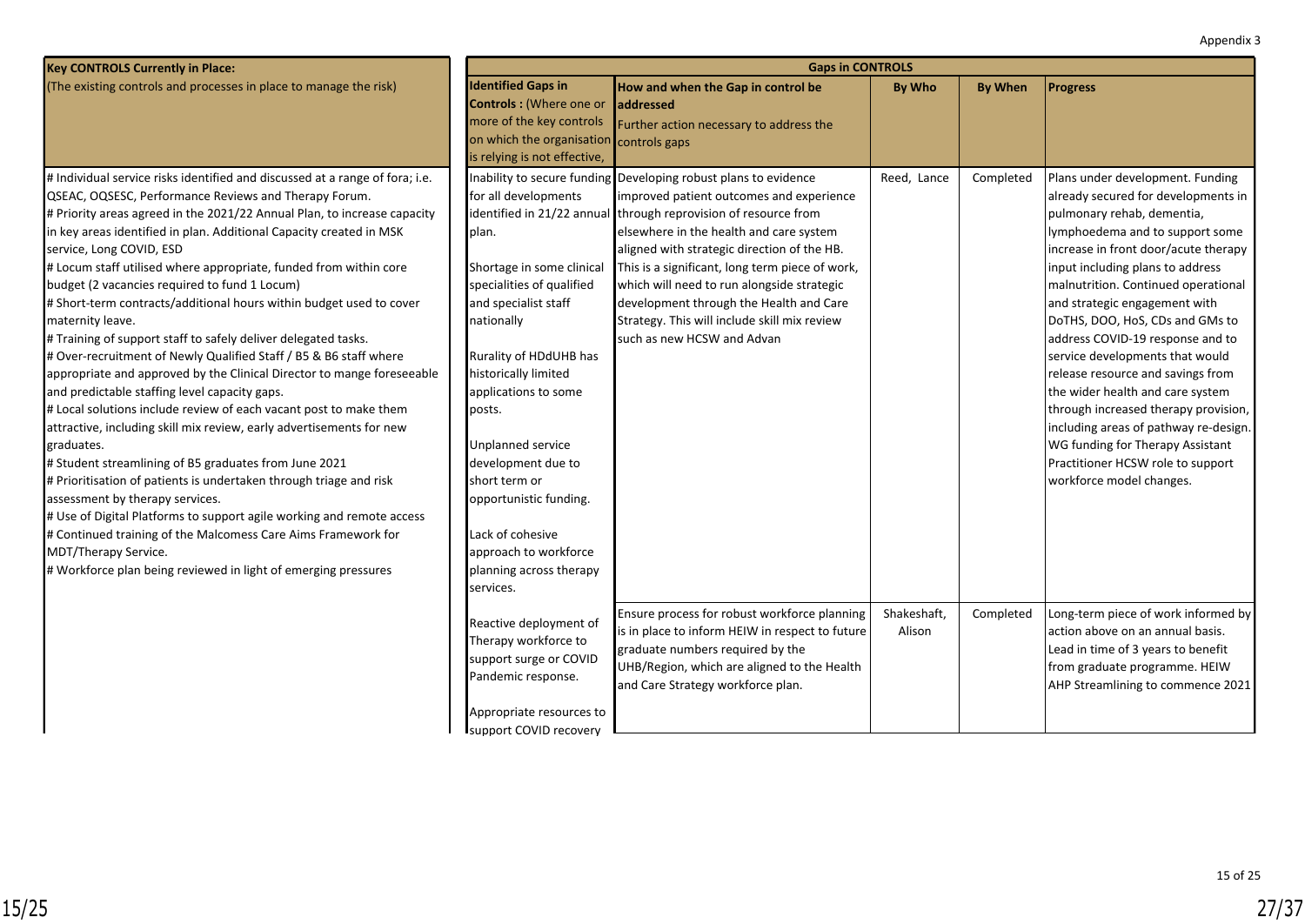#### Appendix 3

| <b>SUPPORT COVID FLOOVER</b> |                                                                                                                                                                                                                                                            |                       |                                     |                                                                                                                                                                                                                                                                                                                      |
|------------------------------|------------------------------------------------------------------------------------------------------------------------------------------------------------------------------------------------------------------------------------------------------------|-----------------------|-------------------------------------|----------------------------------------------------------------------------------------------------------------------------------------------------------------------------------------------------------------------------------------------------------------------------------------------------------------------|
|                              | Pursue opportunities to attract local people<br>into therapy careers in the HB, eg 'grow your<br>own' schemes, apprenticeship programmes,<br>development of career pathways from HCSW<br>to graduate, development of local graduate<br>training programme. | Reed, Lance           | Completed                           | Commitment given to extend<br>apprenticeship scheme to AHPs,<br>agreed from 2020. Variety of HCSW<br>training modules for level 3 and 4<br>developed and being implemented.<br><b>HEIW</b> review to commission local<br>Itraining provision for Physio &<br>Occupational Therapy<br>Undergraduate Training locally. |
|                              | Develop robust workforce plans that align to<br>stroke, major trauma and neurology and<br>COVID-19 rehabilitation service needs to<br>maximise workforce opportunities.                                                                                    | Shakeshaft,<br>Alison | <del>31/03/2020</del><br>31/03/2022 | Plan being developed as part of<br>Therapy 3 Year Plan 2021/23 to<br>include extended and 7 day working.                                                                                                                                                                                                             |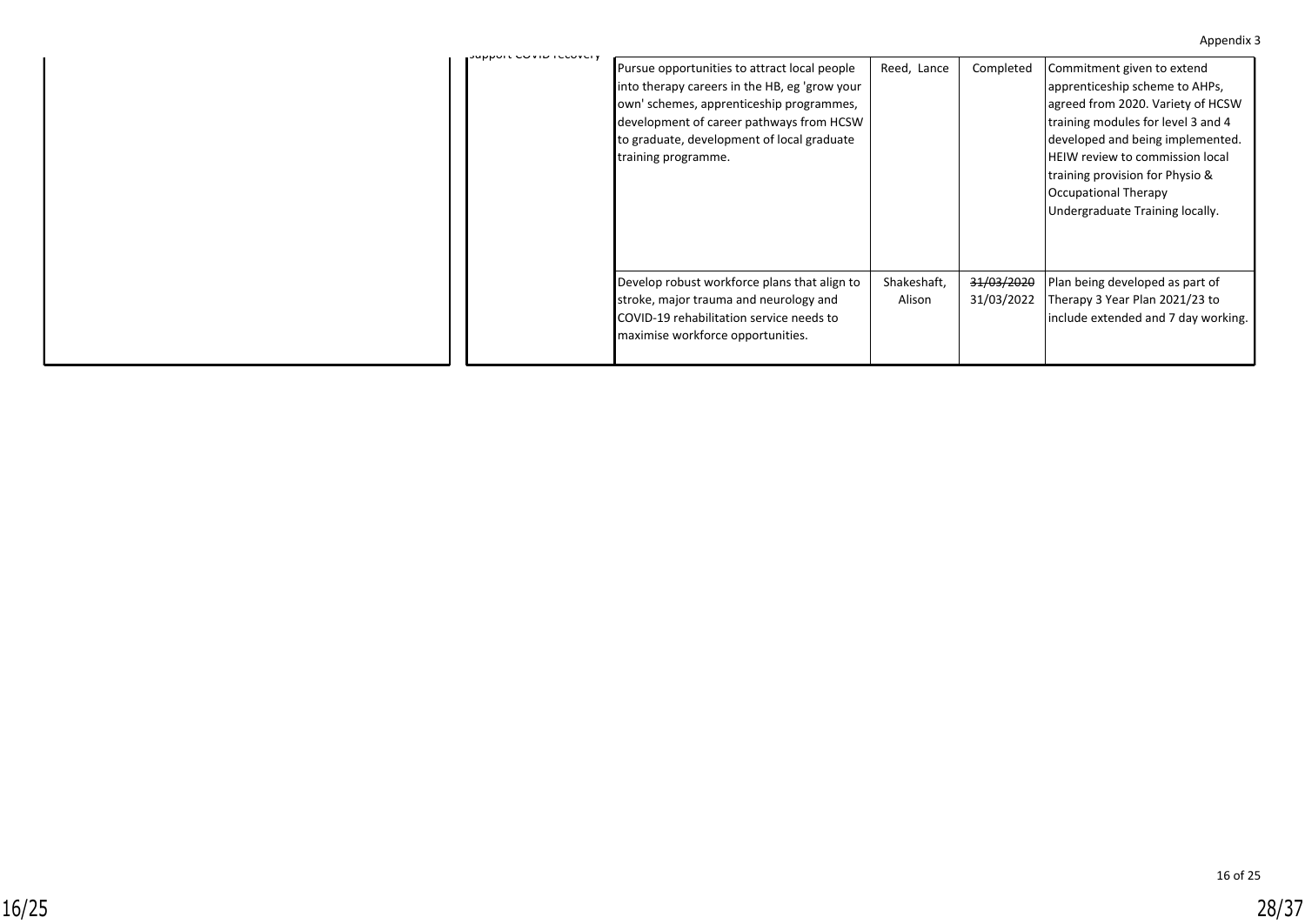| <b>ASSURANCE MAP</b>                                                                                        |                                                                                                                                      |                                                          | <b>Control RAG</b>                                      | Latest                                                                           | <b>Gaps in ASSURANCES</b>                                              |               |                                                                                                                                        |               |                |                 |
|-------------------------------------------------------------------------------------------------------------|--------------------------------------------------------------------------------------------------------------------------------------|----------------------------------------------------------|---------------------------------------------------------|----------------------------------------------------------------------------------|------------------------------------------------------------------------|---------------|----------------------------------------------------------------------------------------------------------------------------------------|---------------|----------------|-----------------|
| Performance<br><b>Indicators</b>                                                                            | <b>Sources of ASSURANCE</b>                                                                                                          | <b>Type of</b><br><b>Assurance</b><br>(1st, 2nd,<br>3rd) | Required<br><b>Assurance</b><br><b>Current</b><br>Level | <b>Rating (what</b><br>the assurance<br>is telling you<br>about your<br>controls | <b>Papers</b><br>(Commit<br>tee &<br>date)                             | in Assurance: | <b>Identified Gaps How are the Gaps in</b><br><b>ASSURANCE will be</b><br>addressed<br>Further action necessary to<br>address the gaps | <b>By Who</b> | <b>By When</b> | <b>Progress</b> |
| Maintenance of<br>14 week waiting<br>times for therapy<br>services.                                         | Management monitoring of<br>breaches of 14 week waiting<br>times                                                                     | 1st                                                      |                                                         |                                                                                  | Briefing<br>on<br>current<br>position                                  |               |                                                                                                                                        |               |                |                 |
| Clearance of<br>backlog for<br>pulmonary                                                                    | Exceptions to achieving 14<br>week waiting times<br>reported via IPAR to PPPAC                                                       | 2nd                                                      |                                                         |                                                                                  | QSEAC:<br>Risk 628<br>06.10.20<br>20                                   |               |                                                                                                                                        |               |                |                 |
| rehabilitation,<br>with 100%<br>achievement of<br>14 week<br>maximum wait by<br>Dec21.                      | Monitored nationally via<br>SSNAP and monitored via<br>Stroke Steering Group &<br>RCP Annual Report with<br>recommendations produced | 2nd                                                      |                                                         |                                                                                  | Briefing<br>Paper on<br>Therapy<br>Staffing<br>HDCHC<br>Services       |               |                                                                                                                                        |               |                |                 |
| Improved<br>compliance with<br>minimum<br>standards for<br>stroke therapy<br>care by Q2<br>2021/22 (Dec21). | External Peer Reviews,<br>Delivery Unit Reviews &<br>national audits, eg Diabetes<br>paediatric audit - action<br>plans developed    | 3rd                                                      |                                                         |                                                                                  | Planning<br>Committ<br>ee<br>14.12.20<br>Briefing<br>on<br>Therapy     |               |                                                                                                                                        |               |                |                 |
| Improved staffing<br>ratios for priority<br>areas by Dec21.<br>Recruitment &<br>Retention<br>monitoring     |                                                                                                                                      |                                                          |                                                         |                                                                                  | Staffing<br>HDCHC<br>Services<br>Planning<br>Committ<br>ee<br>16.02.21 |               |                                                                                                                                        |               |                |                 |
|                                                                                                             |                                                                                                                                      |                                                          |                                                         |                                                                                  | Executive<br>Team<br>Briefing -                                        |               |                                                                                                                                        |               |                |                 |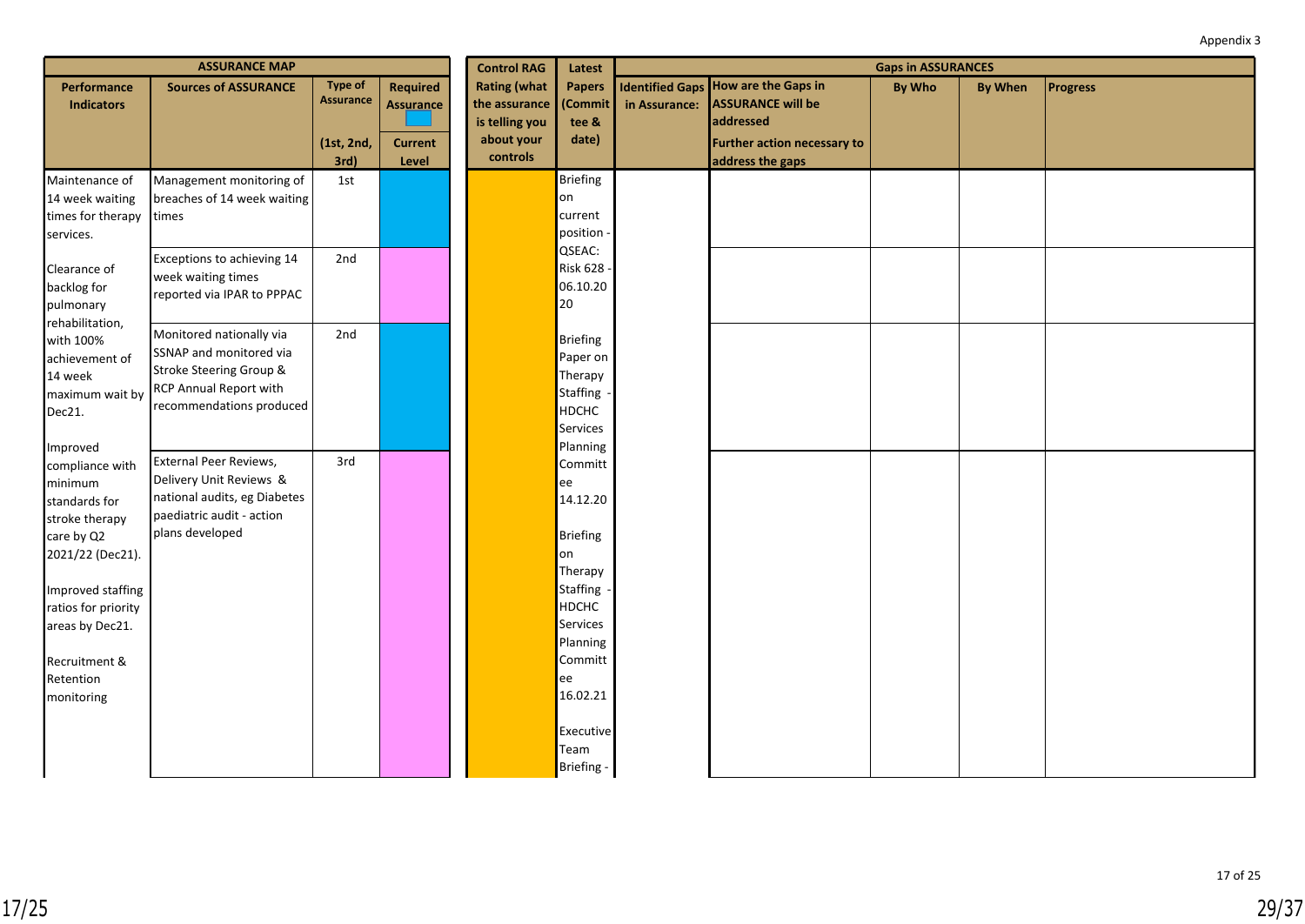<span id="page-29-0"></span>

| <b>Date Risk</b><br>Identified:       |     | Apr-17<br><b>Executive Director Owner:</b> |                                                                                                                                                                                                                                                                                                                                                                                                                                                                                                                                                                                                                                                                                                                                                                                                                                                                                                                                                    | Carruthers, Andrew                                                                                                                     |                                                                                        | <b>Date of Review:</b>                                              | $\textsf{Sep-}21$                                                                                                                                     |                |                                                                         |
|---------------------------------------|-----|--------------------------------------------|----------------------------------------------------------------------------------------------------------------------------------------------------------------------------------------------------------------------------------------------------------------------------------------------------------------------------------------------------------------------------------------------------------------------------------------------------------------------------------------------------------------------------------------------------------------------------------------------------------------------------------------------------------------------------------------------------------------------------------------------------------------------------------------------------------------------------------------------------------------------------------------------------------------------------------------------------|----------------------------------------------------------------------------------------------------------------------------------------|----------------------------------------------------------------------------------------|---------------------------------------------------------------------|-------------------------------------------------------------------------------------------------------------------------------------------------------|----------------|-------------------------------------------------------------------------|
| <b>Strategic</b><br><b>Objective:</b> |     | N/A - Operational Risk                     |                                                                                                                                                                                                                                                                                                                                                                                                                                                                                                                                                                                                                                                                                                                                                                                                                                                                                                                                                    | <b>ILead Committee:</b>                                                                                                                |                                                                                        | Quality, Safety and Experience Assurance Date of Next<br> Committee |                                                                                                                                                       | <b>Review:</b> | $Nov-21$                                                                |
| <b>Risk ID:</b>                       | 129 |                                            | <b>Principal Risk</b> There is a risk disruption to business continuity of the Hywel Dda<br><b>Description:</b> Out of Hours (OOH) Service. This is caused by a lack of available of <b>Domain:</b><br>labour supply as GPs near retirement age and pay rate<br>differentials across Health Boards in Wales impact the UHB's<br>ability to recruit in the mid-long term. In the short term, any<br>lifting of COVID-19 restrictions (a lot of clinicians are currently<br>taking holidays following Covid-19 lockdown pressures) as well as<br>possible impacts on in-hours provision is likely to result in a fragile <b>Tolerable Risk:</b><br>workforce position once again. In addition, some clinicians may<br>preferentially work 111 First shifts, as they are potentially much<br>lighter (already seen in SBU). This could lead to an impact/affect<br>on a detrimental impact on patient experience and the<br>unscheduled care pathway. | <b>Risk Rating: (Likelihood x Impact)</b><br>Inherent Risk Score (L x I):<br>Current Risk Score (L x I):<br>Target Risk Score (L x I): | Service/Business<br>interruption/disruption<br>26/11/2020 - Board 'Accept' Target Risk | $5 \times 3 = 15$<br>$4 \times 3 = 12$<br>$3\times3=9$<br>6         | 25<br>20<br>15<br>10<br>$\Omega$<br>비 19<br>Nov-19<br>Am-20<br>Feb-20<br>Am-20<br>Sep-20<br>Sep-21<br>Am-21<br>Am-21<br>Am-21<br>Am-21<br>Am-21<br>χã |                | Current Risk<br>Score<br>Target Risk<br>Score<br><b>Tolerance Level</b> |
|                                       |     |                                            | Does this risk link to any Directorate (operational) risks?                                                                                                                                                                                                                                                                                                                                                                                                                                                                                                                                                                                                                                                                                                                                                                                                                                                                                        | Trend:                                                                                                                                 |                                                                                        |                                                                     |                                                                                                                                                       |                |                                                                         |

| <b>Rationale for CURRENT Risk Score:</b>                                                               | <b>Rationale for TARGET Risk Score:</b>                                                                                                                                                                                                                                                                                                                                       |
|--------------------------------------------------------------------------------------------------------|-------------------------------------------------------------------------------------------------------------------------------------------------------------------------------------------------------------------------------------------------------------------------------------------------------------------------------------------------------------------------------|
| The COVID pandemic combined with the temporary overnight service changes has brought some              | Service rota positions remain variable with continued shortfalls in clinical cover variably affecting service provision.                                                                                                                                                                                                                                                      |
| respite to the service fragility, and this is reflected in the current risk score. Generally the rotas | Generally the rotas continue to be unstable, particularly at the weekends, and this is further compounded by the                                                                                                                                                                                                                                                              |
| continue to be unstable, particularly at the weekends. Any further absence on out of hours             | need for salary staff to take annual leave and sessional staff to have time off to rest (particularly following the                                                                                                                                                                                                                                                           |
| provision is likely to rapidly result in further deterioration of the current position.                | pressures of the Covid-19 pandemic). The August 2021 Bank Holiday rotas were still markedly reduced, despite the                                                                                                                                                                                                                                                              |
| As of September 2021 there has been no notable change/definite trend in the service fragility. Rotas   | Soffer of Christmas rates (our highest hourly rates), which reflects exhaustion and burn out of clinicians. Medium                                                                                                                                                                                                                                                            |
| continue to be fragile, particularly at weekends. The potential adverse affects of a third wave are    | term actions are still required, especially in terms of service modernisation. Work to develop a long term plan for                                                                                                                                                                                                                                                           |
| currently being considered, combined with other seasonal pressures, including the potential affect     | OOH Services has now recommenced following Covid-19 in order to reduce this risk on a permanent basis so to                                                                                                                                                                                                                                                                   |
| of RSV.                                                                                                | ensure the out of hours service provision is not interrupted. Workforce and service redesign requirements have                                                                                                                                                                                                                                                                |
|                                                                                                        | been flagged as part of the IMTP. The Clinical Lead has concerns regarding the future stability of the service, and a                                                                                                                                                                                                                                                         |
|                                                                                                        | need for a greater workforce development plan from central government is really required. TCS must include a                                                                                                                                                                                                                                                                  |
|                                                                                                        | more realistic workforce plan to future proof the whole Health Board. The potential adverse affects of the                                                                                                                                                                                                                                                                    |
|                                                                                                        | pandemic, plus RSV and Flu, are currently being considered, which should include further updates to the Exec Team.                                                                                                                                                                                                                                                            |
|                                                                                                        | Target score has been reduced from 12 to 9 to reflect the 5 salaried GPs, on the assumption that they will complete<br>recruitment. There is less of an improvement from this recruitment as it is being used to develop plans to re-open<br>bases and provide better care, therefore the effect of the recruitment could be diluted through the expansion of the<br>service. |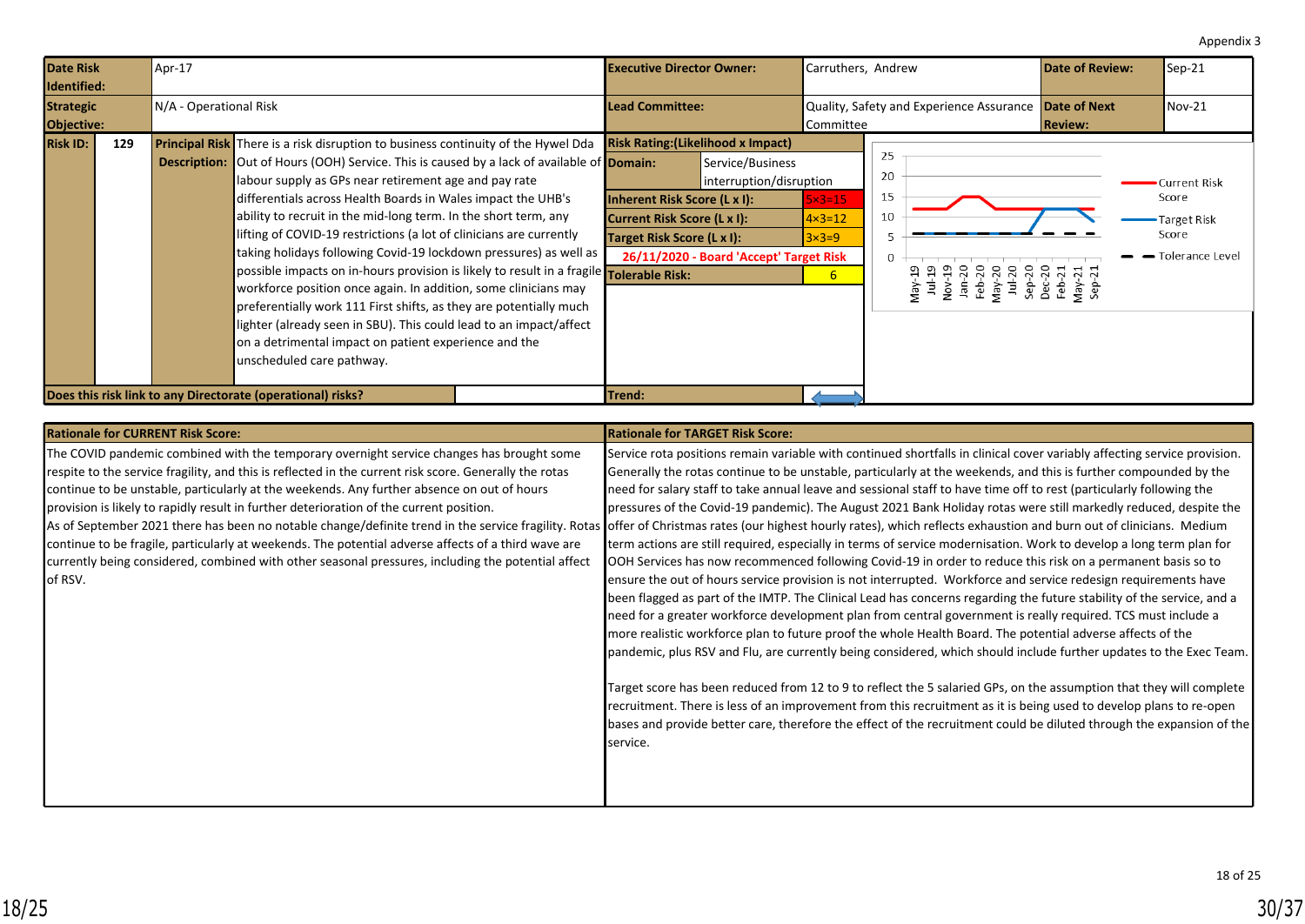| <b>Key CONTROLS Currently in Place:</b>                                                           | <b>Gaps in CONTROLS</b>                                  |                                                  |              |                |                                       |  |  |  |
|---------------------------------------------------------------------------------------------------|----------------------------------------------------------|--------------------------------------------------|--------------|----------------|---------------------------------------|--|--|--|
| (The existing controls and processes in place to manage the risk)                                 | <b>Identified Gaps in</b>                                | How and when the Gap in control be               | By Who       | <b>By When</b> | <b>Progress</b>                       |  |  |  |
|                                                                                                   | <b>Controls: (Where one or</b>                           | <b>addressed</b>                                 |              |                |                                       |  |  |  |
|                                                                                                   | more of the key controls                                 | Further action necessary to address the          |              |                |                                       |  |  |  |
|                                                                                                   | on which the organisatior                                | controls gaps                                    |              |                |                                       |  |  |  |
|                                                                                                   | is relying is not effective,                             |                                                  |              |                |                                       |  |  |  |
| # GP's rotas across the 3 counties are now managed centrally via the                              | The ability to influence                                 | <b>Ensure Transforming Clinical Services</b>     | Rees, Gareth | 30/09/2020     | Sept 2021- Still awaiting             |  |  |  |
| administration team based in Haverfordwest                                                        | workforce participation                                  | Programme incorporates a long term, viable       |              | 31/12/2021     | decision/direction on integration     |  |  |  |
| # Dedicated GP Advice sessions in place at times of high demand (mostly                           | remains limited due to                                   | plan for OOH.                                    |              |                | into TCS, as well as considering the  |  |  |  |
| weekends).                                                                                        | the lack of contractual                                  |                                                  |              |                | impact of the ongoing COVID           |  |  |  |
| # Remote working telephone advice clinicians secured where required.                              | agreements (reliance on                                  |                                                  |              |                | pandemic.                             |  |  |  |
| # Additional remote working capacity has been secured to assist                                   | sessional staff). 5 new                                  | Review the rationalisation of overnight          | Richards,    | 31/05/2021     | All operational staff are aware that  |  |  |  |
| clinicians who may be shielding/ isolating to continue to support                                 | salaried GP may allow us                                 | temporary service change.                        | David        | 30/09/2021     | this review is now underway as of     |  |  |  |
| operational demand.                                                                               | to influence this                                        |                                                  |              | 31/12/2021     | Feb21. The review is being designed   |  |  |  |
| # Workforce support from 111 programme team in addressing OOH                                     | positively.                                              |                                                  |              |                | and will look at patient demand and   |  |  |  |
| fragilities available if required.                                                                |                                                          |                                                  |              |                | experience, and service risks. As of  |  |  |  |
| # Health Professional feedback form in use between clinicians, service                            | At present the staffing                                  |                                                  |              |                | May21 this is being actively reviewed |  |  |  |
| management and 111 (WAST) leads.                                                                  | remains challenging, as                                  |                                                  |              |                | with the Director of Operations. The  |  |  |  |
| # WAST Advance Paramedic Practitioner (APP) resource enhanced to                                  | we have lost the previous                                |                                                  |              |                | consultations will now take place     |  |  |  |
| provide more flexibility.                                                                         | stability in the stable rota<br>in Carmarthen. There are |                                                  |              |                | into Jun21 with outcomes to be        |  |  |  |
| # Rationalisation of overnight bases in place since March 2020, now<br>subject to service review. | shortfalls in                                            |                                                  |              |                | reported to the relevant UHB          |  |  |  |
| # Workforce and service redesign requirements flagged as part of IMTP.                            | Pembrokeshire and                                        |                                                  |              |                | Committees in Sep21.                  |  |  |  |
| # Deputy Medical Director meetings on a weekly/bi-weekly basis, helps                             | Ceredigion that are                                      |                                                  |              |                | Jul21- A patient and staff survey to  |  |  |  |
| to ensure governance of the service.                                                              | affecting service                                        |                                                  |              |                | be released and SDM to write paper    |  |  |  |
| # Regular review of risk register with Assurance & Risk Officer.                                  | provision throughout the                                 |                                                  |              |                | to Director of Operations on service  |  |  |  |
| # Home working provision in place for GPs                                                         | 7 day operating period.                                  |                                                  |              |                | change. Currently working with        |  |  |  |
| # Agreed pathway for PPH Minor Injury Unit in place                                               | Long term sickness has                                   |                                                  |              |                | Workforce colleagues to develop a     |  |  |  |
| # GP Hub in place where locum sessions can be accessed centrally to                               | improved for one clinician                               |                                                  |              |                | true multidisciplinary team.          |  |  |  |
| support service provision                                                                         | but offset by medical                                    |                                                  |              |                |                                       |  |  |  |
|                                                                                                   | retirement of another.                                   |                                                  |              |                |                                       |  |  |  |
|                                                                                                   |                                                          | Implement 'RotaMaster' which will help with      | Richards,    | 31/08/2021     | Admin team are currently building     |  |  |  |
|                                                                                                   | The Clinical Lead has                                    | rostering going forward. Our issues with         | David        | 30/09/2021     | and inputting all services details.   |  |  |  |
|                                                                                                   | concerns regarding the                                   | 'offer and accept', plus IR35, will be mitigated |              | 31/12/2021     | RotaMaster will then be tested        |  |  |  |
|                                                                                                   | future stability of the                                  | with the completion of this project.             |              |                | before going live. As of Jul21        |  |  |  |
|                                                                                                   | service, and a need for a                                |                                                  |              |                | RotaMaster is still being built.      |  |  |  |
|                                                                                                   | greater workforce                                        |                                                  |              |                | Training sessions will become         |  |  |  |
|                                                                                                   | development plan from                                    |                                                  |              |                | available once RotaMaster is in place |  |  |  |
|                                                                                                   | central government is                                    |                                                  |              |                | and hopeful this will be completed    |  |  |  |
|                                                                                                   | really required. TCS must                                |                                                  |              |                | by Dec21.                             |  |  |  |
|                                                                                                   | include a more realistic                                 |                                                  |              |                |                                       |  |  |  |
|                                                                                                   | workforce plan. Need for                                 |                                                  |              |                |                                       |  |  |  |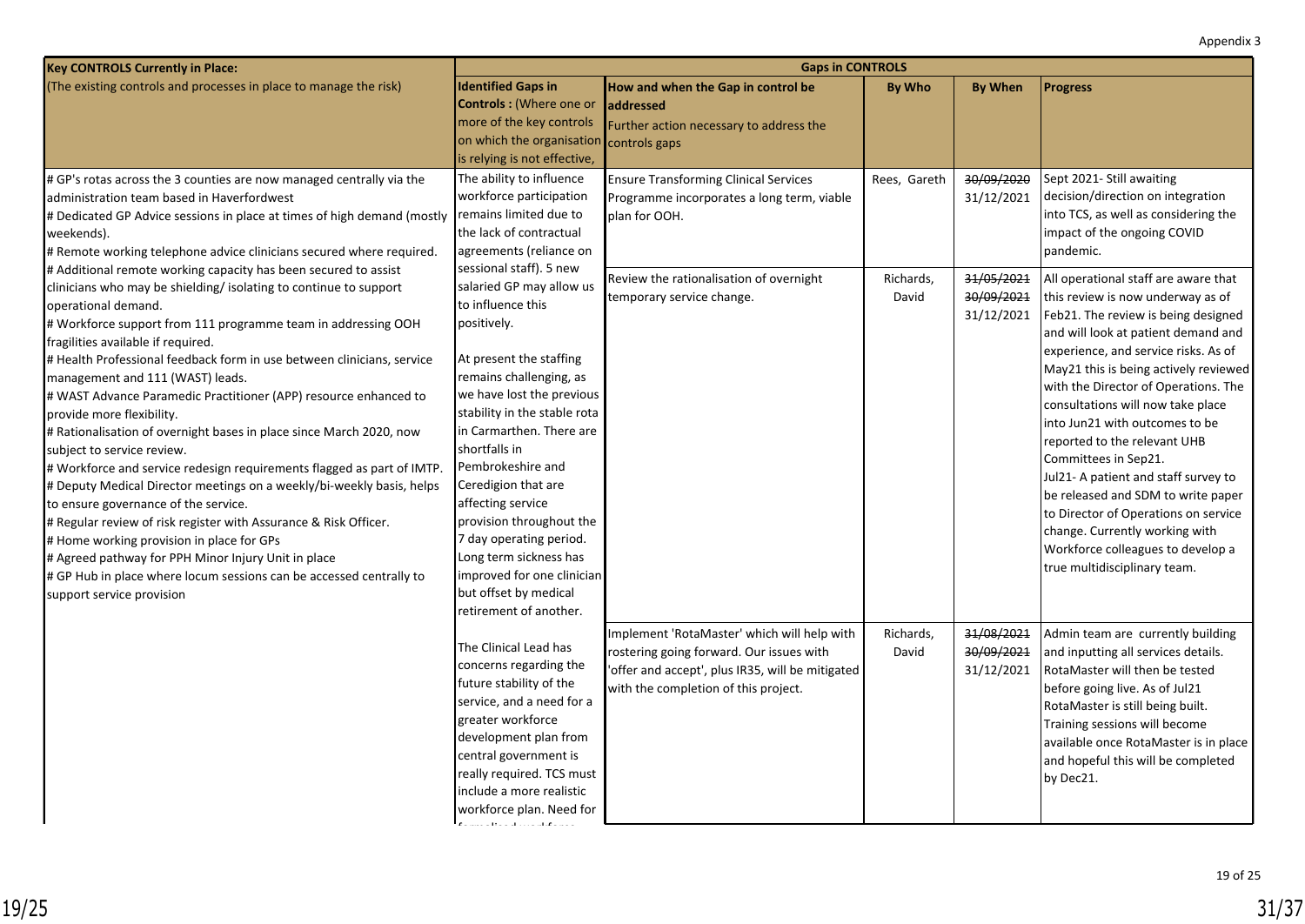| <b>I</b> formalised workforce                                                                                                                                                                                                                                                      | Implement Locum Hub Wales.          | Richards,          | Completed                | Completed-Locum Hub Wales is live                                                                                                                                                                                                                                                                                                                            |
|------------------------------------------------------------------------------------------------------------------------------------------------------------------------------------------------------------------------------------------------------------------------------------|-------------------------------------|--------------------|--------------------------|--------------------------------------------------------------------------------------------------------------------------------------------------------------------------------------------------------------------------------------------------------------------------------------------------------------------------------------------------------------|
| plan and redesign is still<br>required - reflected in<br>IMTP submission.<br>In relation to service<br>demand, activity has<br>increased a little over the<br>summer 2021, but still<br>have the same % of<br>referrals to A&E and 999,<br>with no increase in % of<br>admissions. |                                     | David              |                          | as of Jul21, however usage is<br>currently limited due to geographical<br>restrictions and other non Health<br>Board issues, including issues with<br>the system and small pool of<br>Clinicians available who are already<br>working in our Health Board. Remote<br>working would be available but is of<br>low utility when we need face to<br>face cover. |
| COVID continues to<br>influence the risk-<br>position, complicated by<br>the inability to see red<br>flow patients in an Out of<br>Hours setting (option<br>available for red flow<br>patients is nearing                                                                          | Recruit Health Board wide GP posts. | Richards,<br>David | 30/06/2021<br>31/12/2021 | Interviews taking place w/b<br>19/07/2021 for 5 GPs. Some of these<br>GPs are finishing training, but will be<br>recruited for referred enrolment.<br>Further recruitment advert will be<br>considered following these<br>interviews.                                                                                                                        |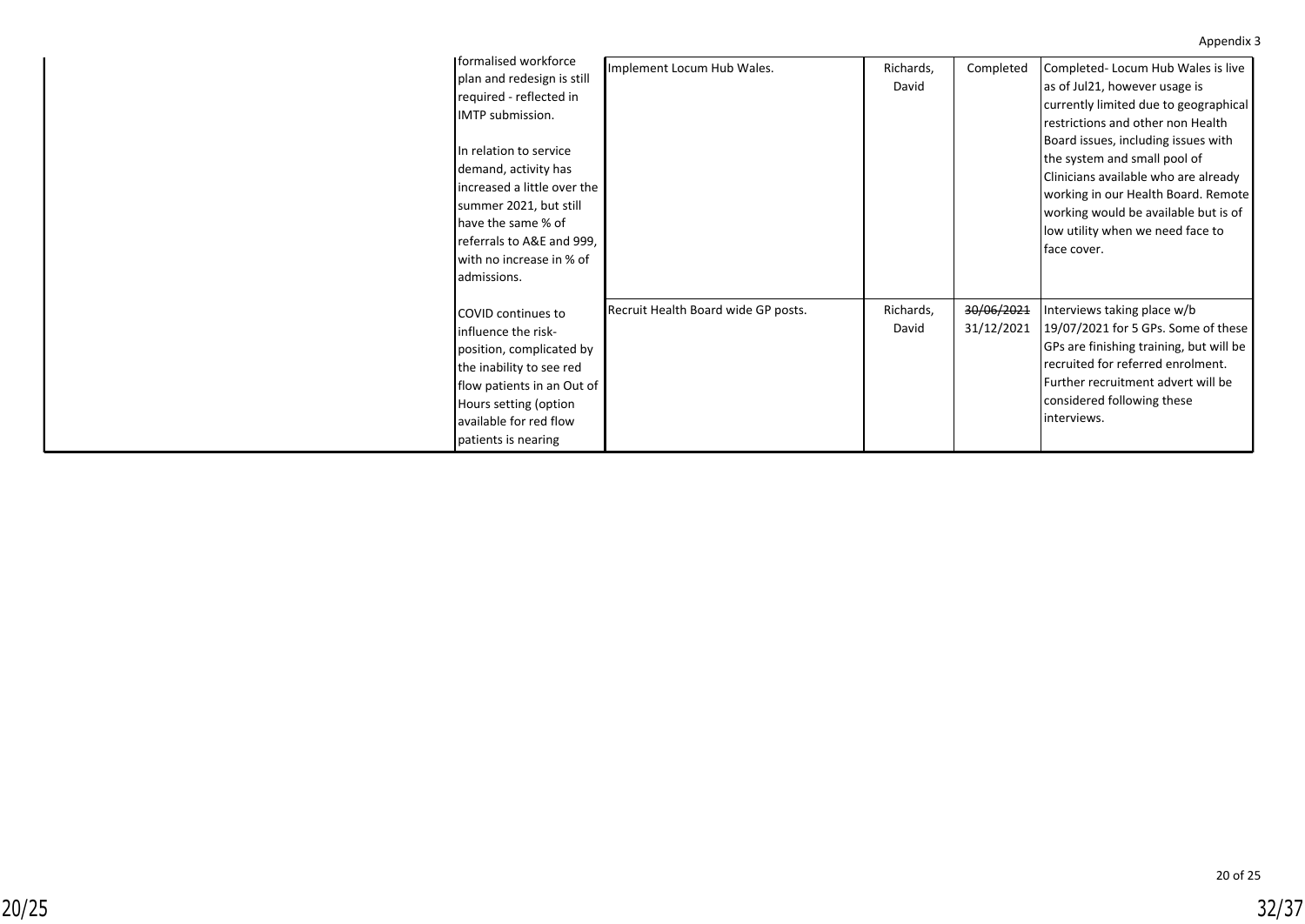| <b>ASSURANCE MAP</b> |                                               |                |                 | <b>Control RAG</b>  | Latest        | <b>Gaps in ASSURANCES</b> |                                            |               |                |                                     |
|----------------------|-----------------------------------------------|----------------|-----------------|---------------------|---------------|---------------------------|--------------------------------------------|---------------|----------------|-------------------------------------|
| <b>Performance</b>   | <b>Sources of ASSURANCE</b>                   | <b>Type of</b> | <b>Required</b> | <b>Rating (what</b> | <b>Papers</b> |                           | <b>Identified Gaps How are the Gaps in</b> | <b>By Who</b> | <b>By When</b> | <b>Progress</b>                     |
| <b>Indicators</b>    |                                               | Assurance      | Assurance       | the assurance       | (Commit       | in Assurance:             | <b>ASSURANCE will be</b>                   |               |                |                                     |
|                      |                                               |                |                 | is telling you      | tee &         |                           | addressed                                  |               |                |                                     |
|                      |                                               | (1st, 2nd,     | <b>Current</b>  | about your          | date)         |                           | <b>Further action necessary to</b>         |               |                |                                     |
|                      |                                               | 3rd)           | Level           | controls            |               |                           | address the gaps                           |               |                |                                     |
| Bi-monthly IPAR.     | Daily demand reports to                       | 1st            |                 |                     | QSEAC         | Lack of                   | Assess NHS 111                             | Davies, Nick  | Completed      | New 111 Wales performance metrics   |
|                      | (Monthly updates   individuals within the UHB |                |                 |                     | <b>OOH</b>    | meaningful                | performance metrics to                     |               |                | are being prepared and will soon be |
| to IPAR including    |                                               |                |                 |                     | Update        | performance               | understand how they may                    |               |                | circulated for review.              |
| areas of concern     |                                               |                |                 |                     | Sep19 &       | indicators.               | influence Hywel Dda OOHs                   |               |                |                                     |
| and statistics).     |                                               |                |                 |                     | Feb20         |                           | performance, and if a viable               |               |                |                                     |
|                      |                                               |                |                 |                     | QSEAC -       |                           | alternative - which may                    |               |                |                                     |
| National             |                                               |                |                 |                     | Peer          |                           | support improvement in                     |               |                |                                     |
| Standards and        |                                               |                |                 |                     | review -      |                           | shift fill.                                |               |                |                                     |
| Quality Indicators-  |                                               |                |                 |                     | Feb20         |                           |                                            |               |                |                                     |
| submitted            |                                               |                |                 |                     | QSEAC-        |                           |                                            |               |                |                                     |
| monthly to WG.       | Twice a week sitreps and                      | 1st            |                 |                     | Review        |                           |                                            |               |                |                                     |
|                      | Weekend briefings for OOH                     |                |                 |                     | of risk       |                           |                                            |               |                |                                     |
| Issues raised, and   |                                               |                |                 |                     | $129 -$       |                           |                                            |               |                |                                     |
| performance          | Monitoring of performance                     | 1st            |                 |                     | Oct20         |                           |                                            |               |                |                                     |
| Matrix reviewed,     | against 111 standards                         |                |                 |                     | QSEAC-        |                           |                                            |               |                |                                     |
| at National OOH      |                                               |                |                 |                     | Review        |                           |                                            |               |                |                                     |
| forum (bi-           | Issues raised at fortnightly                  | 1st            |                 |                     | of risk       |                           |                                            |               |                |                                     |
| monthly,             | meeting with Primary Care                     |                |                 |                     | 129           |                           |                                            |               |                |                                     |
| attended by WG)      | Deputy Medical Director                       |                |                 |                     | Apr21         |                           |                                            |               |                |                                     |
|                      | and Associate Medical                         |                |                 |                     | QSEAC-        |                           |                                            |               |                |                                     |
|                      | Director                                      |                |                 |                     | <b>OOH</b>    |                           |                                            |               |                |                                     |
|                      |                                               |                |                 |                     | paper         |                           |                                            |               |                |                                     |
|                      |                                               |                |                 |                     | June20        |                           |                                            |               |                |                                     |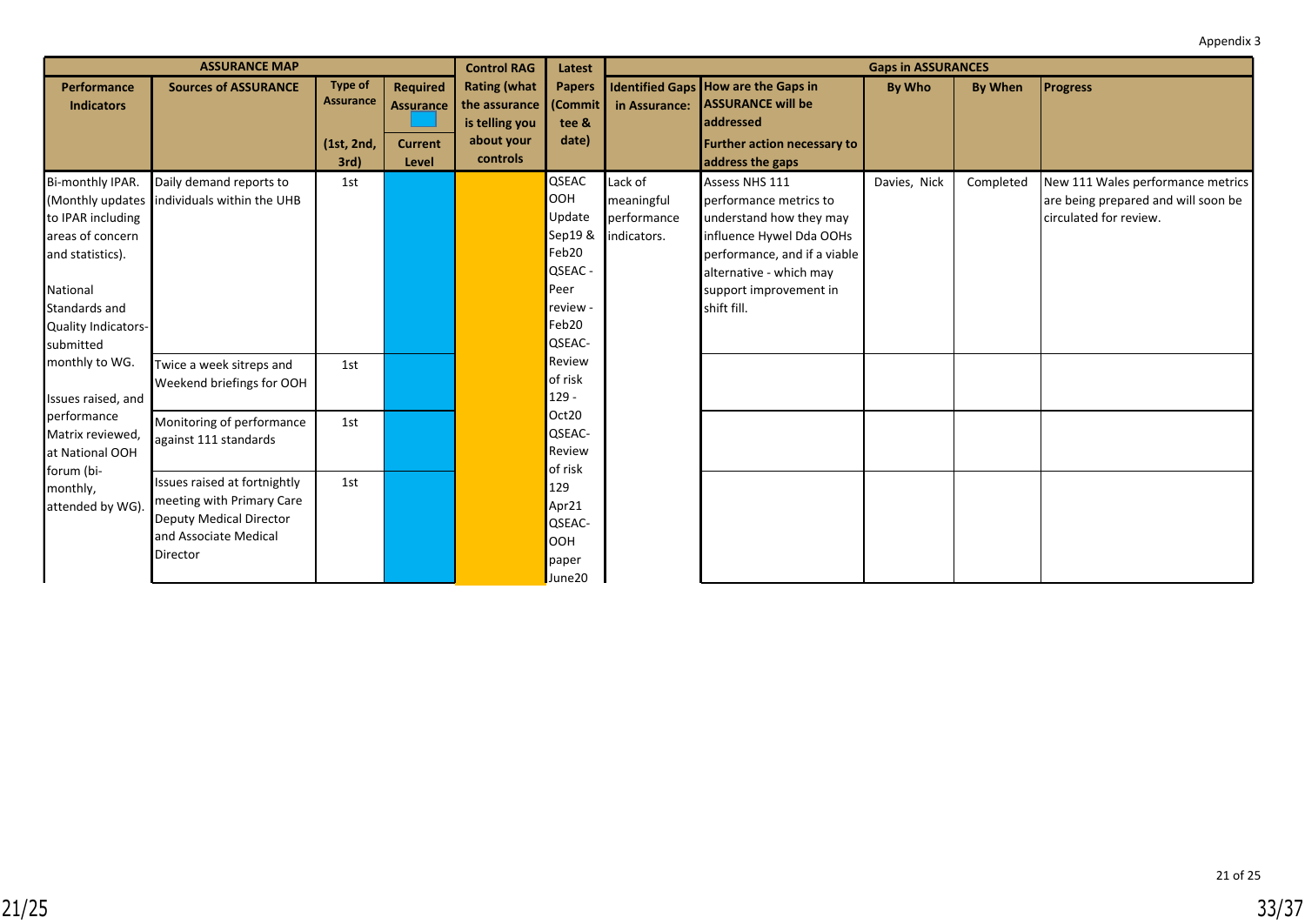| Appendix 3 |  |
|------------|--|
|------------|--|

| Monthly report to Joint<br>Operations Group (WAST,<br>111 team & 111 Health<br>Boards)                         | 2nd             |  | ET-Risk<br>to OOH<br>business<br>continuit                        |
|----------------------------------------------------------------------------------------------------------------|-----------------|--|-------------------------------------------------------------------|
| <b>QSEAC</b> monitoring                                                                                        | 2 <sub>nd</sub> |  | y - Sep19<br>ET-OOH<br>resilience                                 |
| Issues raised, and<br>performance Matrix<br>reviewed, at National OOH<br>forum (bi-monthly,<br>attended by WG) | 3rd             |  | - Nov19<br>& Jan20<br><b>BPPAC</b><br>Quarterly<br>monitori<br>ng |
| WG Peer Review Oct 19                                                                                          | 3rd             |  | Nov19<br><b>BPPAC-</b><br>update<br>on the                        |

22 of 25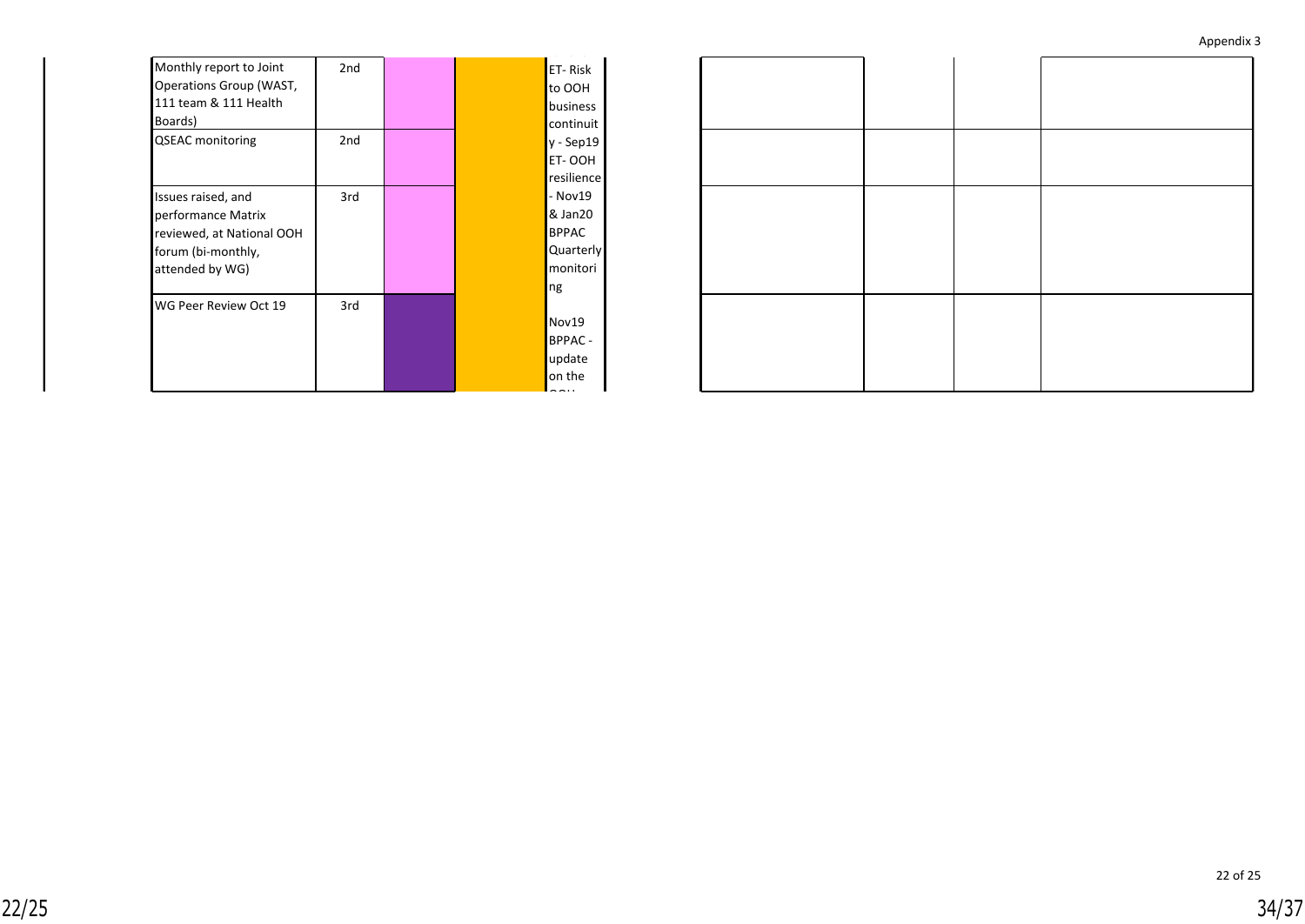<span id="page-34-0"></span>

| <b>Date Risk</b><br>Identified:       |     | Jun-19                                   |                                                                                                                                                                                                                                                                                                                                                                                                                                                                                                                                                                                                                                                                                                                                                                                                                                                                                                                                                                                                                                                                                                                                                                                                                   | <b>Executive Director Owner:</b>                                                                                                                                                                                                                                                                                                                               | Carruthers, Andrew                                                   |                                                                                                        | Date of Review:                       | Sep-21                                                           |
|---------------------------------------|-----|------------------------------------------|-------------------------------------------------------------------------------------------------------------------------------------------------------------------------------------------------------------------------------------------------------------------------------------------------------------------------------------------------------------------------------------------------------------------------------------------------------------------------------------------------------------------------------------------------------------------------------------------------------------------------------------------------------------------------------------------------------------------------------------------------------------------------------------------------------------------------------------------------------------------------------------------------------------------------------------------------------------------------------------------------------------------------------------------------------------------------------------------------------------------------------------------------------------------------------------------------------------------|----------------------------------------------------------------------------------------------------------------------------------------------------------------------------------------------------------------------------------------------------------------------------------------------------------------------------------------------------------------|----------------------------------------------------------------------|--------------------------------------------------------------------------------------------------------|---------------------------------------|------------------------------------------------------------------|
| <b>Strategic</b><br><b>Objective:</b> |     |                                          | Delivery of the Quarter 3/4 Operating Plan                                                                                                                                                                                                                                                                                                                                                                                                                                                                                                                                                                                                                                                                                                                                                                                                                                                                                                                                                                                                                                                                                                                                                                        | Lead Committee:                                                                                                                                                                                                                                                                                                                                                | Quality, Safety and Experience Assurance<br>Committee                |                                                                                                        | <b>Date of Next</b><br><b>Review:</b> | $Nov-21$                                                         |
| <b>Risk ID:</b>                       | 750 |                                          | <b>Principal Risk</b> There is a risk unavoidable delays in the treatment of patients in<br><b>Description:</b> Emergency Department (ED) at WGH, with the added potential of<br>having to close the service. This is caused by a lack of substantive<br>middles grade and high reliance on agency locum cover, which is not <b>Inherent Risk Score (L x I):</b><br>always available. This could lead to an impact/affect on patient care <b>Current Risk Score (L x I):</b><br>through prolonged stays in ED and delays in transferring to specialty, <b>Target Risk Score (L x I):</b><br>delays in diagnosis and treatment, poorer outcomes, and increased<br>ambulance off load delays. Further impacts include inability to run a<br>full rota and a decreased level of supervision of junior doctors, as<br>well as deterioration in Tier 1 performance for 4 hours waiting time<br>in A&E, and increased pressure on WGH financial position through<br>use of agency at an enhanced time. If the service was to close, it<br>would mean that Withybush would have no senior medical doctor or<br>any senior Doctor on site to attend any emergencies or Met calls for<br>the whole of hospital over night. | <b>Risk Rating: (Likelihood x Impact)</b><br>Safety - Patient, Staff or<br>Domain:<br>Public<br>Tolerable Risk:                                                                                                                                                                                                                                                | $5\times 4=20$<br>$3\times3=9$<br>$2 \times 4 = 8$<br>6 <sup>1</sup> | 25<br>20<br>15<br>10<br>$\Omega$<br>$Jan-20$<br>Nov-19<br>$May-20$<br>$Oct-20$<br>$Sep-20$<br>$Dec-20$ | Feb-21<br>$May-21$<br>$Sep-21$        | Current Risk<br>Score<br>Target Risk<br>Score<br>Tolerance Level |
|                                       |     |                                          | 229<br>Does this risk link to any Directorate (operational) risks?                                                                                                                                                                                                                                                                                                                                                                                                                                                                                                                                                                                                                                                                                                                                                                                                                                                                                                                                                                                                                                                                                                                                                | Trend:                                                                                                                                                                                                                                                                                                                                                         |                                                                      |                                                                                                        |                                       |                                                                  |
|                                       |     | <b>Rationale for CURRENT Risk Score:</b> | WGH should have 7 middle grade doctors to fill rota. The rota remains under constant review and<br>management as the department are fully reliant on temporary staff. The risk has therefore increased<br>to 16 based on 3 substantive & 1 long term zero hours doctors being in place. Unfortunately, only 3 of<br>these doctors work a full rota, including nights. This places additional pressure on the system.<br>July: interviews taken place, one job offered waiting acceptance. post back out to advert.<br>Aug: At present we have been able to drop this risk to High due to being able to fill posts with agency,<br>but at a higher rate. Without agency we still have 4 WTE vacancies. Job plan is in progress.                                                                                                                                                                                                                                                                                                                                                                                                                                                                                    | <b>Rationale for TARGET Risk Score:</b><br>It is anticipated that the completion of the recruitment process of 3 middle grade posts will provide some stability to<br>the department. The contingency plan, which is currently under development, will ensure that robust procedures<br>are in place in the event that the middle grade rota cannot be filled. |                                                                      |                                                                                                        |                                       |                                                                  |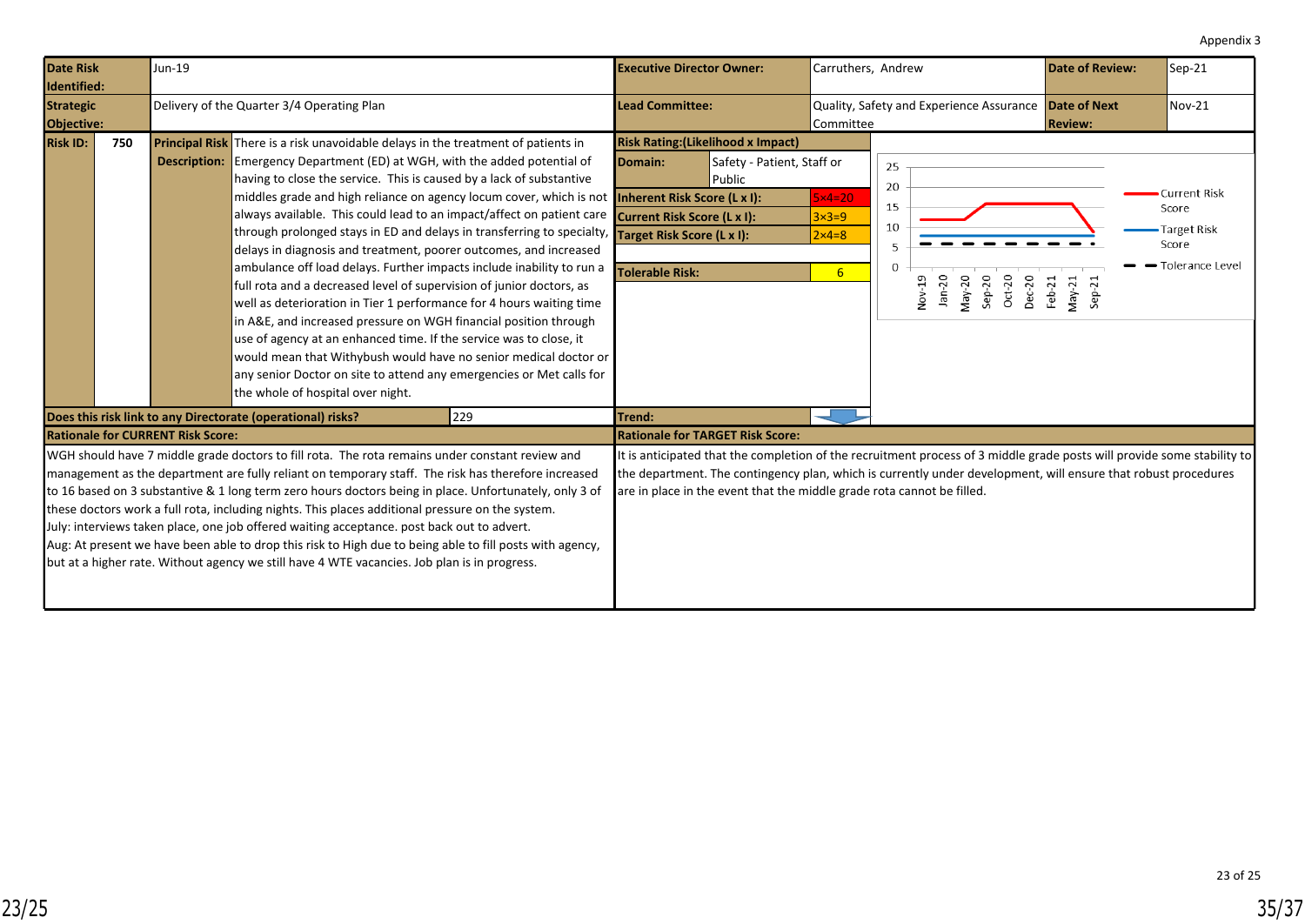| <b>Key CONTROLS Currently in Place:</b>                                                                                                                                                                                                                                                                                                                                                                                                                                                                                                                                                       | <b>Gaps in CONTROLS</b>                                                                                                                              |                                                                                                                    |                          |                                        |                                                                                                                                                                                                                                                    |  |  |  |
|-----------------------------------------------------------------------------------------------------------------------------------------------------------------------------------------------------------------------------------------------------------------------------------------------------------------------------------------------------------------------------------------------------------------------------------------------------------------------------------------------------------------------------------------------------------------------------------------------|------------------------------------------------------------------------------------------------------------------------------------------------------|--------------------------------------------------------------------------------------------------------------------|--------------------------|----------------------------------------|----------------------------------------------------------------------------------------------------------------------------------------------------------------------------------------------------------------------------------------------------|--|--|--|
| (The existing controls and processes in place to manage the risk)                                                                                                                                                                                                                                                                                                                                                                                                                                                                                                                             | <b>Identified Gaps in</b><br><b>Controls: (Where one or</b><br>more of the key controls<br>on which the organisation<br>is relying is not effective, | How and when the Gap in control be<br><b>addressed</b><br>Further action necessary to address the<br>controls gaps | By Who                   | <b>By When</b>                         | <b>Progress</b>                                                                                                                                                                                                                                    |  |  |  |
| Daily review of team strengths by rota co-ordinators and service<br>manager unscheduled care. Issues identified escalated to GM and SDM.<br>Recruitment program on-going to fill gaps and recruit into vacant posts.<br>Medacs agency filling whenever possible with long term locums.<br>Continuous monitoring of the team strengths to ensure consultant and<br>senior support and supervision.<br>Links with other Health Board sites (HDUHB & SBUHB) to outline current<br>pressures and any opportunities to cross cover and to assess overall<br>medical staffing position across HDUHB | Contingency plan for<br>when middle grade shift<br>is uncovered.<br>Inability to recruit middle<br>grade doctors at WGH.                             | Develop contingency plan to respond to<br>incidences when middle grade rotas cannot<br>be filled in WGH ED.        | Cole-Williams,<br>Janice | 30/09/2019<br>07/11/2020               | Draft procedure under review. Plan A<br>drafted and circulated. Unable to<br>provide ED with ad hoc paediatric<br>middle grade or consultant cover<br>when ED middle grade position is<br>uncovered. Therefore, Plan B<br>currently being drafted. |  |  |  |
| Weekly Urgent Response Group review rotas for the next six months.<br>1 x long term locum in place (2 left July 2020).<br>Escalation procedures in place.<br>March 2020 Middle grade rota merged with medical rota to strengthen<br>workforce across 2 Emergency Departments.<br>July 2020 - rotas have now separated as number of inpatients have<br>increased and general medical teams have a larger inpatient & medical<br>take to support.                                                                                                                                               |                                                                                                                                                      | Complete the recruitment of 4 middle grade<br>doctors.                                                             | Cole-Williams,<br>Janice | 31/12/2019<br>07/11/2020<br>13/05/2021 | 1 Post out to advert. Others offered<br>but candidates are overseas. delays<br>in transporting to the UK due to the<br>Coronavirus pandemic and related<br>travel restrictions.                                                                    |  |  |  |